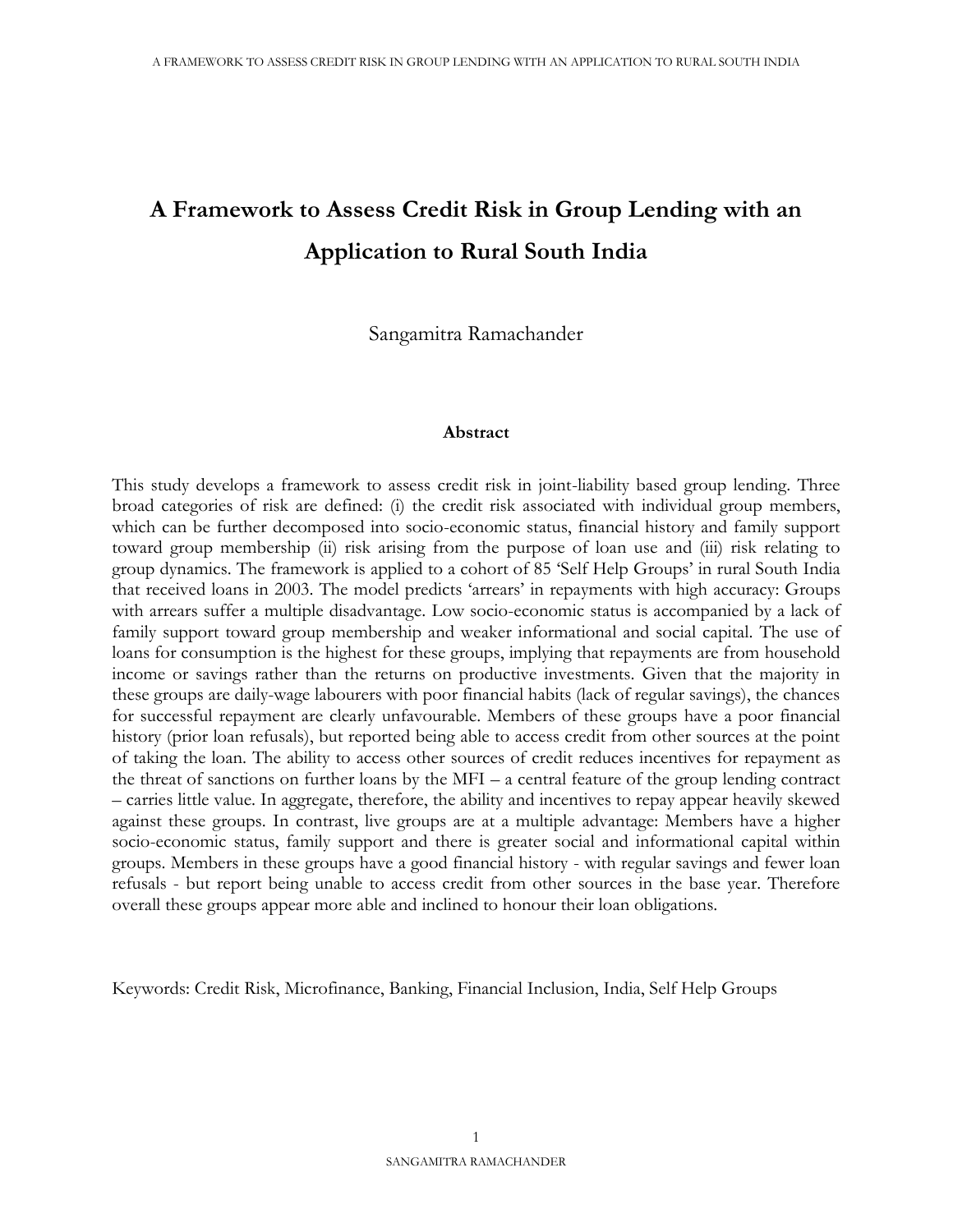#### **Acknowledgements**

This research was a part of my doctoral dissertation at the Department of International Development, University of Oxford. I am indebted to my supervisor, Professor Stefan Dercon, for invaluable inputs and to my examiners, Professor Adrian Wood and Professor Tim Unwin, for suggestions to further develop and refine the analysis. I thank Dr. Tara Thiagarajan (Chairman, Madura Micro Finance) for her support in initiating the study and for valuable insights. I also thank the staff at Madura for their crucial help in facilitating the research. Doctoral research grants from the Department of Economics and Department of International Development, University of Oxford, are gratefully acknowledged for the fieldwork. I was also fortunate to receive a post-doctoral grant from the Skoll Centre for Social Entrepreneurship (Said Business School, University of Oxford) to publish and disseminate the findings. I owe a special thanks to Dr. Pamela Hartigan (Skoll Centre) for her enthusiastic support. Finally, I have benefitted from helpful comments from participants at the annual meeting of the Society for the Advancement for Socio-Economics (2011), where the paper received a Graduate Award; the 4<sup>th</sup> Asia-Pacific Business Research Conference (2013), where it received a 'Best Paper in Banking' award, and the 'Innovation for Financial Services – 2013' event, where it received useful feedback from senior members in the banking industry.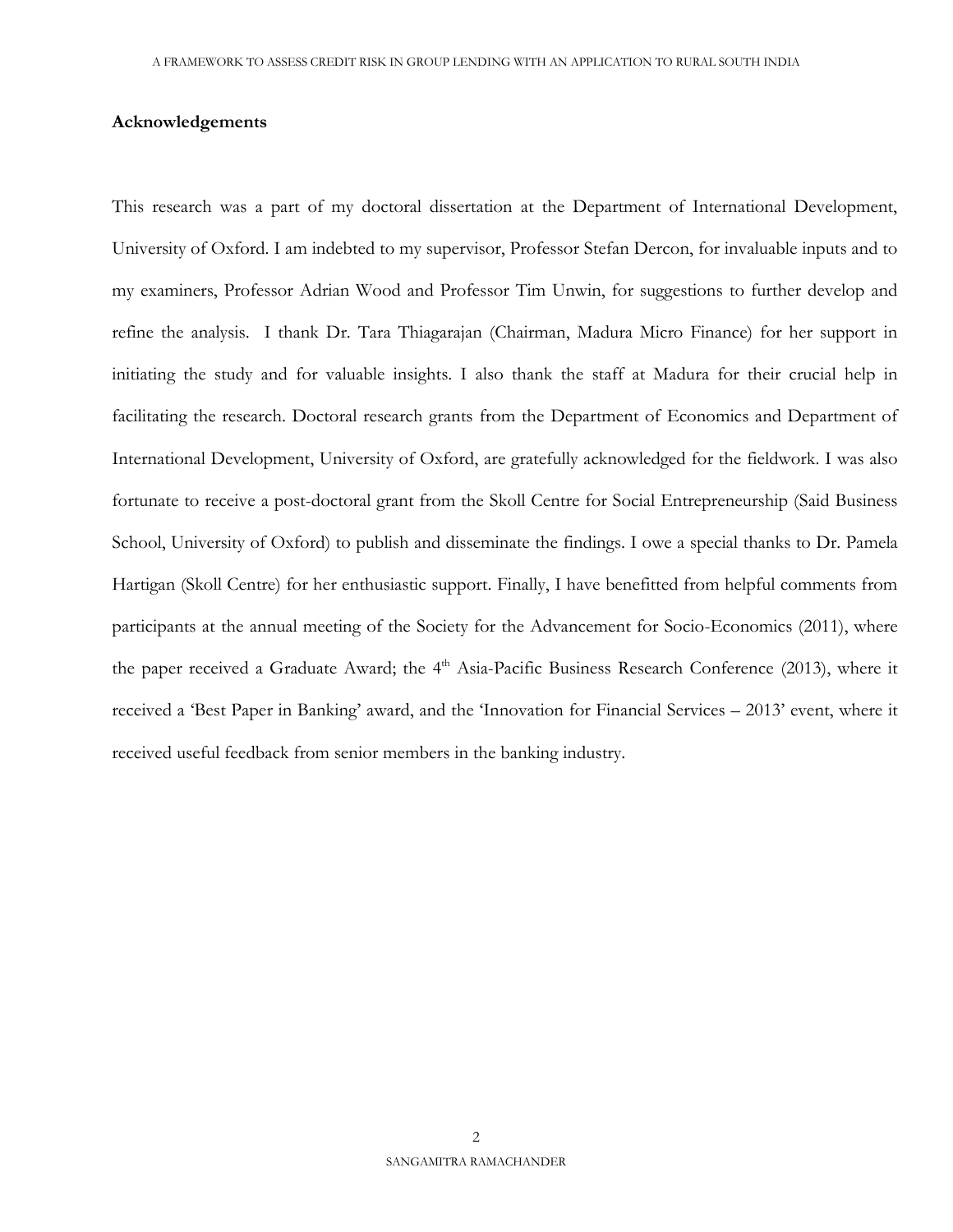#### **1. Introduction**

'Microfinance' is the term used to refer to the provision of financial services to low-income populations who cannot access mainstream banks (Karlan 2006). In the late 1980s and the early 1990s, when the field was in its relative infancy, the central question of interest was whether lending to the poor is feasible "in environments where banks have limited sanctions against delinquent borrowers" (Besley and Coate, 1995). The success of certain initiatives in achieving very high repayment rates through an innovative approach known as 'joint-liability based group lending', however, overturned much of the erstwhile skepticism. The best known example of these is the Grameen Bank of Bangladesh. Given the apparent profitability associated with lending to very low income segments, several profit-oriented organizations have since entered the sector with the result that the market structure in microfinance has changed rather dramatically in some parts of the world over the past decade or more (McIntosh and Wydick, 2005). The old questions of repayment rates and organizational sustainability are therefore worth revisiting in a very different context.

This paper develops an analytical framework to assess credit risk in joint liability based group lending, drawing from existing theoretical and empirical literature and qualitative observations based on fieldwork. The study identifies three major sources of credit risk: (i) risk at the individual level (ii) risk arising from the purpose of loan use and (iii) risk relating to group dynamics. The framework is applied to a cohort of 85 Self Help Groups (SHGs) in rural South India that received loans in the year 2003, in order to empirically examine the efficacy of the proxies of credit risk employed in explaining group outcomes. Group outcomes are defined at the end of the term of the loan, in 2008, as three categories: Groups that had repaid their loans and graduated to further loans ('live' groups); groups that had repaid and chosen not to take a further loan ('closed' groups); and groups with outstanding dues ('arrears' groups).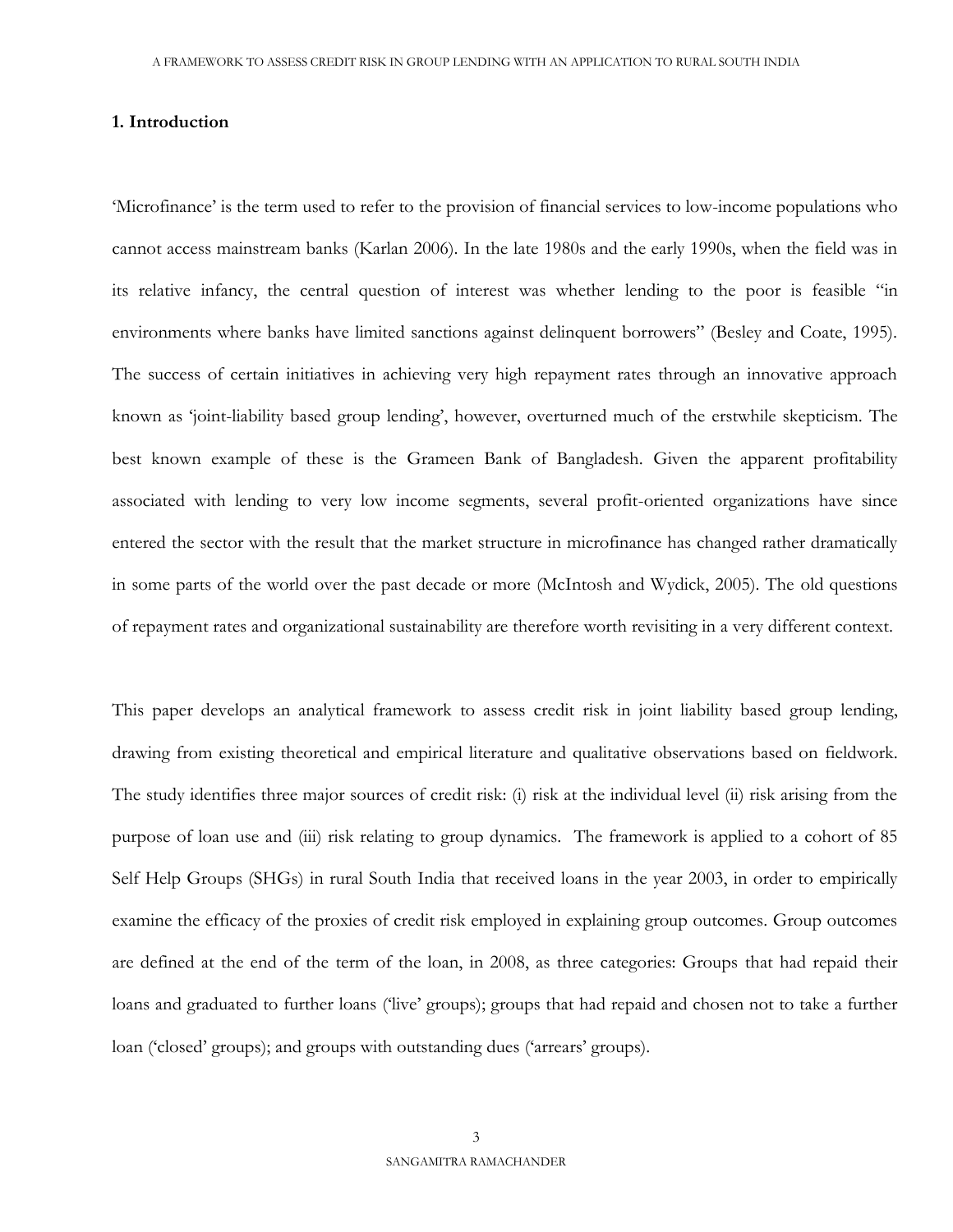Arrears groups are of the maximum concern to lenders as non repayment undermines the sustainability of lending in the long term; live groups are of interest as these clients are both able to repay and have a recurring demand for credit; and closed groups represent attrition, which is particularly relevant in a scenario of increasing competition.

The rest of this paper is organized as follows: Section 2 provides a background to the SHG model of lending in India and Madura Micro Finance, the MFI that provides loans to the SHGs in this study; Section 3 reviews the theoretical and empirical literature in the area of joint-liability based group lending, which informs the conceptual framework for the analysis of credit risk presented in Section 4; Section 5 provides definitions of the proxies employed in in the credit risk assessment framework with corresponding descriptive statistics from the dataset; Section 6 outlines the statistical model and findings from the empirical analysis; and Section 7 concludes, with a discussion of the practical applications of the study.

#### **2. The Self Help Group Model of Lending in India & Madura Micro Finance Ltd.**

The following features typically characterize microfinance worldwide: (i) Small size of transactions (whether loans, savings or insurance products), (ii) Loans for entrepreneurial activities, (iii) Collateral-free loans, (iv) Group lending, (v) A focus on the poor, (vi) A focus on women and (vii) Market-level interest rates to cover operating costs for the lender (Karlan and Goldberg, 2006).

The present study involves a pioneering MFI in India, Madura Micro Finance Limited (hereafter Madura), which fits the above characterization. Madura is an example of the 'Self Help Group - Bank Linkage' model, which is the predominant approach to lending in low income and rural areas of the country today. The model involves the extension of loans by commercial banks or Non Banking Financial Corporations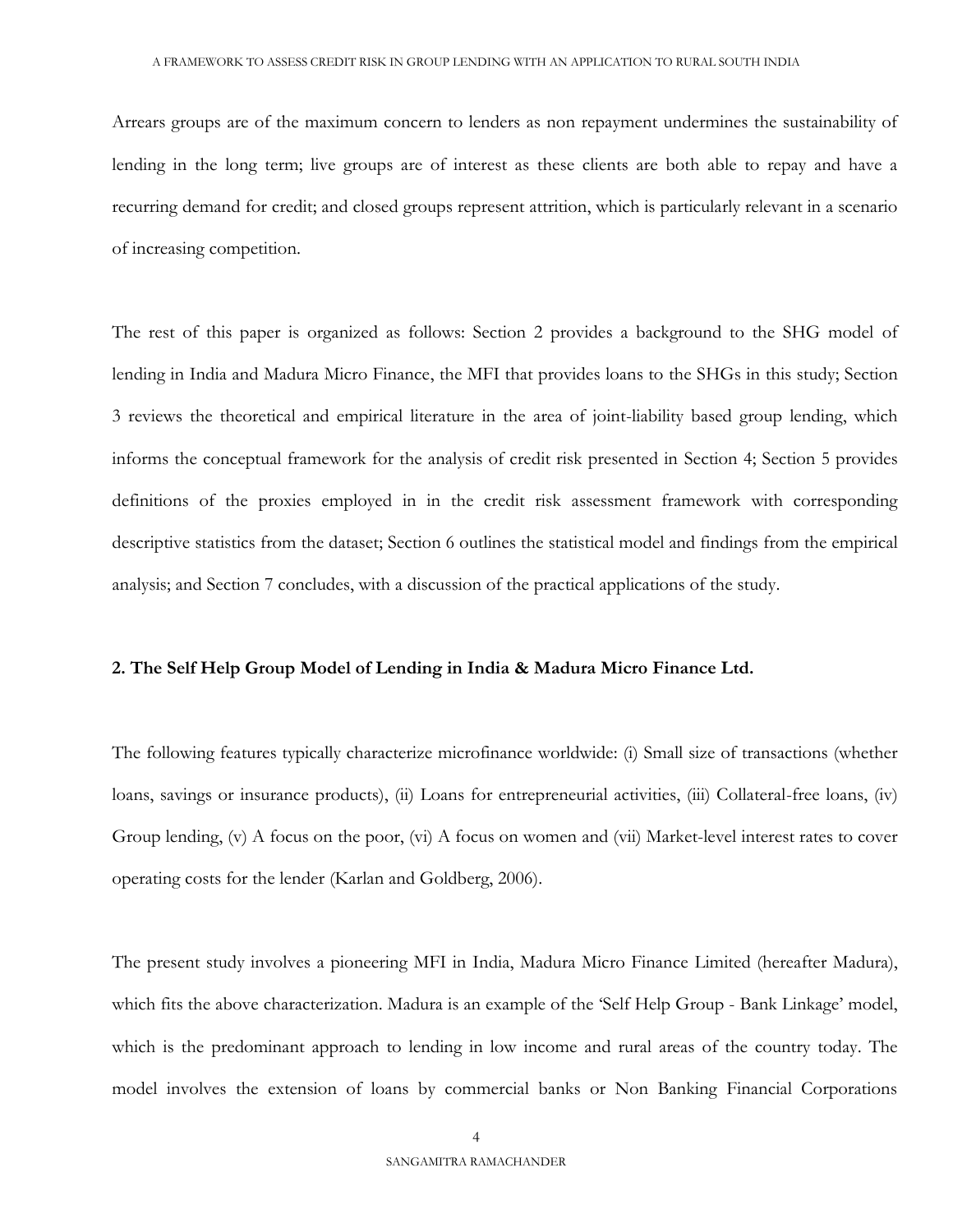(NBFCs)<sup>1</sup>, which are a form of MFIs in India that closely resemble banks, to groups of 15-20 women, known as Self Help Groups (SHGs), who are jointly liable for repayment. An intermediary agency - typically, an NGO – works in partnership with the bank or NBFC and is responsible for group formation and monitoring. Once formed, SHGs are observed for a period of time to test their levels of cohesiveness and the financial discipline of members, and if assessed as eligible, they are 'linked' to the bank or NBFC for loans. Other development interventions in areas such as health and education might also be offered to the groups, and entrepreneurship is strongly encouraged among members, with training sometimes provided.

Madura was established as an NBFC in 2005, formally acquiring its license from the RBI in early 2006. As with many NBFC-MFIs, Madura evolved out of a not-for-profit Section 25 Company (NGO), called the Microcredit Foundation of India, which worked in partnership with the commercial bank, ICICI, in extending loans to SHGs. Once Madura was established as an NBFC, groups that had repaid their loans to ICICI were gradually acquired for further loans by Madura, and the functions of the intermediary NGO were also taken over and performed directly by the NBFC. The groups in this study were formed in 2002 when the partnership between ICICI and the Microcredit Foundation of India was operational.

Madura SHGs, and those formed under the previous partnership, typically comprise 18-20 women from a village. Groups are either self-assembled or formed by partial facilitation. Once formed, they are observed for a year during which time members are required to attend monthly group meetings and contribute to a monthly savings scheme. Repayment capacity is assessed based on a token loan of Rs. 500 per member. Groups that qualify become eligible for their first loan of INR 50,000 (Rs. 2500 per member) to be repaid over 44 months through monthly instalments. The interest rate is 18-20%, charged on a declining balance.

Loans are made by the company to the individual members but the repayment record of the group as a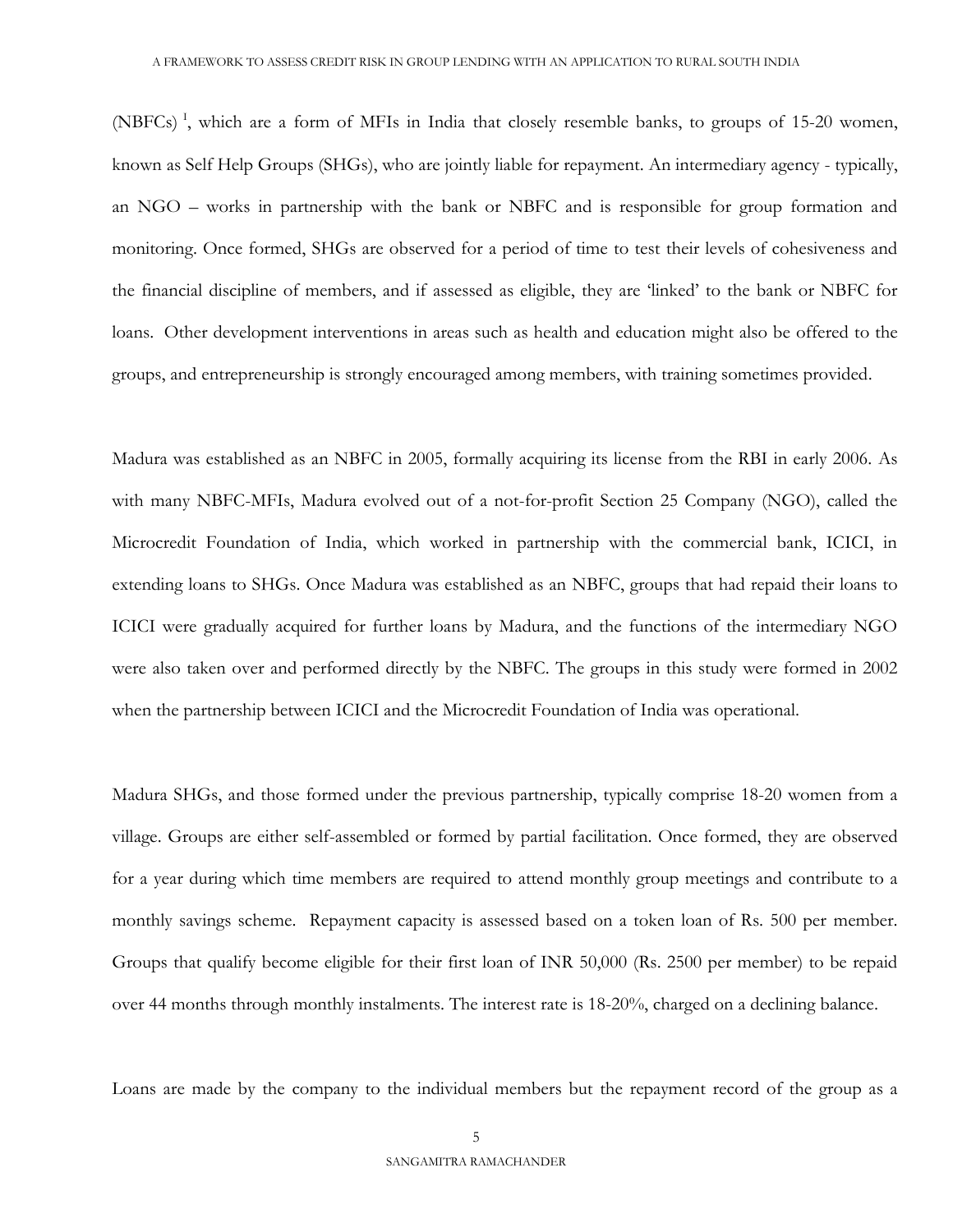whole is used as the criterion for all members to become eligible for a further loan of a higher denomination. Two meetings are held per month over the term of the loan, the first for loan repayment and the second to discuss issues of social relevance. The meetings are typically facilitated by a Madura officer at the initial stages, but as the group matures, members are expected to take charge themselves.

The SHGs in the present study received their first loan in 2003. A stratified random sampling technique was used to select groups<sup>II</sup>: At the first stage, the state was divided into four agro-climatic zones that roughly correspond to four quadrants, as per the classification in the Tamil Nadu Human Development Report (2003), and two districts were purposively sampled from each<sup>III</sup>. Two additional districts were sampled from the largest zone, totalling 10 districts<sup>IV</sup>. A sampling frame was then constructed for each district, comprising all groups that received loans in 2003, and 10 groups were randomly selected from each zone, totalling 100 groups. However, due to attrition over the course of the survey, the final sample size was 85 SHGs drawn from 9 districts<sup>V</sup>. Since the sample was drawn from all parts of the state, we expect to discern varying occupational specializations and patterns of loan use among members (based on different agro-climatic conditions and resource endowments) and understand associated implications for repayment.

All groups were expected to have repaid their loans at the end of 44 months (the term of the loan) in August 2007. We allow a further one year for loan recovery and classify the status of groups in 2008 into three categories: (1) 'Live' – groups that had repaid and taken a further loan (2) 'Closed' – groups that had repaid and dissolved and (3) 'Arrears' - groups that had outstanding dues. Of the 85 groups, 38 (44.7%) were found to be 'arrears'; 26 (30.6%) 'live'; and 21 (24.7%) 'closed'.

The next section reviews the theoretical and empirical literature in group lending, which informs the framework for the analysis of credit risk that is developed in this paper.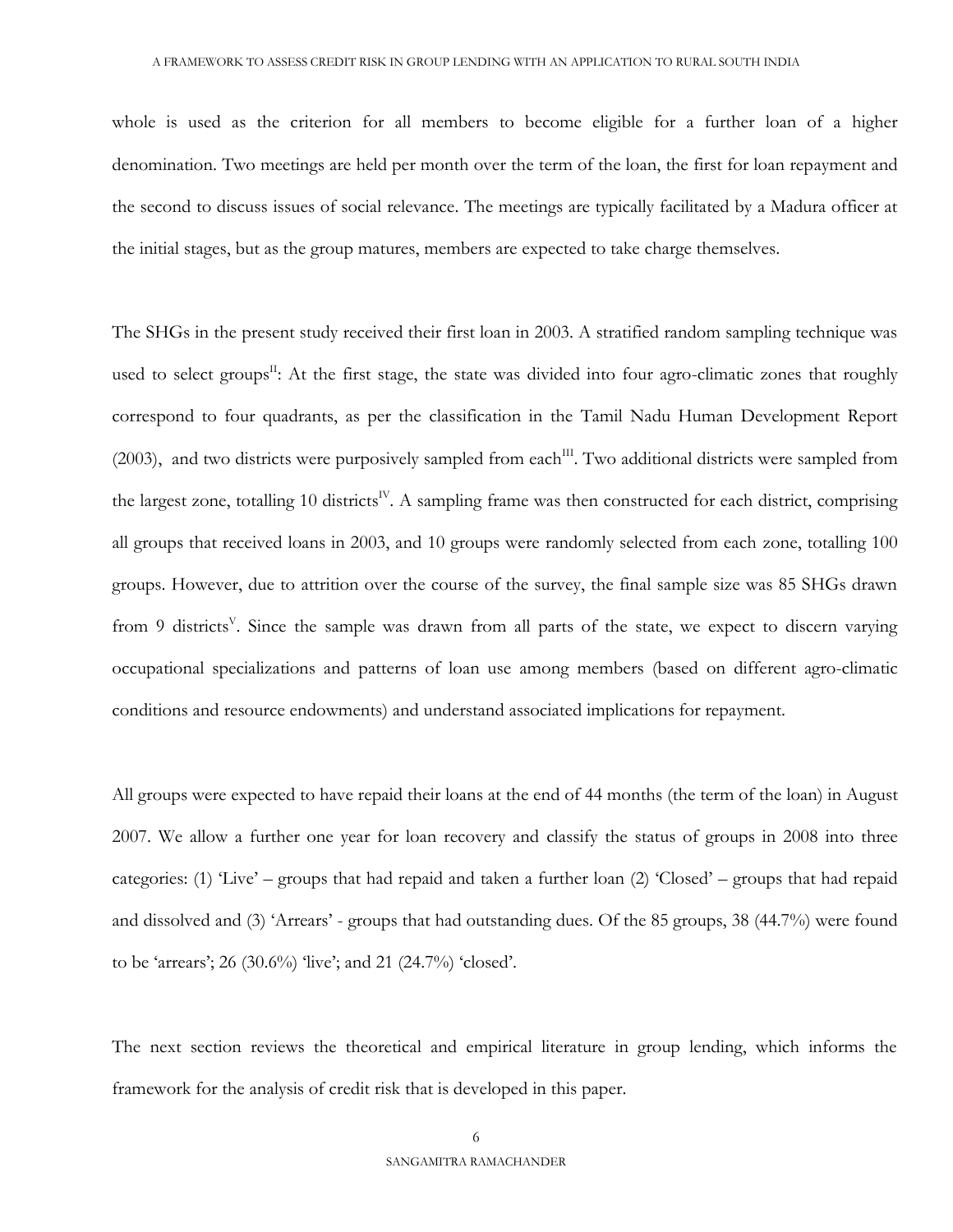#### **3. Group Lending in Microfinance: Determinants of Repayment Performance**

'Group lending' as an approach to microfinance gained popularity worldwide following the success of the Grameen Bank in Bangladesh, which proved that it was possible to lend to very poor people with high repayment rates "in environments where banks have limited sanctions against delinquent borrowers" (Besley and Coate, 1995). The Grameen example spurred substantial interest in the Nineties in the theoretical foundations of group lending, primarily to explain the empirically observed high rates of repayment. Most theories have implicitly or explicitly used the 'joint liability' feature of group lending as a point of departure. Joint liability implies that borrowers are collectively responsible for the repayment of the group loan and are therefore all liable even when a single member is unable to repay their share. The principle is frequently combined with dynamic incentives, where groups become eligible for further loans, often of higher amounts, based on prompt repayment.

In explaining the high repayment rates, a first set of studies in the theoretical literature, whose origin is often ascribed to Stiglitz (1990), focuses on the ability of group lending to overcome informational constraints faced when lending to low income and rural households. Studies of this school argue that 'joint liability' provides incentives to members for peer screening, monitoring and enforcement, thereby solving ex-ante and ex-post informational asymmetries (or formally, problems of 'adverse selection' and 'moral hazard'). Within a 'principal-agent' framework, the joint liability contract transfers the functions of screening, monitoring and enforcement from the 'principal' (the MFI) to the 'agents' (the borrowers), as the latter are expected to be better placed to observe and elicit information about one another. The transactions costs of lending are also reduced, which is important as loan sizes are small (Varian 1990).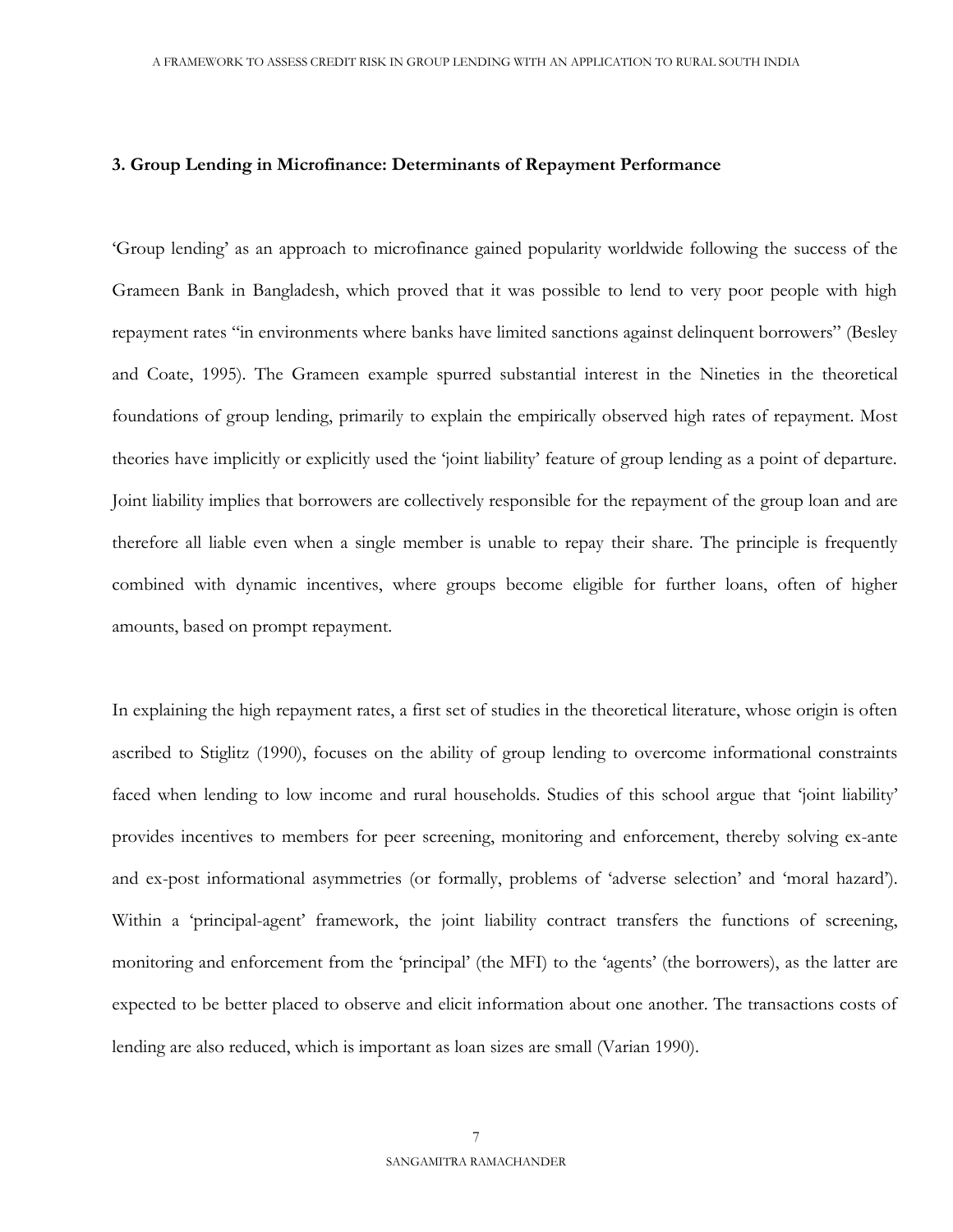A second emphasis in the theory has been on the notion of 'social capital'. In widely cited paper, Besley and Coate (1995) propose that the high levels of social connectedness observed in societies where group lending is undertaken (referred to as 'social capital') can be used to solve problems of monitoring and enforcement. Since borrowers are encouraged to select one another to form a group, once the group is formed, members would face considerable pressure to repay, since default could lead to alienation within a member's social circle or some form of punishment. Using a game theoretic framework, they show that if social sanctions are sufficiently high, group lending would lead to repayment rates higher than with individual lending.

While there is a sizeable theoretical literature that examines repayment rates in joint liability group lending, the empirical literature appears to lag behind. Hermes and Lensink (2007) note that this is at least partially on account of the difficulty in obtaining reliable data about programs and participants. Further, the findings in existing empirical studies suggest that many of the assumptions underlying the early theoretical models, which were developed largely on the basis of the Grameen example, do not hold in reality.

A first common assumption in the theory is that MFIs lend against the returns on the investment being undertaken by the borrowers. Aghion and Murdoch (2000) note, however, that group lending tends to involve frequent collections of small repayment amounts so that "the bank is effectively lending partly against the household's stream of outside income, not just the proceeds from the risky project<sup>VI</sup>." This is in contrast to the standard business loans advanced by commercial banks where the lump sum (principal amount plus interest) is repayable at the end of the term of the loan, once returns have been realized, or in a limited number of installments. The assumption of loan use for productive activities also disregards a range of other loan use scenarios. The latter is an area that has received little attention in empirical research<sup>VII</sup>.

A related assumption of the social-capital based model of Besley and Coate (1995) is that of zero positive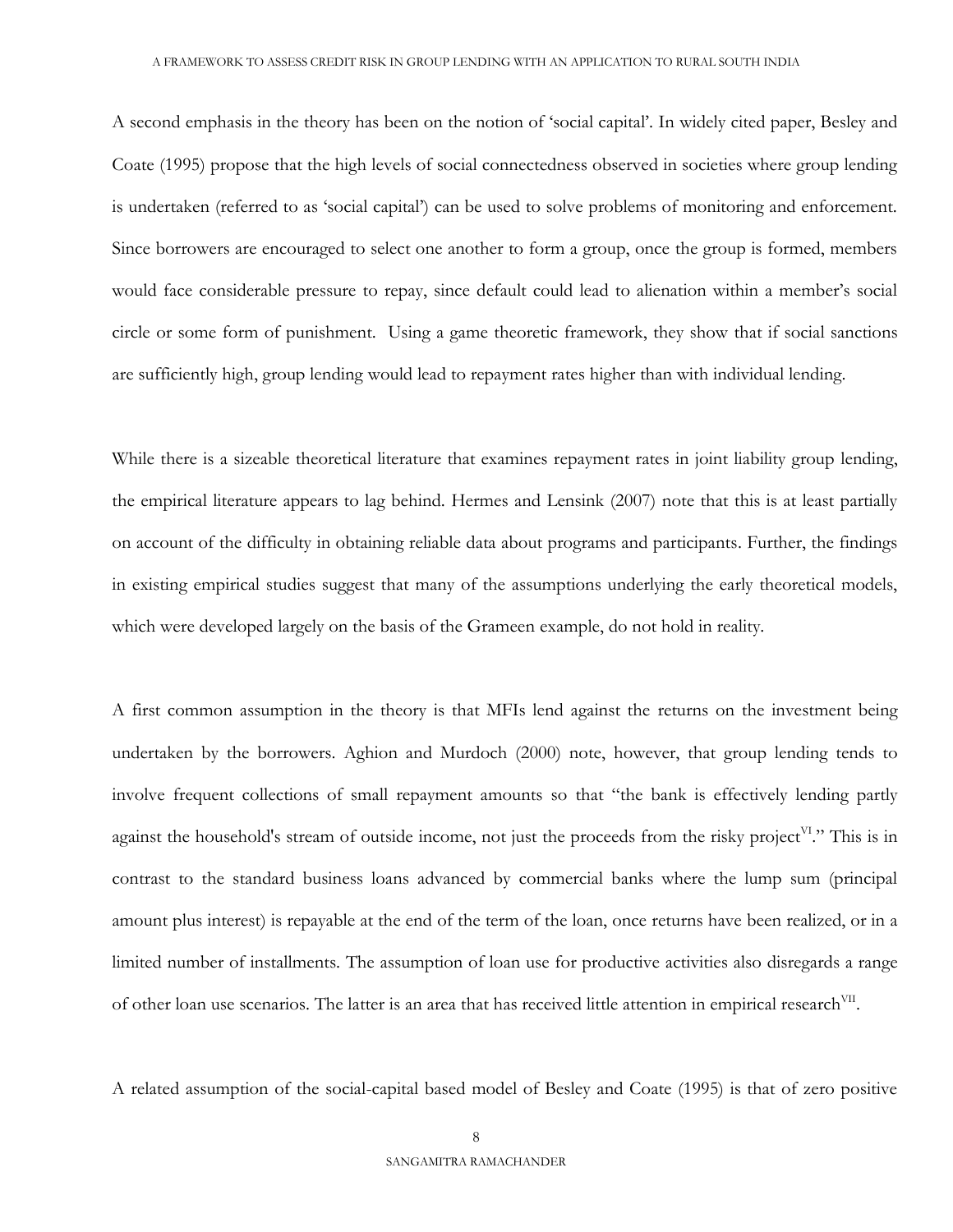covariance in the incomes of borrowers in a group. As acknowledged by the authors, however, covariance could be high in certain occupations such as agriculture or fishing, which are dominant in rural areas and tend to involve sector-wide risks, particularly related to the weather. Insofar as members would tend to select others of a similar risk type, as proposed by theories that emphasize the ability of joint liability contracts to overcome adverse selection and improve screening (Ghatak, 1999), homogeneity in occupation could lead to a countervailing influence on repayment due to the concentration of occupations with low or unstable incomes or covariant income risk (Berhane et al. 2009).

A third limitation of the theory is that it assumes away important behavioral aspects within groups that would have implications for repayment. For example, in the game theoretic framework of Besley and Coate (1995), the possibility of collusion is ignored. A number of studies have shown, however, that greater homogeneity within groups along social dimensions can have a negative influence on repayment rates (see Hermes and Lensink (2007) for a review of studies in this regard). A shortcoming of these studies, however, is the endogeneity of measures of social connections (Hermes and Lensink, 2007). Since groups are peerselected, social connections might be correlated with other social and economic characteristics of borrowers that affect repayment. Inferences on the causal effect of social ties on repayment are therefore difficult to establish. A study by Karlan (2007) based on the microfinance organization FINCA-Peru is a rare example that overcomes the endogeneity problem. Groups in his study are formed through an exogenous process, where the names of individuals who express interest in a loan are added on to a list by the organizations and a group is automatically convened once there are 30 people on the list. Consistent with theory, he finds that groups with stronger social connections show better repayment performance, which he explains in terms of better peer monitoring and enforcement. Cassar et al. (2007) arrive at a similar result based on field experiments in South Africa and Armenia. Overall however the findings with regard to the effect of social capital on repayments appear inconclusive.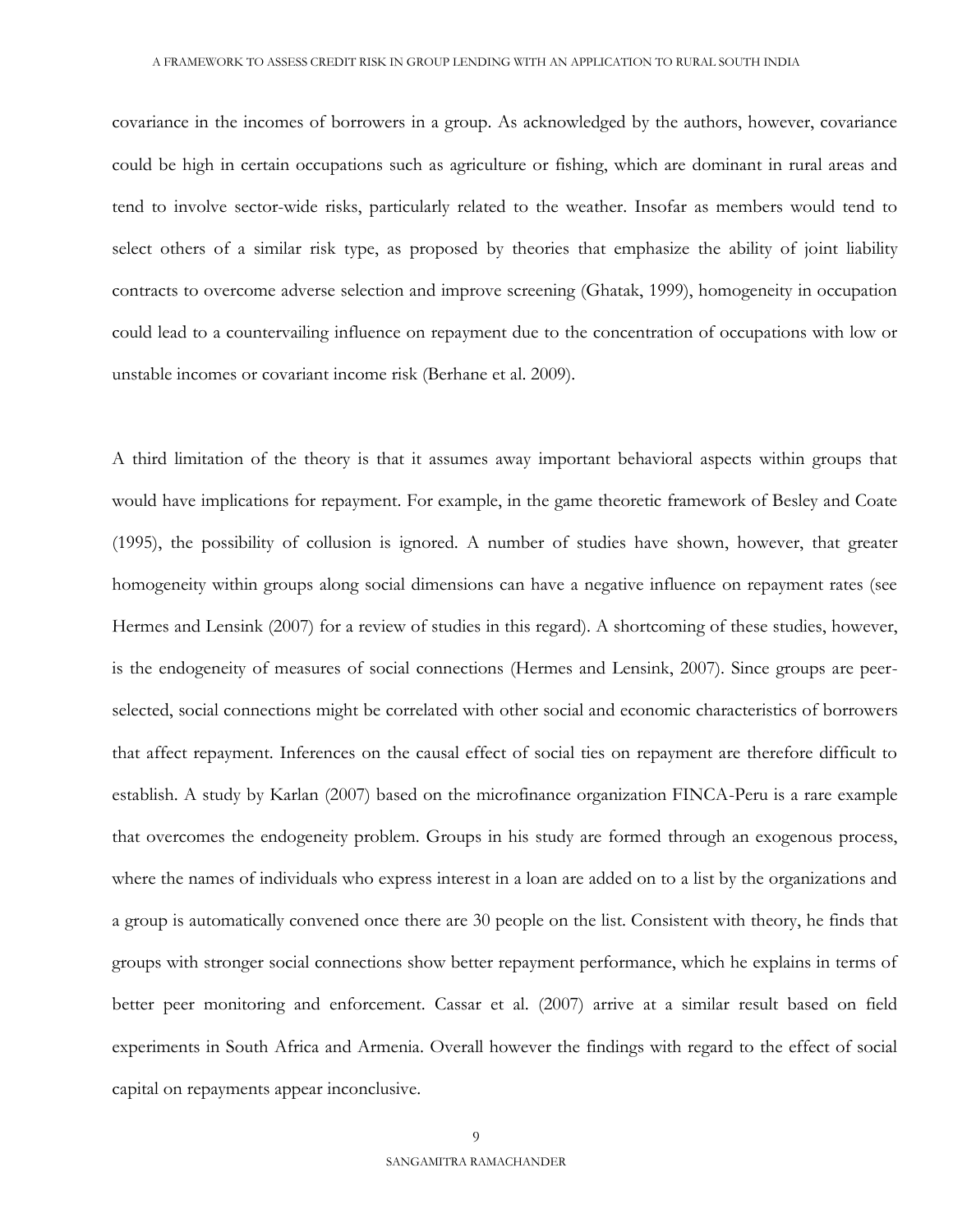A further behavioral aspect of groups that has recently received attention is the possibility of independent loan transactions between members. Berhane et al. (2009) note that in the absence of insurance markets and given the possibility of "side payments" between members, the optimal choice for borrowers is to form groups that are heterogeneous with respect to risk types, as this would allow 'risky' borrowers to compensate 'safe' borrowers in bad states of nature. They argue that this could explain the observed heterogeneity within groups with respect to risk types, which is contrary to the prediction of social capital based theory. Such heterogeneity has typically been ascribed to the inability of members to find others of a similar risk type or the external facilitation of group formation by MFIs.

Independent loan transactions in groups has implications for repayment as it raises the debt levels of certain members within the group disproportionately, which could lead to difficulties in the repayment of the independent loan and the member's share of the aggregate group loan. Non repayment in independent transactions could also result in conflicts between members that have an adverse impact on cohesiveness and repayment of the group loan.

A fourth and emerging area of focus in the literature is the implication of increased competition in the MFI sector for repayments, an aspect not considered in previous theoretical models. In the early days of microfinance a single MFI typically enjoyed a monopoly in a region and the dynamic incentives of the group lending contract – where there is a threat of sanctions on future loans if the group does not repay - served as an effective incentive for borrowers to repay since there were few outside options other than traditional money lenders who charged a much higher rate of interest. With the increasing number of MFIs serving the same region, however, this threat has diminished value (Hoff and Stiglitz, 1998). Further, with no mechanisms in place for information sharing among MFIs on the repayment histories of borrowers, borrowing from multiple sources is an easy option, with weak incentives to repay. Competition is therefore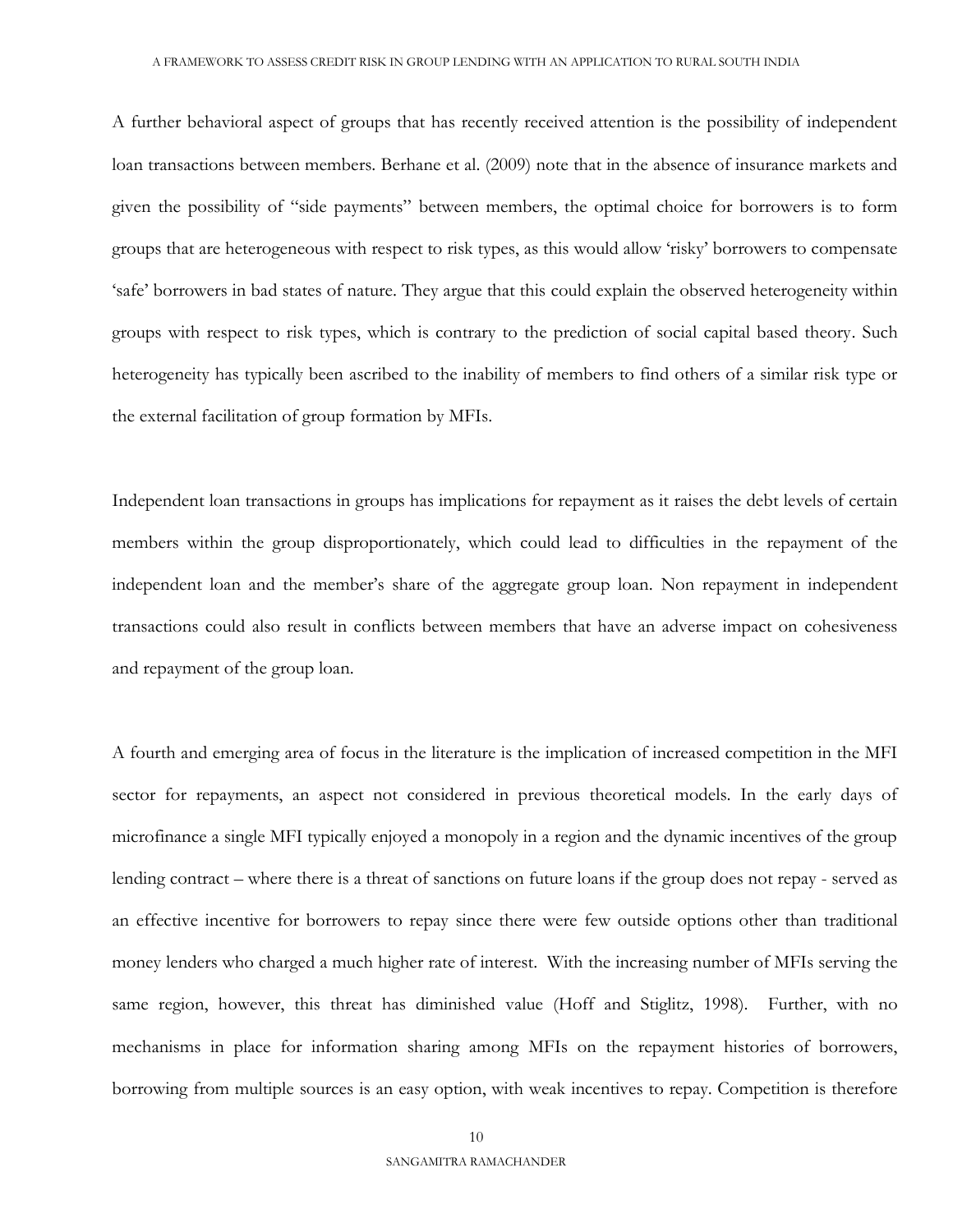expected to have an adverse effect on repayments for the incumbent MFI.

Based on the important determinants of repayment observed in the theoretical and empirical literature, Section 4 presents an analytical framework to assess credit risk within borrower groups.

#### **4. A Framework to Assess Risk in Group Lending**

The conceptual framework outlines the major drivers of credit risk in three categories – risk pertaining to individual borrowers, loan utilization risk and risk arising from group dynamics.

Theories that have attempted to explain repayment in microfinance identify two avenues through which households repay loans: returns from the productive investment (if the loan is utilized for a productive purpose as most often assumed) and the stream of the household's income. In identifying the sources of credit risk, therefore, an important objective of this study is to distinguish between the risk associated with *loan utilization* and the *existing profile of credit risk* of the individual borrowers. In the former category, we examine the various purposes of loan use, besides productive investments, an aspect that has received very little attention in the literature. The existing credit risk of members is evaluated in three categories – (i) the socio-economic status of the member (ii) financial history and (iii) the support of the member's family toward SHG membership. We also capture whether the member reported having had any shocks to household income during the repayment period, which might have affected repayment capacity.

At the *group level*, we examine whether peer selection has a positive impact on repayment as proposed by both the social capital and information-constraints based theories. We further consider whether social capital within groups – captured by the extent of homogeneity in terms of caste, religious affiliation,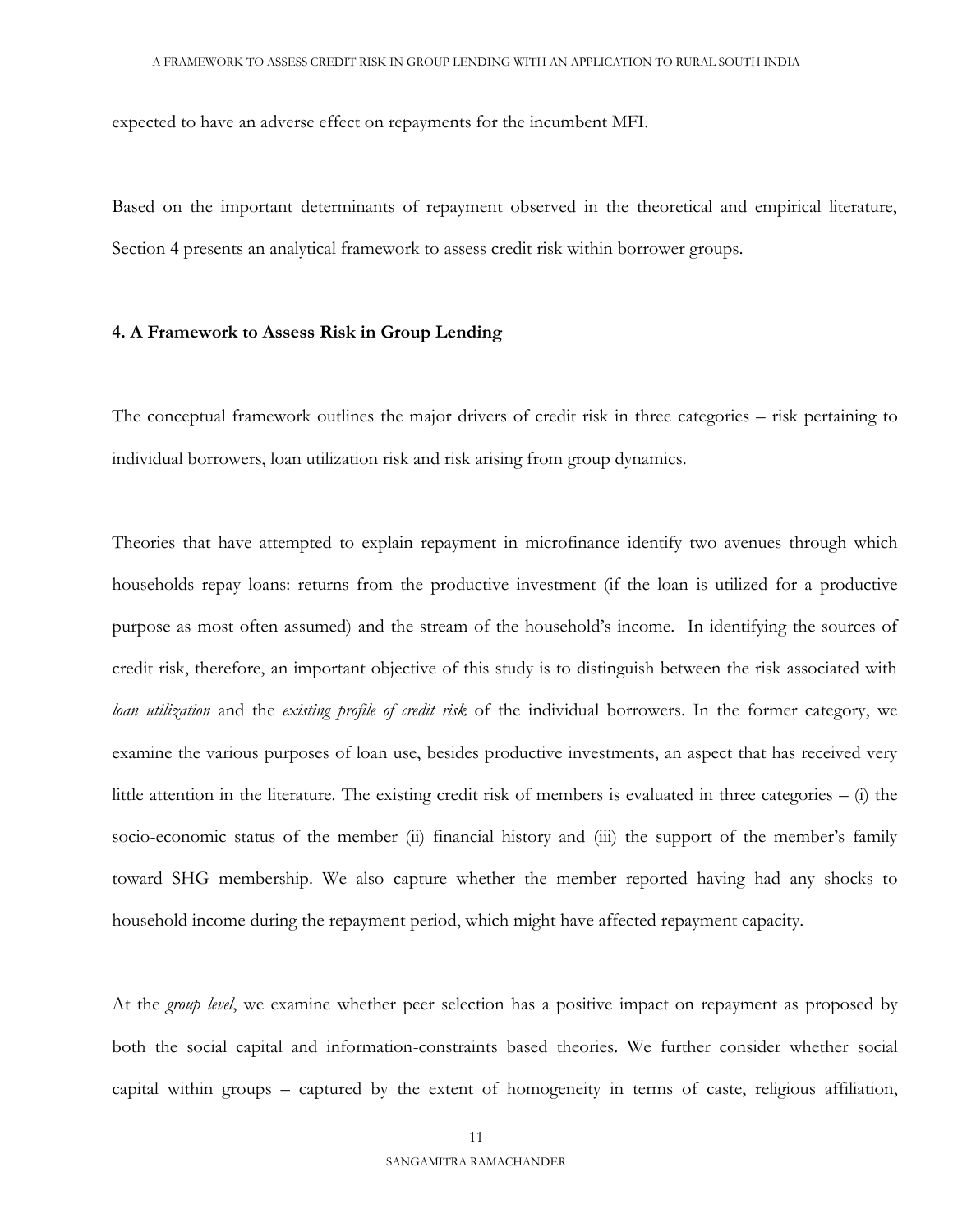occupation and neighborhood of residence - has a positive effect on repayment. Our hypothesis, as per the social capital based theory, is that greater homogeneity would lead to better repayment rates. In the category of occupational specialization, however, we consider whether greater homogeneity could introduce a countervailing influence on repayments due to a concentration of occupations characterized by low or unstable incomes or a greater covariance in the incomes of members. In the category of group-related variables, we include the extent of internal lending activities within groups.

In terms of the outcomes of interest, the analysis considers group attrition and repayments, each in a distinct sense. Discussions on attrition have often been conflated with non-repayment since groups that do not repay are automatically ineligible for further loans from the MFI. However, the present study distinguishes between 'involuntary' attrition (groups that drop out due to non-repayment or 'arrears' groups) and 'voluntary' attrition (those that repay but choose not to take a further loan – 'closed' groups). This distinction questions the often implicit assumption in microfinance that borrowers always prefer more credit to less. Further, the analysis differentiates between those with a recurring demand for loans (those that repay and take a further loan from the same MFI – 'live' groups) and those that do not ('closed groups'). The latter gives MFIs a sense of the size of the market in a dynamic sense.

Finally the study examines the implications of the changing market structure (increasing competition) for repayments and attrition. While existing theory suggests that competition leads to 'double dipping' among borrowers (entering into contracts with multiple MFIs simultaneously) and a fall in the repayments of the incumbent, we examine the associated default rates for the newer MFIs. Our conjecture is that 'hopping between MFIs' or 'double dipping' would also lead to poor repayment rates for the newer MFIs who acquire these clients given that such behavior is associated with a poor credit history (default on the previous loan).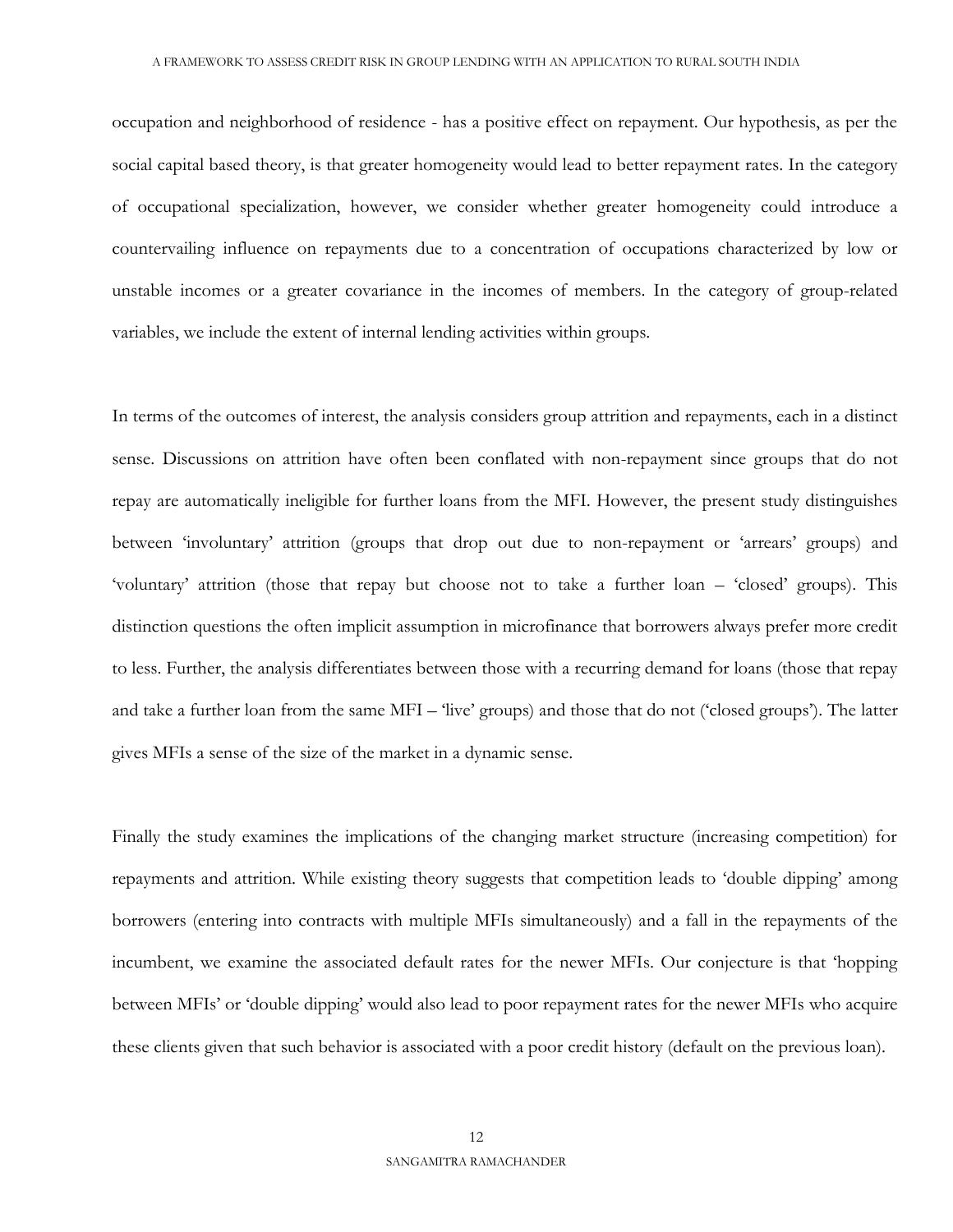A diagrammatic representation of the analytical framework described here is presented below. Detailed definitions of the proxies in the framework are presented in Section 5.



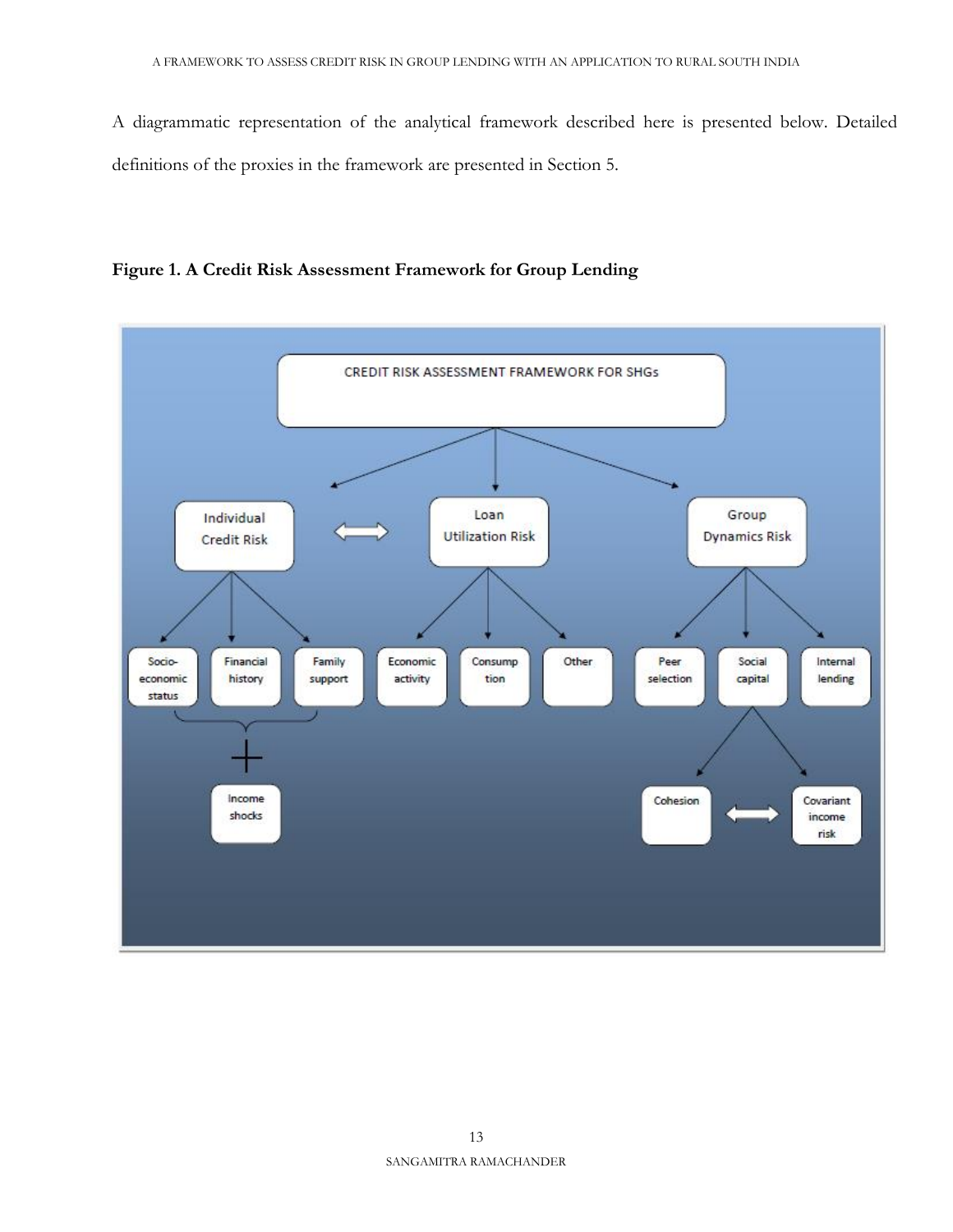#### **5. A Description of the Model Variables**

Extensive survey data was collected corresponding to the baseline period (2003) when the loan was taken in order to determine the likely influences on repayment and attrition. Data was collected at the level of the individual borrower and has been aggregated into group-level measures for the analysis. Below is a description of the variables under the three categories of the framework, with a discussion of the summary statistics. The emphasis of the discussion is on variables that are statistically different across live, closed and arrears groups, by a t-test.

#### **I. Individual-level Credit Risk**

At the level of the individual member, variables relevant to credit risk are captured in three categories: (A) Socio-economic status and basic demographic characteristics (B) Financial history and (C) Family support toward group membership. The summary statistics for this category are presented in Table 1.

#### A. Socio-economic status:

Our basic premise is that at the individual level, a lower socio-economic status would cause greater difficulty in repayment. A range of variables are used to capture socio-economic status, including the monthly household income of the member, the occupation of the Chief Wage Earner (CWE) of the member's household, and the member's level of education, earning status, village of origin, caste and religious affiliation. We also include measures that capture the state of the member's dwellings, the number of durable assets owned, and whether the household owns any land.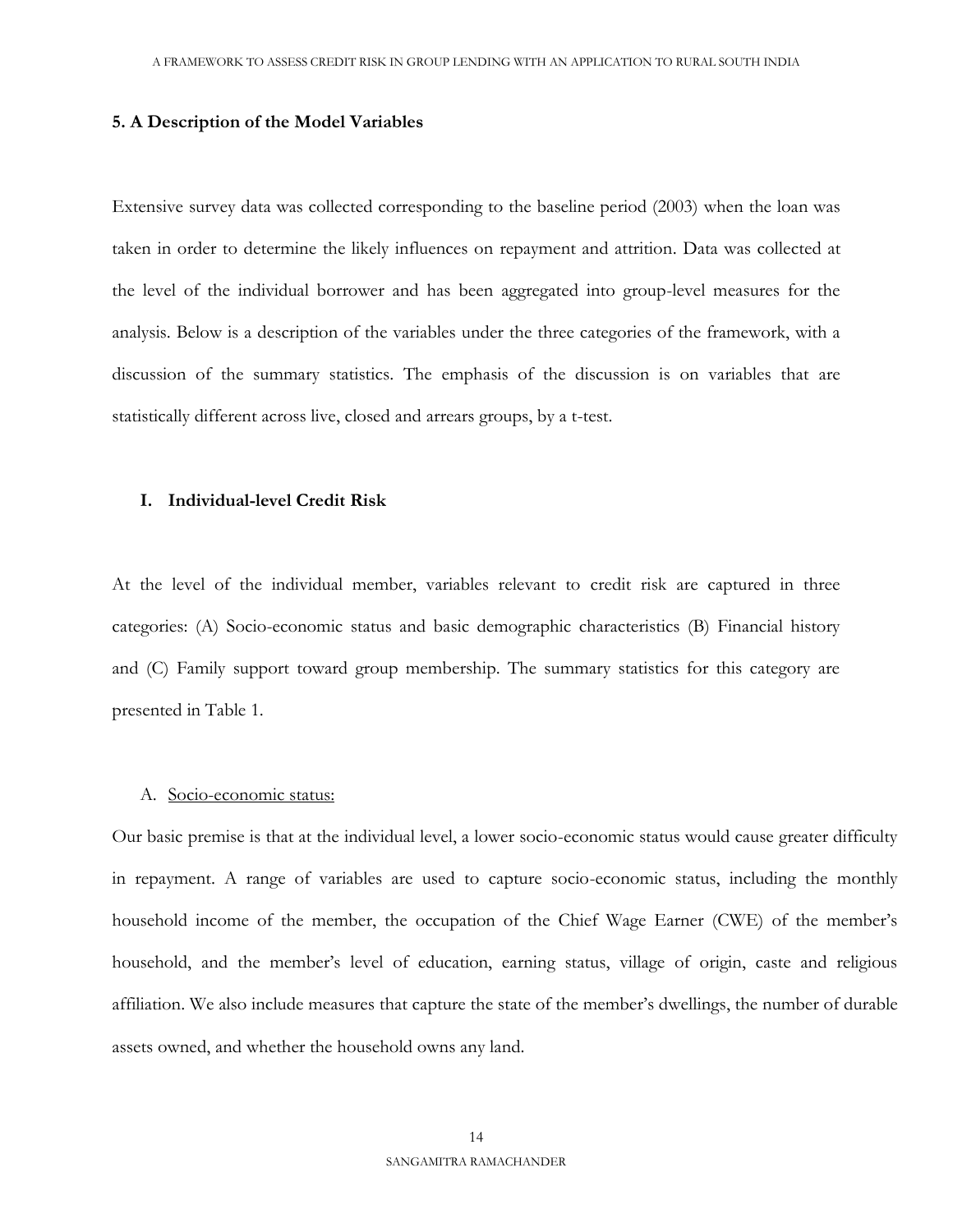## **Table 1. Summary statistics for Individual-level Credit Risk Variables: Live, Closed and**

#### **Arrears**

| <b>VARIABLES</b>                   |             | Live      |         | <b>Closed</b> |         | <b>Arrears</b> |
|------------------------------------|-------------|-----------|---------|---------------|---------|----------------|
|                                    | <b>Mean</b> | <b>SD</b> | Mean    | <b>SD</b>     | Mean    | <b>SD</b>      |
| Socio-economic characteristics     |             |           |         |               |         |                |
| Age (years)                        | 40.34       | 2.61      | 39.73   | 2.78          | 39.26   | 3.36           |
| Education - None to $3^{rd}$ grade |             |           |         |               |         |                |
| level (share)                      | 0.31        | 0.23      | 0.26    | 0.19          | 0.40    | 0.22           |
| Monthly HH income (INR)            | 2241.04     | 1604.82   | 2395.00 | 1296.83       | 1920.81 | 1285.12        |
| Wage worker (share)                | 0.26        | 0.27      | 0.31    | 0.30          | 0.53    | 0.32           |
| Member earning income (share)      | 0.62        | 0.30      | 0.58    | 0.30          | 0.57    | 0.29           |
| Member from village (share)        | 0.49        | 0.29      | 0.38    | 0.38          | 0.35    | 0.32           |
| Dwellings score>3 (share)          | 0.90        | 0.18      | 0.71    | 0.31          | 0.58    | 0.31           |
| Durables score>4 (share)           | 0.46        | 0.34      | 0.54    | 0.28          | 0.25    | 0.24           |
| <b>Financial history</b>           |             |           |         |               |         |                |
| Prior SHG membership (share)       | 0.03        | 0.11      | 0.01    | 0.02          | 0.04    | 0.10           |
| Other credit source-2003 (share)   | 0.08        | 0.17      | 0.07    | 0.16          | 0.16    | 0.19           |
| Regular savings in past (share)    | 0.23        | 0.32      | 0.27    | 0.36          | 0.13    | 0.24           |
| Prior loan refusal (share)         | 0.04        | 0.11      | 0.06    | 0.08          | 0.16    | 0.24           |
| Income shocks (share)              | 0.06        | 0.11      | 0.03    | 0.08          | 0.06    | 0.10           |
| Family support (share)             | 0.88        | 0.21      | 0.78    | 0.38          | 0.77    | 0.31           |

The differences in the values of all the variables are in the expected direction across the three groups. Of particular relevance among the various occupational categories is the share of daily wage workers in the group, who would have unstable incomes and consequently a higher likelihood of default. We find that the share in arrears groups (53%) relative to closed (31%) and live groups (26%) is significantly higher by a ttest.

The village of origin is relevant since in a rural setting it is often the case that a woman migrates to her husband's village once she marries. We therefore include a variable for whether or not the member belongs to the particular village in which the MFI is operating. We expect women from the village to be more concerned about local reputation and therefore more inclined to honour their loan obligations. We find a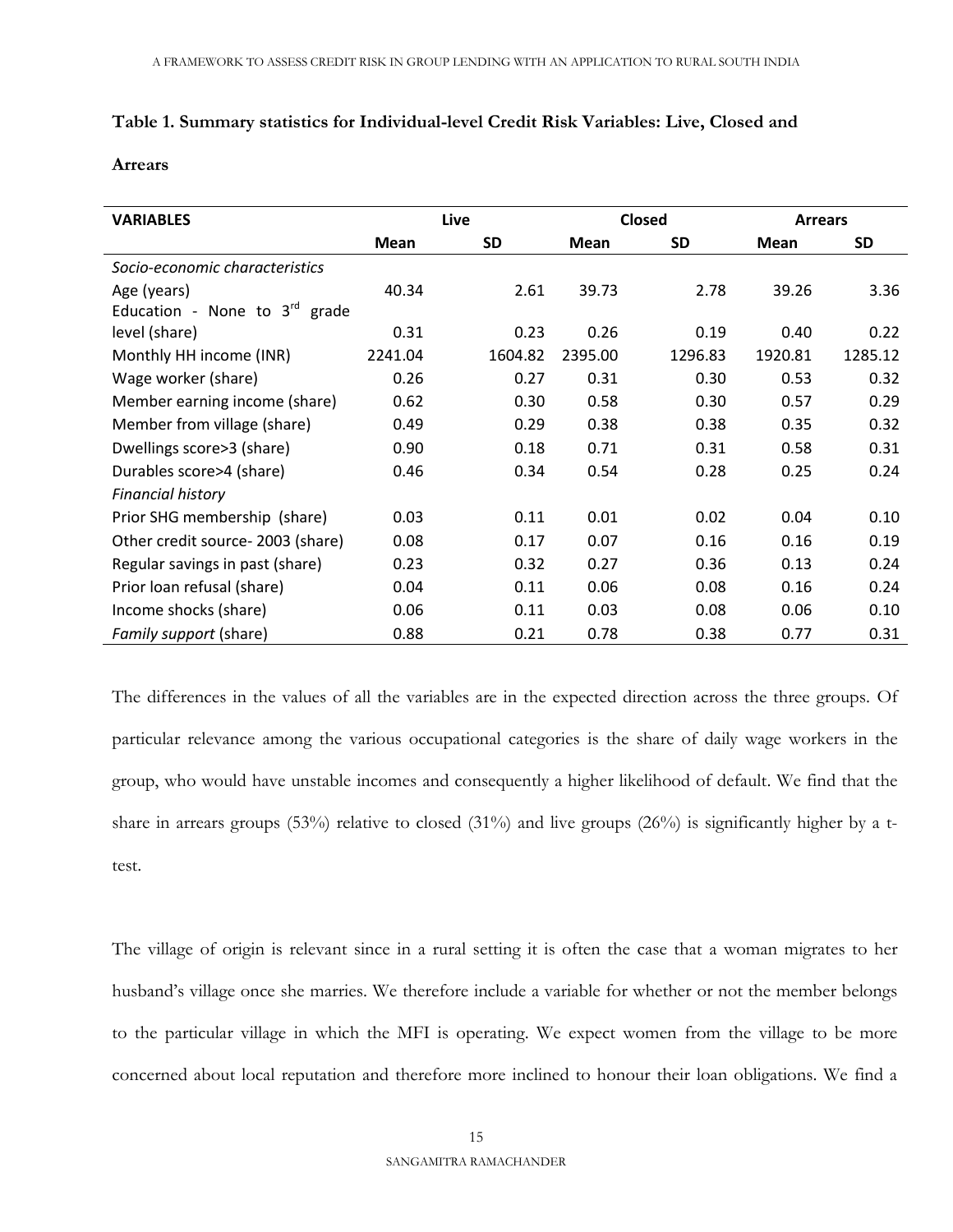higher share from within the village in the live groups (49%) compared to closed (38%) or arrears (35%) groups. The t-test between the live and arrears category is statistically significant for this variable.

The 'caste system' is a form of social affiliation in India, which is believed to have its origins in ancient Hindu society (over 3000 years ago): "The ancient Hindu society divided the population initially into four (that later grew into five) mutually exclusive, exhaustive, hereditary, endogamous, and occupation-specific *Varnas* (translated into English as 'caste'). These were the Brahmins (priests, teachers), Kshatriyas (warriors, royalty), Vaisyas (moneylenders, traders), Sudras (menial jobs) and Ati Sudras (the untouchables, doing the lowest of the menial jobs). Caste affiliation dictated all aspects of a person's existence" (Deshpande, 2000). In the context of the financial services sector, the caste groups referred to as 'Scheduled Castes' (SCs) and 'Scheduled Tribes' (SCs) are particularly emphasized in the category of "weaker sections" that are eligible for credit on a priority basis from banks – that is, at concessional terms and according to specified quotas<sup>VIII</sup>. Religious minorities are also a part of the list. While we have listed caste and religion under the demographic information of borrowers in this section, in our actual analysis, caste and religion are considered aspects of social capital and included in the category of risk pertaining to group dynamics. Specifically, we examine whether greater homogeneity along these two dimensions has a positive effect on repayment rates.

The state of dwellings can be measured along several dimensions that include ownership (whether the house is owned by the member), security (whether the house has a lock), number of rooms (specifically, whether the kitchen is a separate room versus a 'single room dwelling'), construction materials of the roof (such as thatch, mud, tile etc.), construction materials of the floor (mud, cement, tile etc.), access to electricity, source of water supply (open source such as a river, handpump, borewell, piped water supply etc.), and whether there are toilet facilities available. Given that each of these attributes is reflective of the underlying standard of living, we would expect a high degree of correlation between variables in the dwellings category. We therefore create a composite dwellings score that sums up the quality along the constituent dimensions,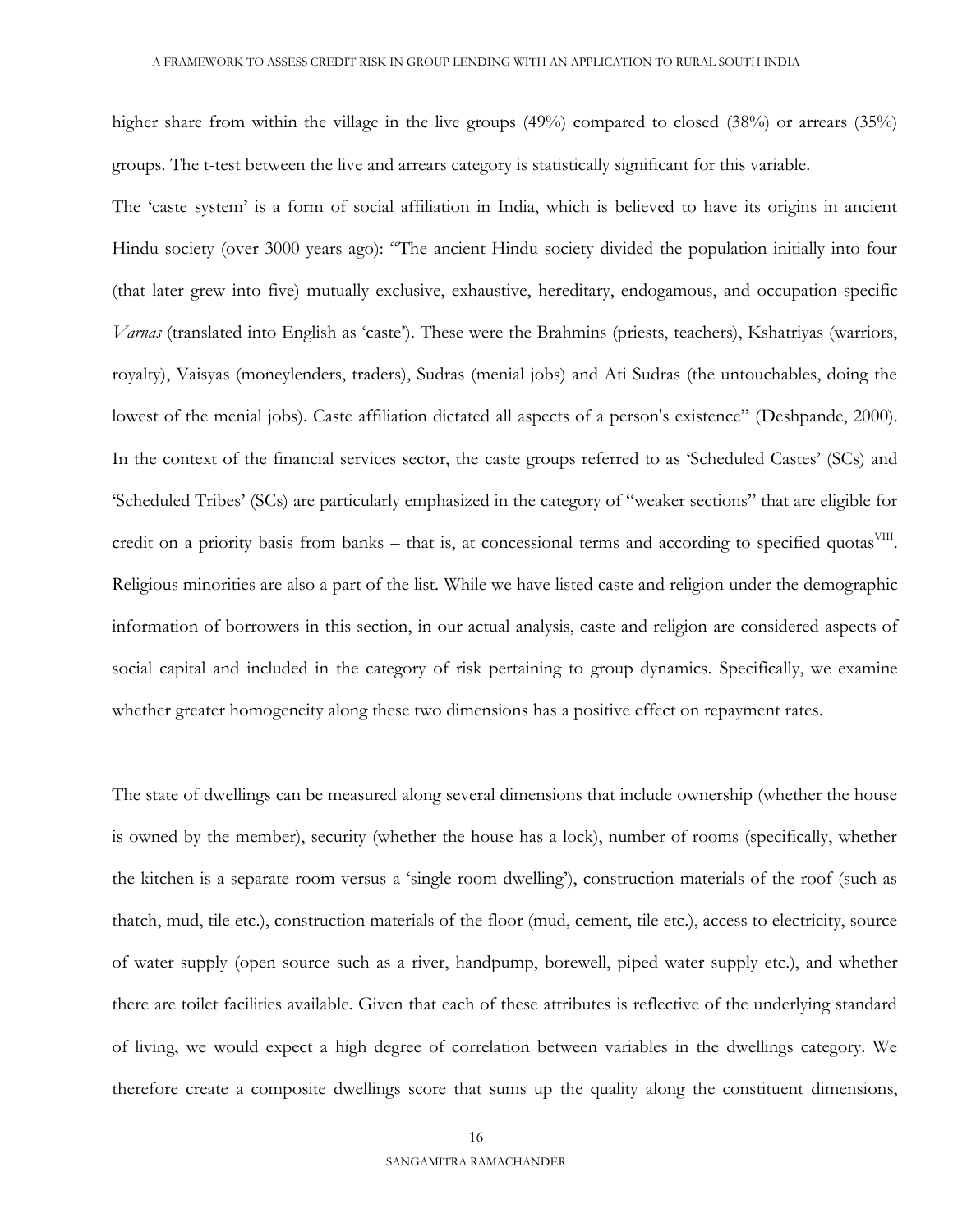where each attribute is reduced to a binary variable with 1 representing a superior quality and 0 a relatively inferior quality. For example, for 'construction materials of the roof', the binary variable assumes the value 1 if the materials are other than thatch or mud, which are the inferior materials that are accorded the value  $0^{\text{IX}}$ . The resulting dwellings score can assume values between 0 (where all attributes are of the lowest quality) and 7 (where all attributes are of the highest quality).

We define the dwellings variable in the analysis as the share in each group that has a score above 3 out of a total of 7. The proportions are 90% in live groups, 71% in closed groups and 58% in arrears. The differences are significant by the t-test between live and arrears groups and live and closed groups. Overall we find that live groups have a better state of dwellings on average and are more homogenous whereas closed and arrears groups have a lower standard of dwellings on average and greater disparity within the groups in terms of the quality of dwellings.

A similar process is used to create a durables score. A master list of household durables was created and the relevance of items validated through qualitative interviews conducted in the homes of borrowers. The final list included a fan, television, blender ("mixie"), refrigerator, fixed line phone, mobile phone, sewing machine, vehicle (of any kind) and modern cooking facility (defined as any form besides firewood). The score can therefore assume values between 0 (none are owned) and 9 (all are owned). For the analysis, we construct a variable to represent the proportion of the group that has a durables score above 4 out of 9. We find that the proportion is 46% in live groups, 54% in closed groups and 25% in arrears groups. The t-tests indicate that the score is significantly lower in the arrears category relative to both live and closed groups. Overall it appears that closed groups fare the best in terms of number of durables owned on average, followed by live groups, and both closed and live groups appear fairly heterogeneous by this measure with a roughly equal split of members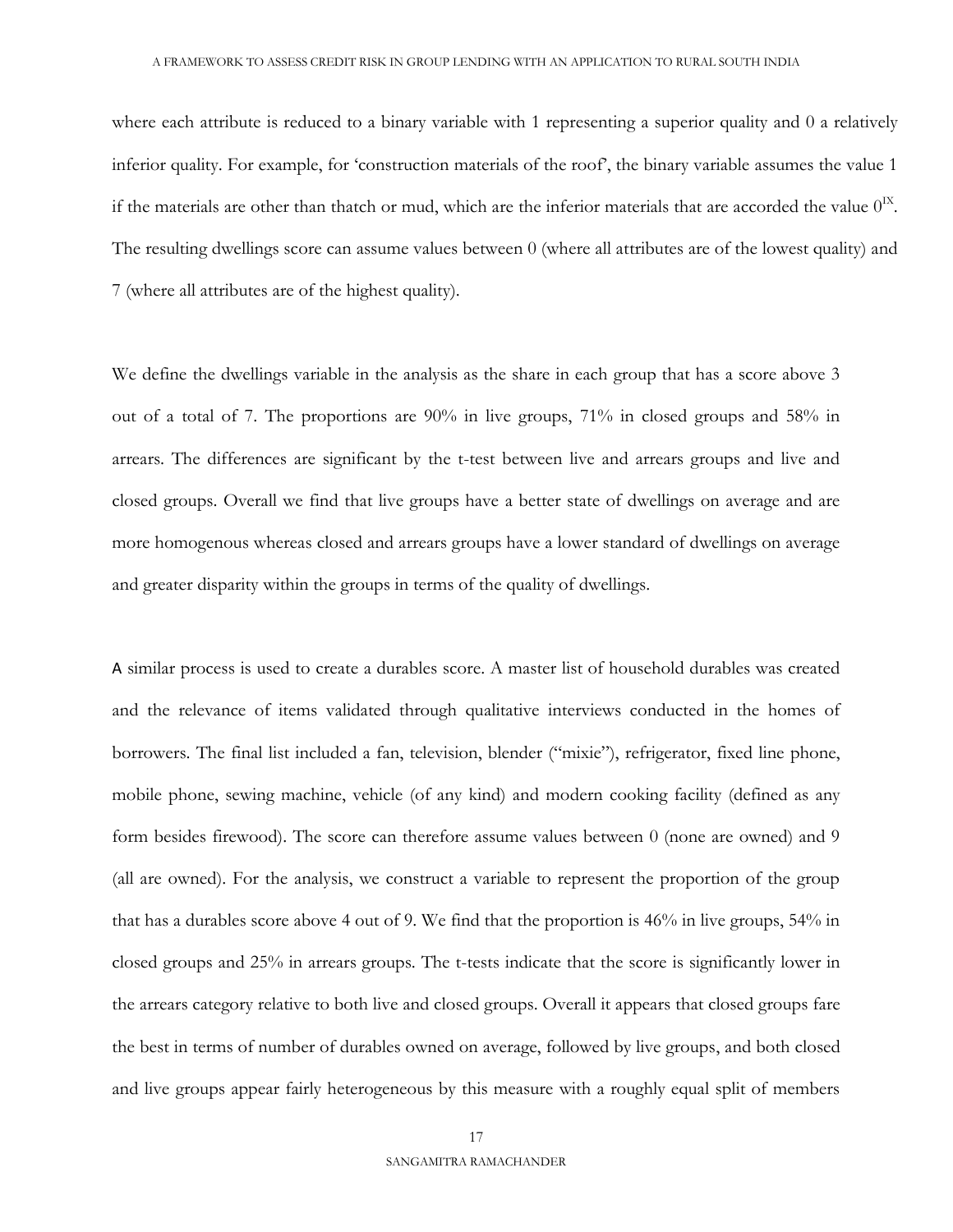owning more and less than 4 out of the nine durables on the list. Arrears groups are poorest in terms of durables owned and homogeneously so.

#### B Financial history:

A second source of credit risk arising at the level of the member pertains to financial history and habits, which we capture through the following four proxies.

#### (i) Prior SHG membership

'Prior SHG membership' is considered more risky since it indicates a possible scenario of "MFI hopping" or "double dipping" although we strictly cannot verify if the member defaulted on the prior loan. The average prior SHG membership is higher in arrears groups – 4% - against 3% in live groups and 1% in closed groups, although the variable is not significantly different across categories.

#### (ii) Past loan refusals

Members who had been unsuccessful at securing other loans before 2003 are considered more risky as they have demonstrably failed to meet the eligibility criteria of other lenders in the past. We find 16% on average in the arrears group who had been denied loans on previous attempts versus only 4% in live groups and 6% in closed groups. The variable is significantly higher by the t-test for arrears groups relative to the live and closed categories.

#### (iii) Saving habits

Members that had good financial habits – regular savings – would be more likely to successfully meet loan obligations. As expected, arrears groups have a lower share of those who had saved regularly in the past (13%) compared to the live (23%) and closed (27%) groups. The difference in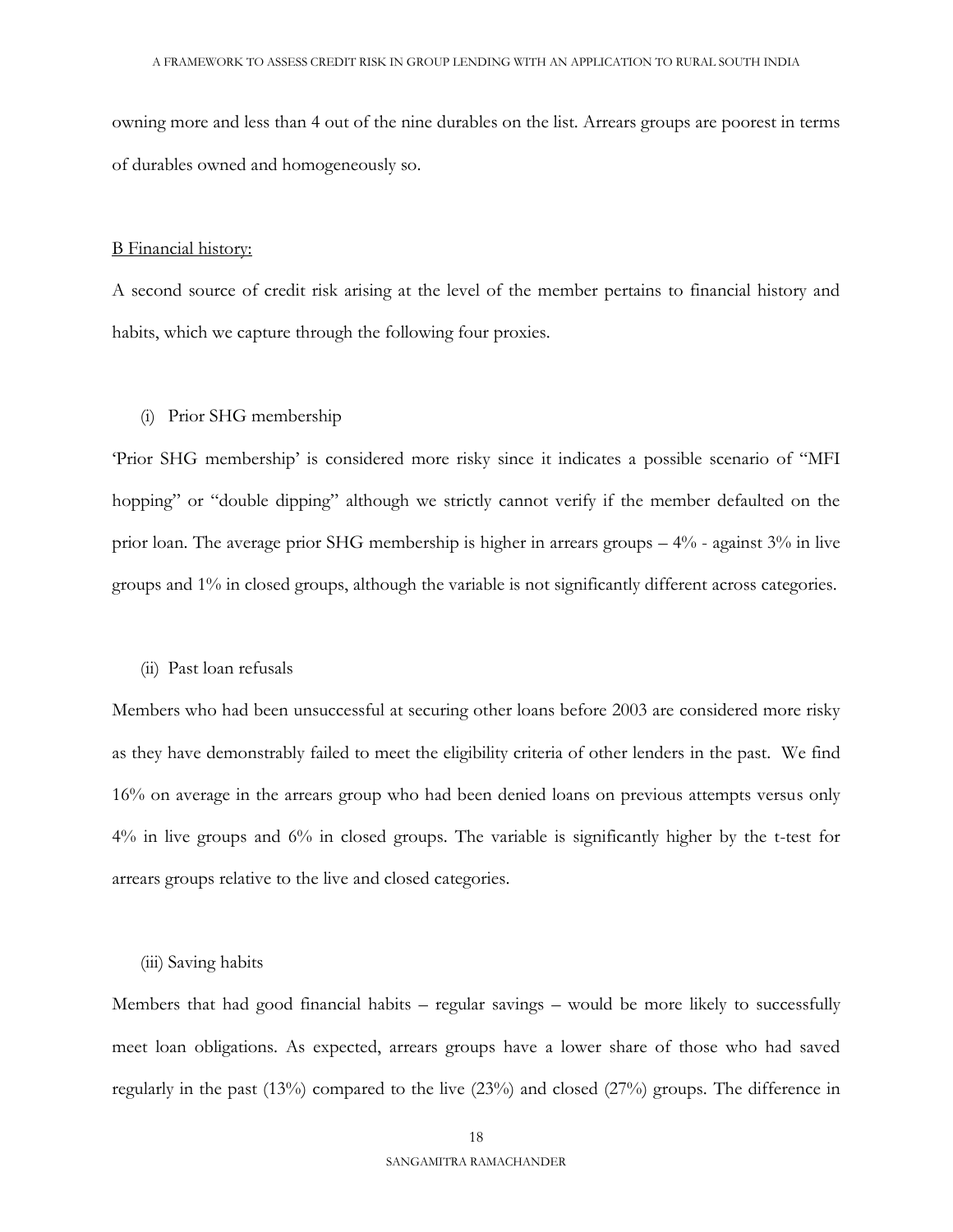the means between arrears and closed groups is significant by the t-test but only weakly so between arrears and live groups.

#### (iv) Credit constraints

The group lending approach involves the use of dynamic incentives, or the eligibility for future loans, typically of larger amounts, based on timely repayment. The availability of outside options to access credit would therefore weaken the dynamic incentives of the contract, since members are not necessarily dependent on the MFI for further loans. In order to elicit information on whether the member was "credit-constrained" at the point of taking the loan, members were asked whether or not they could have borrowed from another source in the base-year (2003), if they had wanted to. This method of capturing information on credit constraints has been referred to by Boucher and Guirkinger (2009) as the Direct Elicitation Methodology (DEM), as it involves directly asking individuals about their credit constraint status. It is particularly relevant in the case of individuals who do not participate in the credit market, where credit constraints cannot be observed.

The manner in which the term 'credit constrained' is used in our analysis requires explanation in a few respects. First, we follow the definition by Quisumbing and Boucher (2006): "An agent is *credit constrained* if her terms of access to the credit market imply that she does not exploit (either because she is unable or unwilling) some socially profitable (expected income enhancing) investment"<sup>X</sup>. In our case, since the question is posed in a hypothetical manner ("could you have accessed credit from other sources, *if you had wanted to*"), those who answered 'no' would include those that could not borrow from other sources and needed to (an 'actual' credit constraint) and those that could not borrow and didn't need to (a 'potential' credit constraint). Second, those who answered 'yes' to the question are considered 'unconstrained', but we do not know whether the other source(s) would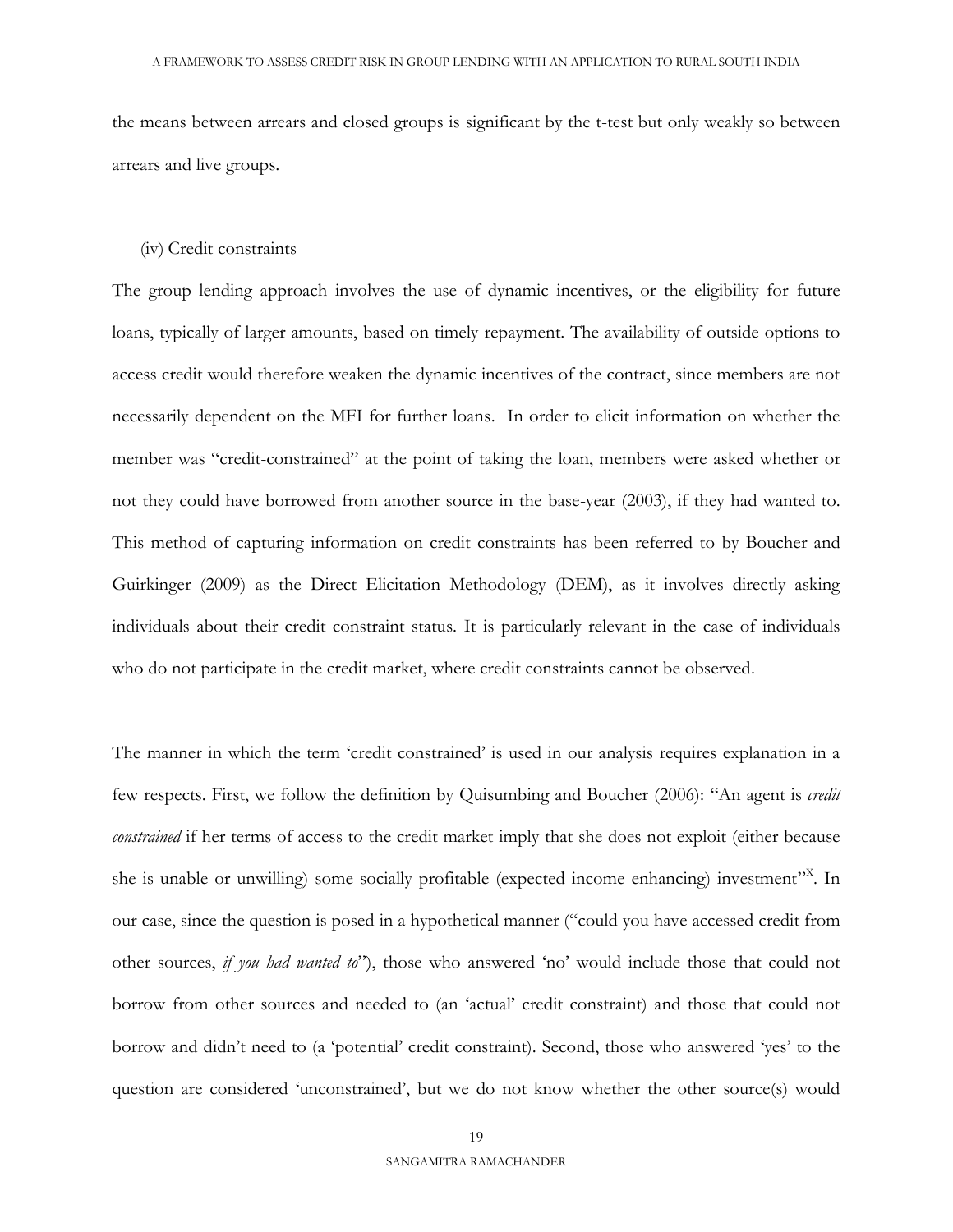have fully met their credit needs<sup>XI</sup>. Third, the survey question relies on members' perceptions of whether they would be able to access credit from other sources and insofar as members systematically under or over-estimate their actual ability, responses could suffer from a bias (Boucher and Guirkinger, 2009). However, as our intention is to study whether the perceived ability of members to access outside sources of credit influences repayment, inaccuracies in estimation are not strictly a shortcoming.

A much higher share (16%) in arrears groups had other sources of borrowing in 2003 compared to the live  $(8\%)$  and closed  $(7\%)$  groups. The share for arrears groups is significantly higher by the ttest relative to live and closed groups.

#### C. Family support

Qualitative interviews with SHG women showed that the support of family is essential for a woman to take up activities outside the home. Therefore we include a variable on whether or not the woman had discussed the decision to join the SHG with her family prior to taking up membership. It is expected that discussion would minimize the likelihood of subsequent resistance from the family toward the member's participation in SHG activities. We find a lower incidence of discussion with the family in arrears groups (77%) compared to live (88%) and closed (78%) groups, although the differences across the categories are insignificant by the t-test.

The final variable included in the category of individual-level credit risk is shocks to income over the term of the Madura loan. We might expect that those who faced income shocks would have found repayment more difficult. However, income shocks could also drive the need for a future loan from the MFI and lead to prompt repayment. The summary statistics indicate that the share of members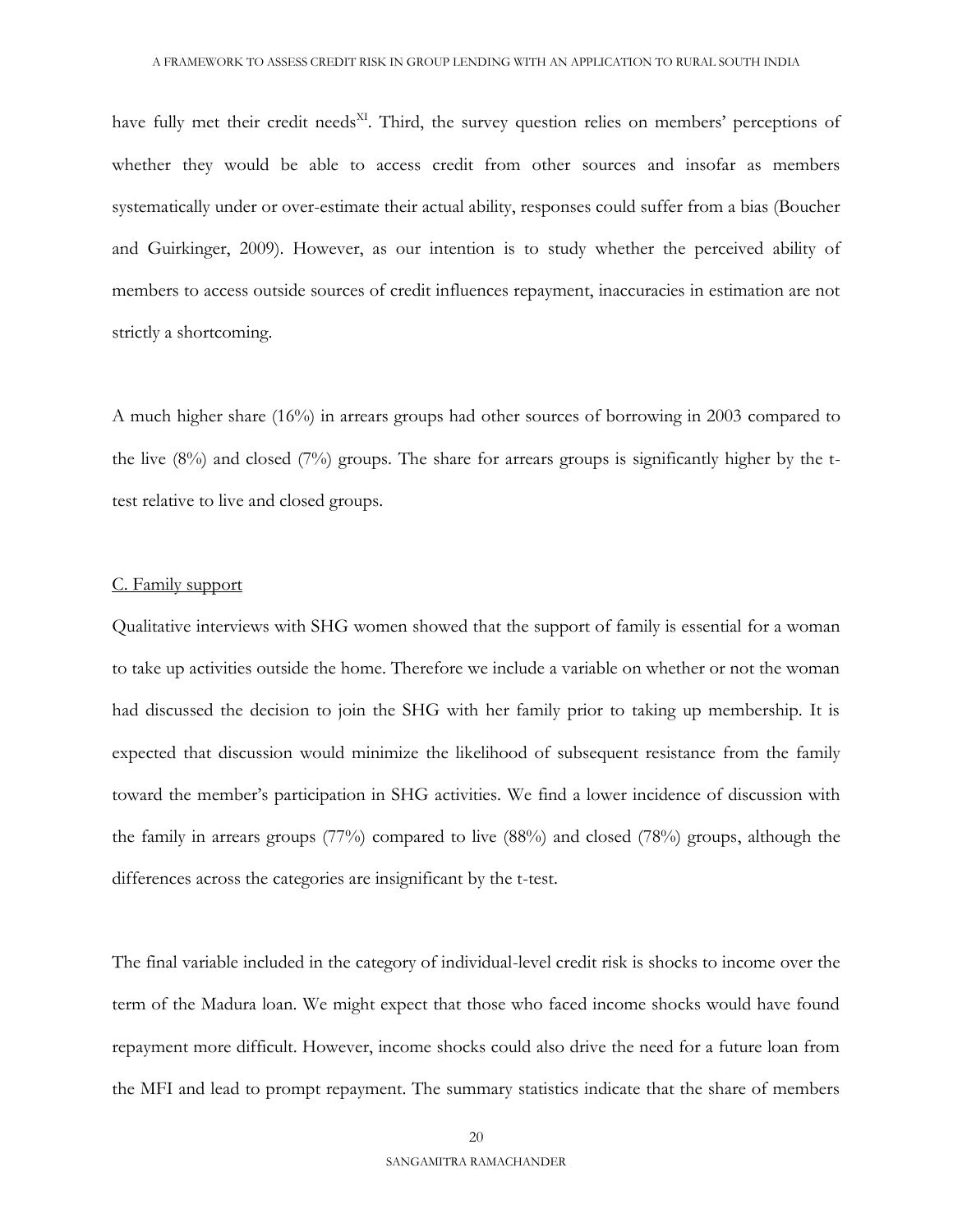reporting income shocks is in fact the same in live and arrears groups (6%) and lower in closed groups (3%) (see Table 1). The variable is insignificant by the t-test across categories.

## **II. Loan utilization risk**

Our second category of variables examines whether there are systematic differences in repayment performance associated with alternative forms of loan use. The purposes of loan utilization are categorized as: (i) Productive investment (for any existing or new economic activity) (ii) Repayment of other loans (iii) Consumption expenditure (daily household expenses; expenses for major personal events such as births, weddings and funerals; expenses for religious or seasonal celebrations and purchase of household durables) (iv) Home construction, renovation or repair (v) Any other (this includes health, emergency expenses, education and all other uses).

**Table 2. Summary Statistics for Loan-use Variables: Live, Closed and Arrears** 

| <b>VARIABLES (shares)</b>          | Live |           | <b>Closed</b> |      | <b>Arrears</b> |           |
|------------------------------------|------|-----------|---------------|------|----------------|-----------|
|                                    | Mean | <b>SD</b> | Mean          | SD   | Mean           | <b>SD</b> |
| Loan use: productive activity      | 0.62 | 0.34      | 0.67          | 0.31 | 0.44           | 0.36      |
| Loan use: repayment of other debts | 0.07 | 0.10      | 0.03          | 0.05 | 0.08           | 0.09      |
| Loan use: home construction/repair | 0.08 | 0.09      | 0.07          | 0.11 | 0.09           | 0.11      |
| Loan use: other                    | 0.09 | 0.15      | 0.09          | 0.18 | 0.10           | 0.19      |
| Loan use: consumption purposes     | 0.07 | 0.11      | 0.04          | 0.06 | 0.15           | 0.16      |

Note: This table shows group-level shares of the different types of loan-use for each category.

Of interest is the use of loans for productive investments, which is significantly higher in the live and closed groups compared to arrears (62% and 67% versus 44%, respectively). In contrast, the use of loans for consumption is higher in arrears groups (15%) compared to 7% and 4% respectively in live and closed groups and the differences are significant by the t-test.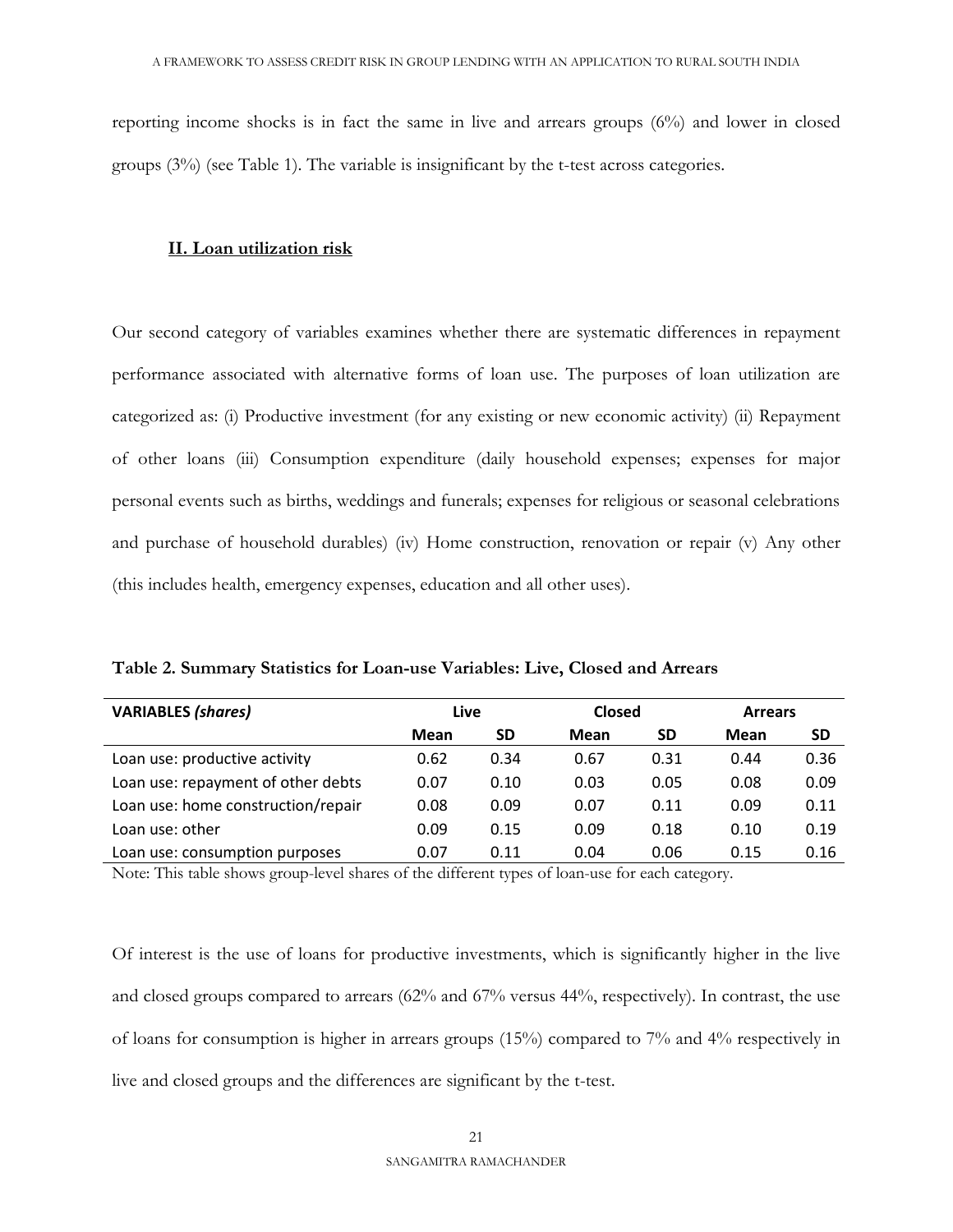# **III. Group Dynamics Risk**

The variables in this category pertain to the manner in which the group was formed (specifically, the extent to which members were peer selected), the social capital within the group (as measured by homogeneity along the social dimensions of caste, religion and occupational specialization of the CWE of the household, and the number of 'neighbours' within the group), and the extent of 'internal lending' within groups. Table 3 presents summary statistics.

| <b>VARIABLES</b>                       | Mean | <b>SD</b> | Mean | SD   | Mean | SD   |
|----------------------------------------|------|-----------|------|------|------|------|
|                                        |      |           |      |      |      |      |
| Group formation mechanism              |      |           |      |      |      |      |
| Peer selected (share)                  | 0.63 | 0.36      | 0.34 | 0.42 | 0.49 | 0.38 |
| <b>Social Capital</b>                  |      |           |      |      |      |      |
| Neighbours when joining<br>(number of  |      |           |      |      |      |      |
| members)                               | 5.84 | 2.81      | 5.47 | 2.37 | 4.55 | 2.44 |
| Caste HHI (index scale 0-1)            | 0.79 | 0.16      | 0.72 | 0.22 | 0.76 | 0.20 |
| Religion HHI (index scale 0-1)         | 0.88 | 0.17      | 0.88 | 0.15 | 0.87 | 0.15 |
| Occupation HHI (index scale 0-1)       | 0.30 | 0.25      | 0.26 | 0.25 | 0.44 | 0.29 |
| Internal Lending within Groups (share) | 0.83 | 0.29      | 0.75 | 0.41 | 0.77 | 0.32 |

**Table 3. Summary Statistics for Group Dynamics Variables: Live, Closed and Arrears**

#### A. Group formation mechanism

Theories that explain the success of group lending in ensuring high repayment rates – of both the asymmetric information and social-capital schools - assume that members select one another to form groups. According to the asymmetric information point of view, peer selection would ensure effective screening of membership with the result that 'safe' risk types would tend to select one another (Ghatak, 1999). The social capital view emphasizes that peer selection would result in the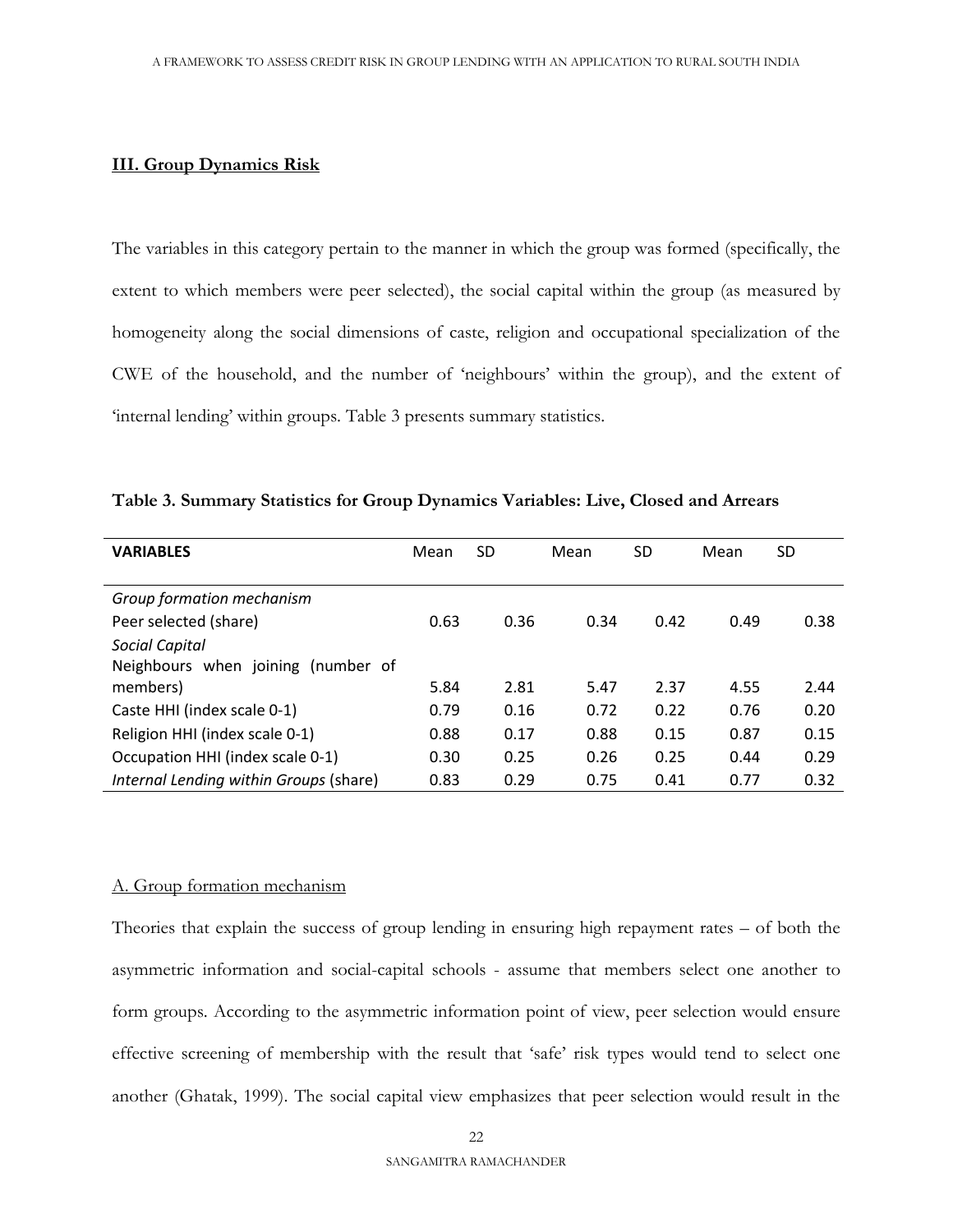formation of groups where members have stronger social ties and the level of peer pressure to repay is higher. In practice, however, group formation might be facilitated partially by an intermediary such as an NGO or bank. Groups that are formed through external facilitation might lack the benefits of effective screening of membership and the subsequent ability of members to monitor and enforce each other's repayments. Such groups might also be more dissimilar along social lines and therefore less cohesive.

We find that the average number of members who were peer recruited is the highest in live groups (63%) followed by arrears groups (49%) and the lowest in closed groups (34%). The variable is significantly different by the t-test between live and closed groups.

#### B. Social capital

In this category, we consider the extent of concentration in groups along the dimensions of caste, religion, neighbourhood of residence and occupation, given that these represent important aspects of social capital in rural South India. In keeping with the social-capital based theory, our conjecture is that groups with a greater concentration along these dimensions might be more cohesive and hence better able to repay. In the category of occupation, however, we are interested in whether a greater concentration of particular occupations within groups, which have low or unstable incomes or which are associated with positive income covariance (such as agriculture), leads to a countervailing influence on repayment as suggested by the more recent 'insurance' perspective (Berhane et. al, 2009).

For each of the categories of social capital - caste, religion and occupational specialization - we create a measure to capture concentration (or conversely, diversity) akin to the Hirschman-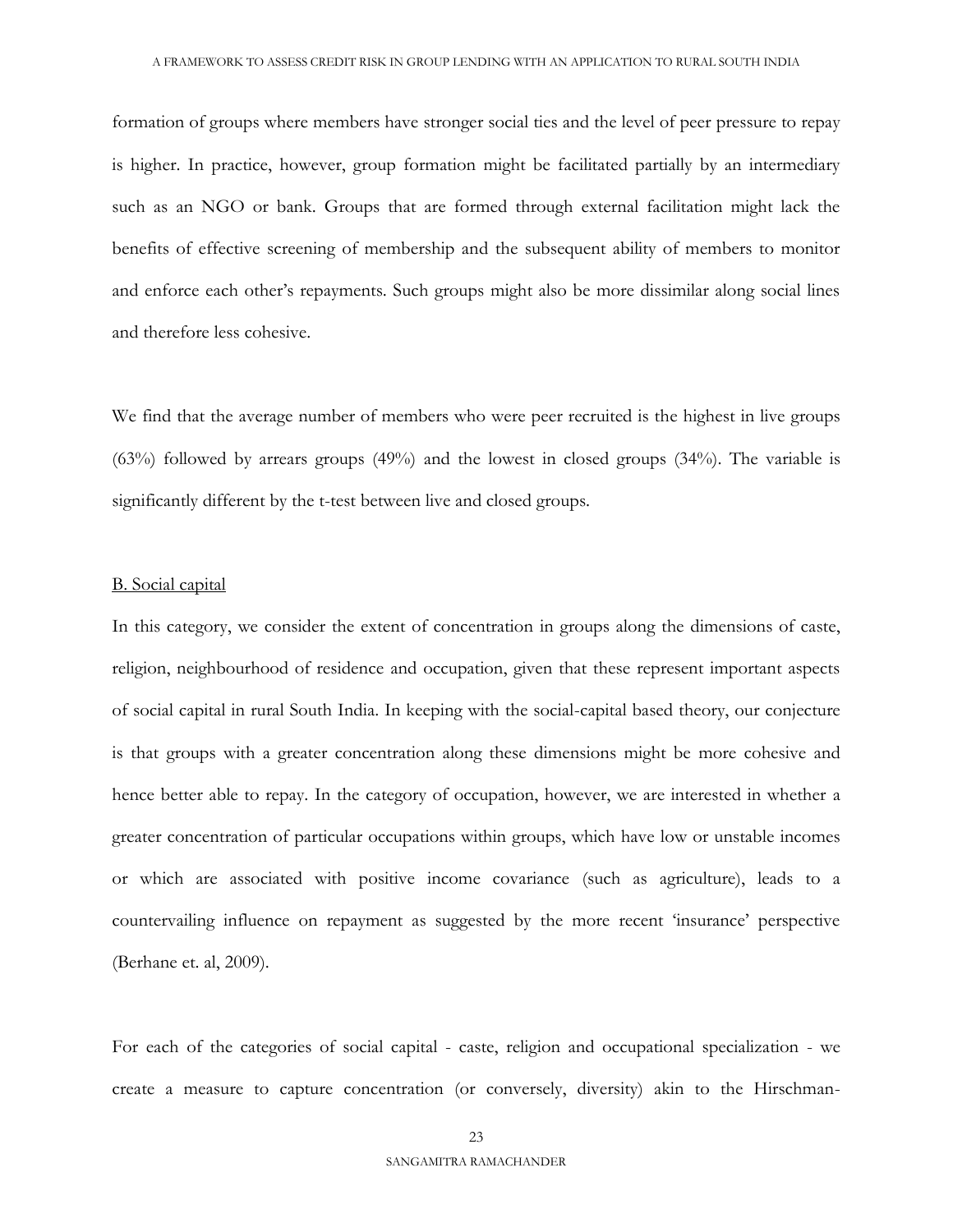Hirfindahl Index (H) traditionally used to measure market concentration in economics (Hirschman, 1945; Hirfindahl, 1950). In our context, for a given category of social capital, the measure (H) is derived by summing the squared shares of each constituent type within the group. In the equation below, '*s<sup>k</sup>* ' denotes the size of each constituent type (indexed by *k*) in the group of size 'n'.

*HcatEGORY* = 
$$
\sum_{k} \left( \frac{s_k}{n} \right)^2
$$
; Category = Religion, case or occupation; k = type within a category; s =

share of type k.

We find a high caste concentration by this measure across groups, with a slightly higher concentration in live groups (79%) versus arrears (76%) and closed groups (72%). This variable is not statistically different across the three categories. Given a higher share of unreported castes found in closed and arrears groups, however, it is possible that our index does not capture the actual extent of caste concentration in these groups. A similarly high concentration is noted for religion: 88% in the live and closed groups and 87% in the arrears groups. In the category of occupational specialization, we note a distinctly higher concentration in arrears groups (44%) relative to live (30%) and closed groups (24%). The difference in means between arrears groups and live and closed groups is statistically significant by the t-test.

For the variable neighbourhood of residence, we simply include the number of other members within the group reported as 'neighbours' by each member on average. The number is 5.84 for live groups, 5.47 for closed groups and 4.55 for arrears group, with the difference between live and arrears group being statistically significant by the t-test.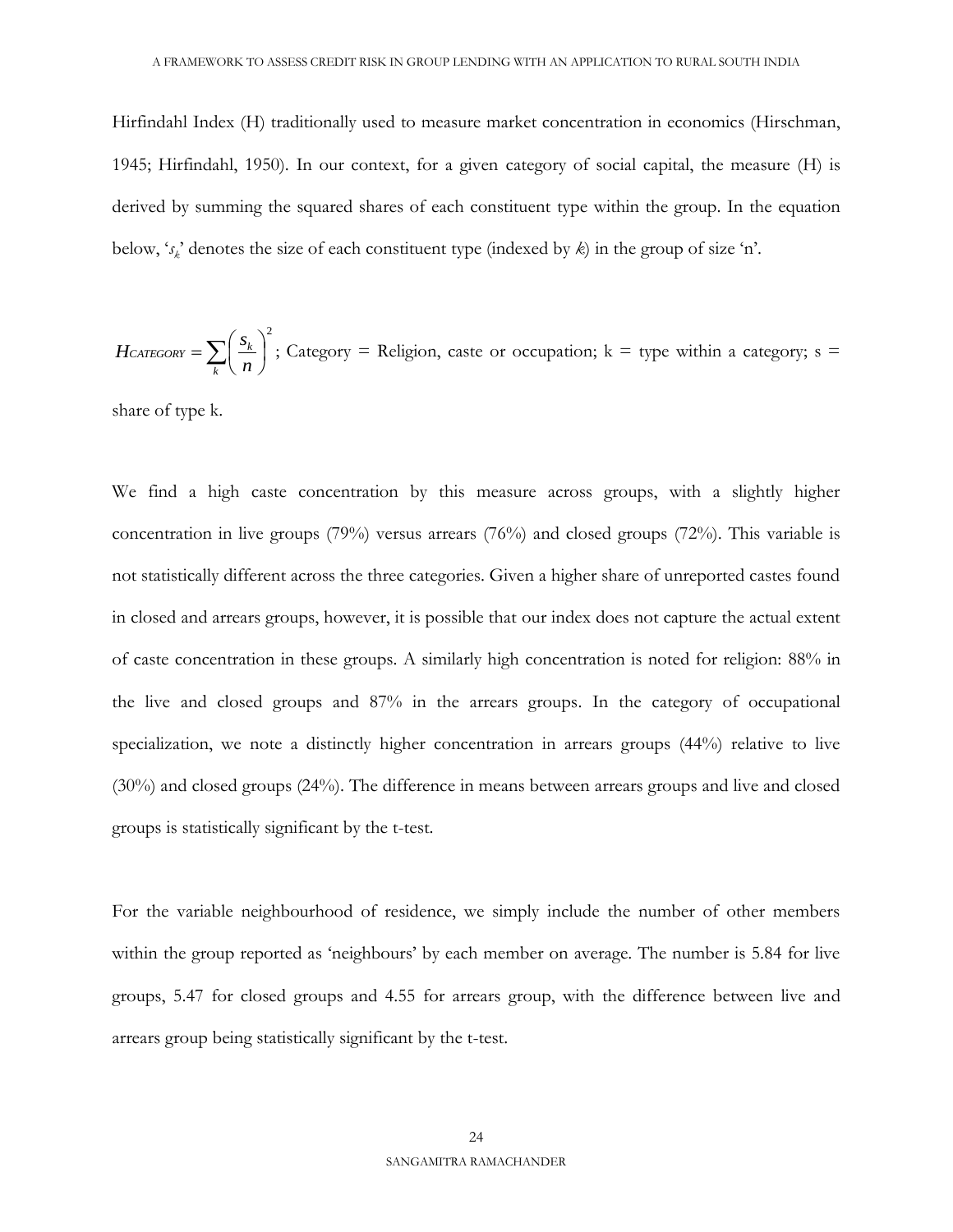# C. Internal lending

Lending amongst members within a group outside of the MFI's formal lending channels would tend to increase the debt levels of some members of the groups disproportionately, thereby concentrating the risk of default to a greater extent among a smaller number. It is therefore reasonable to expect that internal lending would elevate the overall risk of group default. Contrary to expectation, however, we find that the incidence of internal group lending is higher in live groups (83%) versus closed (75%) and arrears groups (77%), although the difference in means between categories is insignificant by the t-test.

The next section presents the statistical model used in the analysis and discusses the findings from the empirical analysis.

#### **6. A Multinomial Logit Model to Determine Group Outcomes**

We use a Multinomial Logit Model (MLM) to determine the likelihood of occurrence of the three possible outcomes – live, closed and arrears - based on the set of independent variables. Specifically, we compare the relative probability of groups being live or closed relative to 'arrears', which is used as the base category. The arrears category is conceptually the most relevant since default undermines the sustainability of lending in the long term. 'Arrears' also comprises the largest share in the sample.

The MLM model is described in formal mathematical notation below (Boucher et al., 2009): Let *Yi* be a categorical variable that takes values 1,2 *.. j* and that represents the observed outcome for group *i*. We define  $Y_{ij}$ <sup>\*</sup> as the unobserved "propensity" of group *i* to be in the outcome category *j*: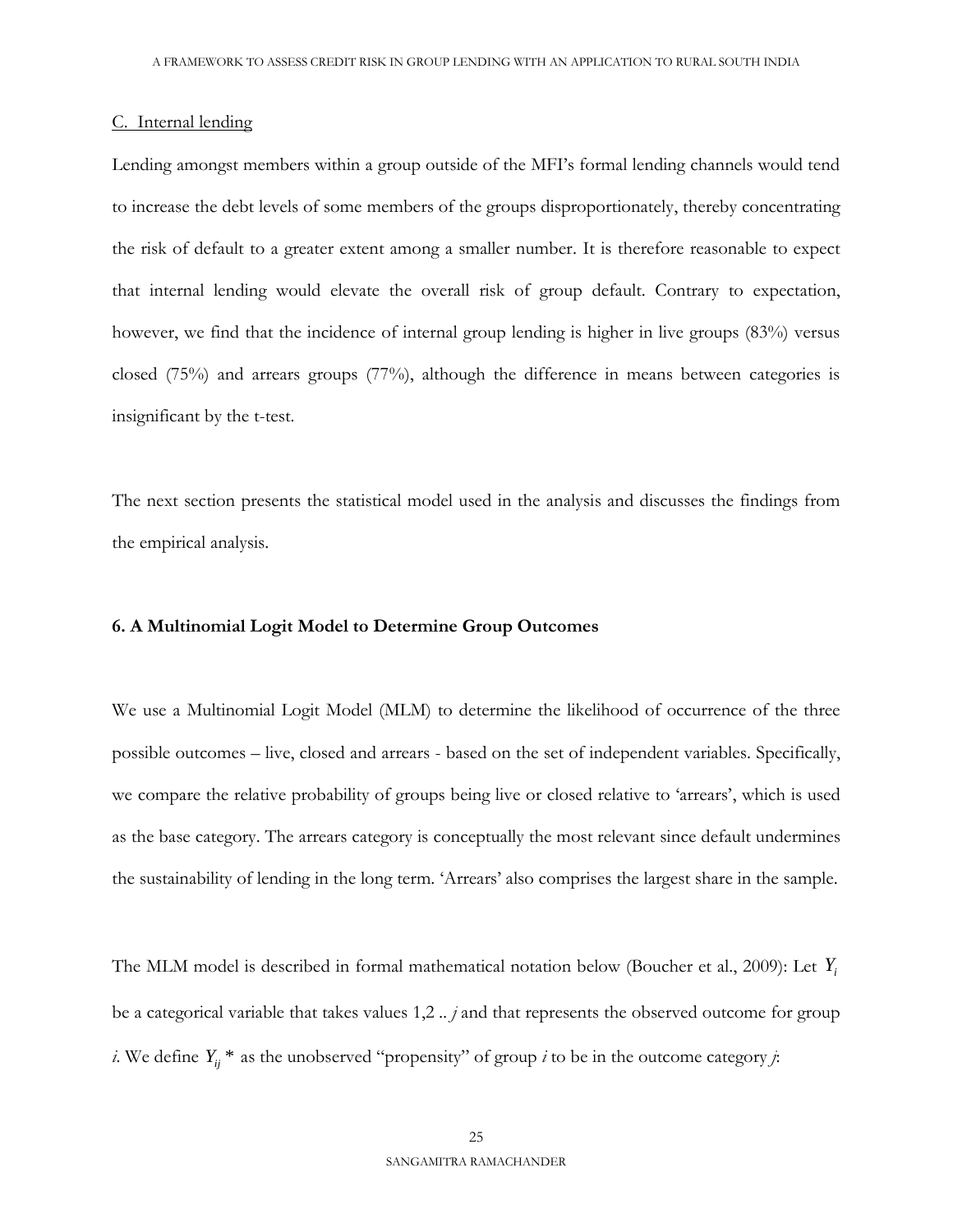$$
Y^*_{ij} = X^{\dagger}_{ij}\beta + \varepsilon_{ij} \tag{1}
$$

where  $X_i$  is a vector of group characteristics;  $\beta$  is a vector of parameters associated with the *j*th category, and  $\varepsilon_{ij}$  is the unobserved component of the *i*th group's propensity to be in category *j*. The observed category *j* for each group is the one that corresponds to the highest underlying propensity. The probability that group *i* is in the *j*th outcome category is therefore:

$$
Pr(Y_i = j) = Pr(Y_i^* > Y_*^*)
$$
 for all  $i \neq j$  --- (2)

Table 4 presents the results in terms of the marginal effects of the independent variables on the probabilities associated with each outcome<sup>XII</sup>. All changes are expressed as percentage points.

 $Y^*_{ij} = X_{ij}\beta + \varepsilon_j$ <br>where  $X_i$  is a vector of group characteristics;  $\beta$  is a vector<br>category, and  $\varepsilon_{ij}$  is the unobserved component of the *i*th group<br>observed category *j* for each group is the one that corresponds Overall the results suggest that the proxies employed in our framework – pertaining to individual credit risk, loan utilization and group dynamics – are effective in demarcating groups in terms of the three outcomes<sup>XIII</sup>. In interpreting the results as marginal effects, we note that it makes conceptual sense to speak of how the probability of a particular outcome (live, closed or arrears) would change if an additional member within the group were to have the particular characteristic. In order to determine this, we examine the associated change in the probability of the outcome for a 5% increase in the particular characteristic within the group, which corresponds to an additional person with the characteristic in a group of size 20.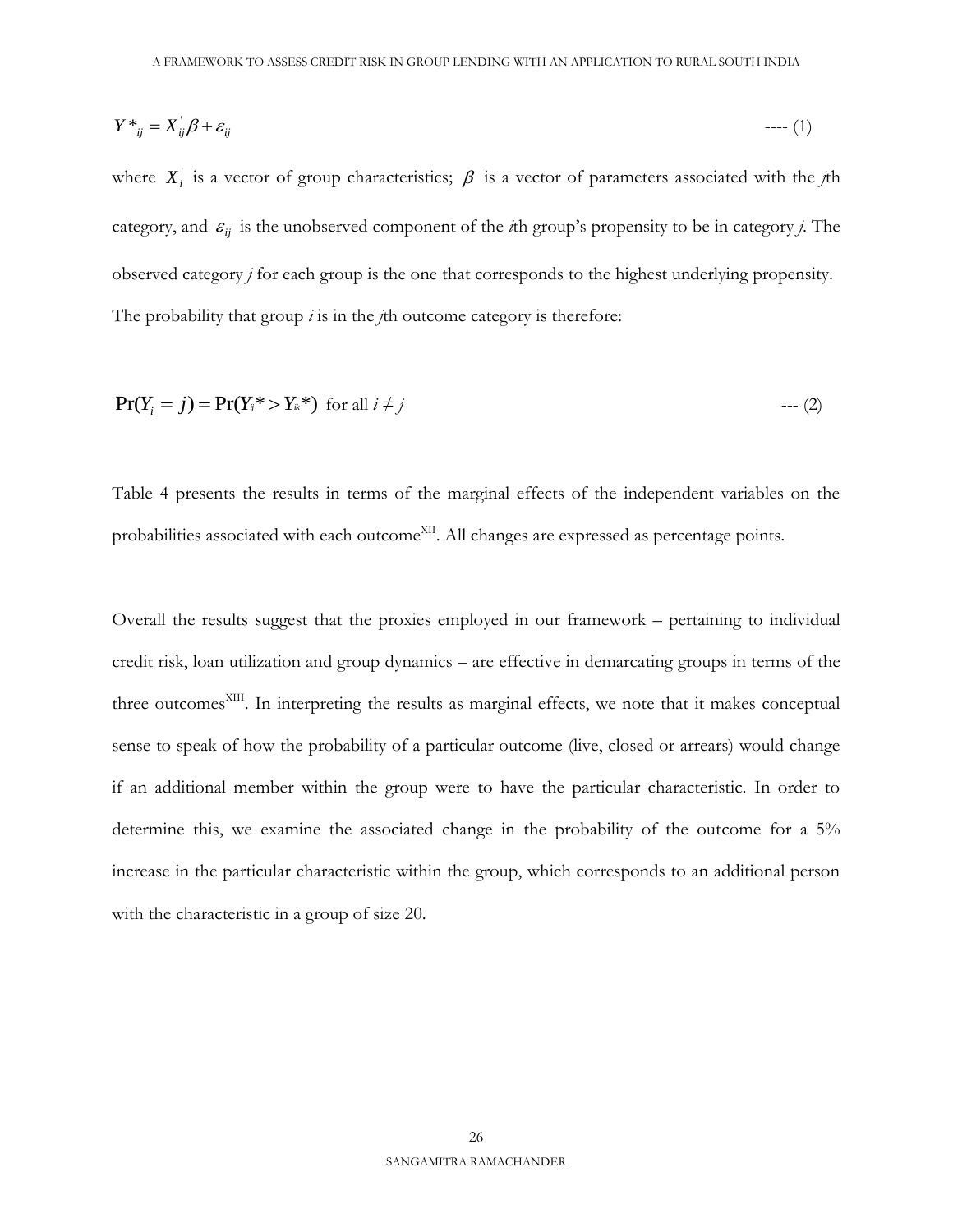|                           | <b>Live Groups</b> |       | <b>Closed groups</b> |       | <b>Arrears groups</b> |       |
|---------------------------|--------------------|-------|----------------------|-------|-----------------------|-------|
|                           | dy/dx              | P > z | dy/dx                | P > z | dy/dx                 | P > z |
| <b>MEMBER CREDIT RISK</b> |                    |       |                      |       |                       |       |
| Age                       | 0.02               | 0.45  | 0.00                 | 0.99  | $-0.02$               | 0.37  |
| Education_Noneto3rd       | $-0.27$            | 0.53  | $-0.22$              | 0.56  | 0.49                  | 0.18  |
| Log HH Income             | 0.08               | 0.02  | $-0.05$              | 0.11  | $-0.03$               | 0.32  |
| Daily-wage worker         | 0.34               | 0.67  | 0.48                 | 0.57  | $-0.82$               | 0.28  |
| Member earning            | 2.42               | 0.01  | $-0.45$              | 0.35  | $-1.97$               | 0.01  |
| Member from village       | 1.46               | 0.02  | $-0.85$              | 0.04  | $-0.62$               | 0.14  |
| Dwellings score (>3)      | 0.02               | 0.94  | 0.25                 | 0.45  | $-0.27$               | 0.37  |
| Durables score (>4)       | 0.88               | 0.13  | 0.20                 | 0.63  | $-1.08$               | 0.03  |
| Own land in village       | $-1.10$            | 0.03  | 1.16                 | 0.02  | $-0.06$               | 0.89  |
| Family support            | 1.50               | 0.06  | 1.50                 | 0.07  | $-3.00$               | 0.00  |
| Prior SHG member          | 0.49               | 0.25  | $-2.46$              | 0.01  | 1.97                  | 0.02  |
| Other credit in 2003      | $-1.48$            | 0.06  | 0.42                 | 0.46  | 1.07                  | 0.11  |
| Regular savings           | 0.51               | 0.15  | $-0.47$              | 0.17  | $-0.05$               | 0.89  |
| Prior loan refusal        | $-2.61$            | 0.02  | 1.85                 | 0.01  | 0.75                  | 0.40  |
| Income shocks             | 4.97               | 0.01  | $-4.28$              | 0.00  | $-0.69$               | 0.59  |
| <b>LOAN USE</b>           |                    |       |                      |       |                       |       |
| Loan-economic use         | $-1.03$            | 0.09  | 1.14                 | 0.05  | $-0.11$               | 0.75  |
| Loan - repay debts        | 1.94               | 0.22  | $-1.70$              | 0.22  | $-0.23$               | 0.84  |
| Loan-home repairs         | 1.66               | 0.03  | $-0.09$              | 0.89  | $-1.57$               | 0.03  |
| Loan use $-$ all other    | $-1.62$            | 0.05  | 1.47                 | 0.05  | 0.15                  | 0.76  |
| <b>GROUP DYNAMICS</b>     |                    |       |                      |       |                       |       |
| Peer selected             | 1.05               | 0.01  | $-0.57$              | 0.07  | $-0.48$               | 0.07  |
| Joining_neighbours        | 0.05               | 0.10  | 0.02                 | 0.43  | $-0.07$               | 0.07  |
| Religion_HHI              | $-0.85$            | 0.05  | 0.15                 | 0.75  | 0.71                  | 0.17  |
| Caste_HHI                 | 0.29               | 0.52  | $-0.45$              | 0.26  | 0.17                  | 0.60  |
| Occupation HHI            | $-0.58$            | 0.56  | $-0.94$              | 0.38  | 1.52                  | 0.13  |
| Intra-group lending       | 0.02               | 0.96  | $-1.41$              | 0.04  | 1.39                  | 0.03  |

# **Table 4. Multinomial Logit Model: Marginal Effects of Variables in Live, Closed and Arrears Groups**

Notes: (i) dy/dx represents the average marginal effect of each variable on the outcome variable of interest; (ii) the z statistic is a measure of how far the coefficient (dy/dx) is from the sample mean; (iii) The p>z value reflects the probability that the effect is purely due to sampling error.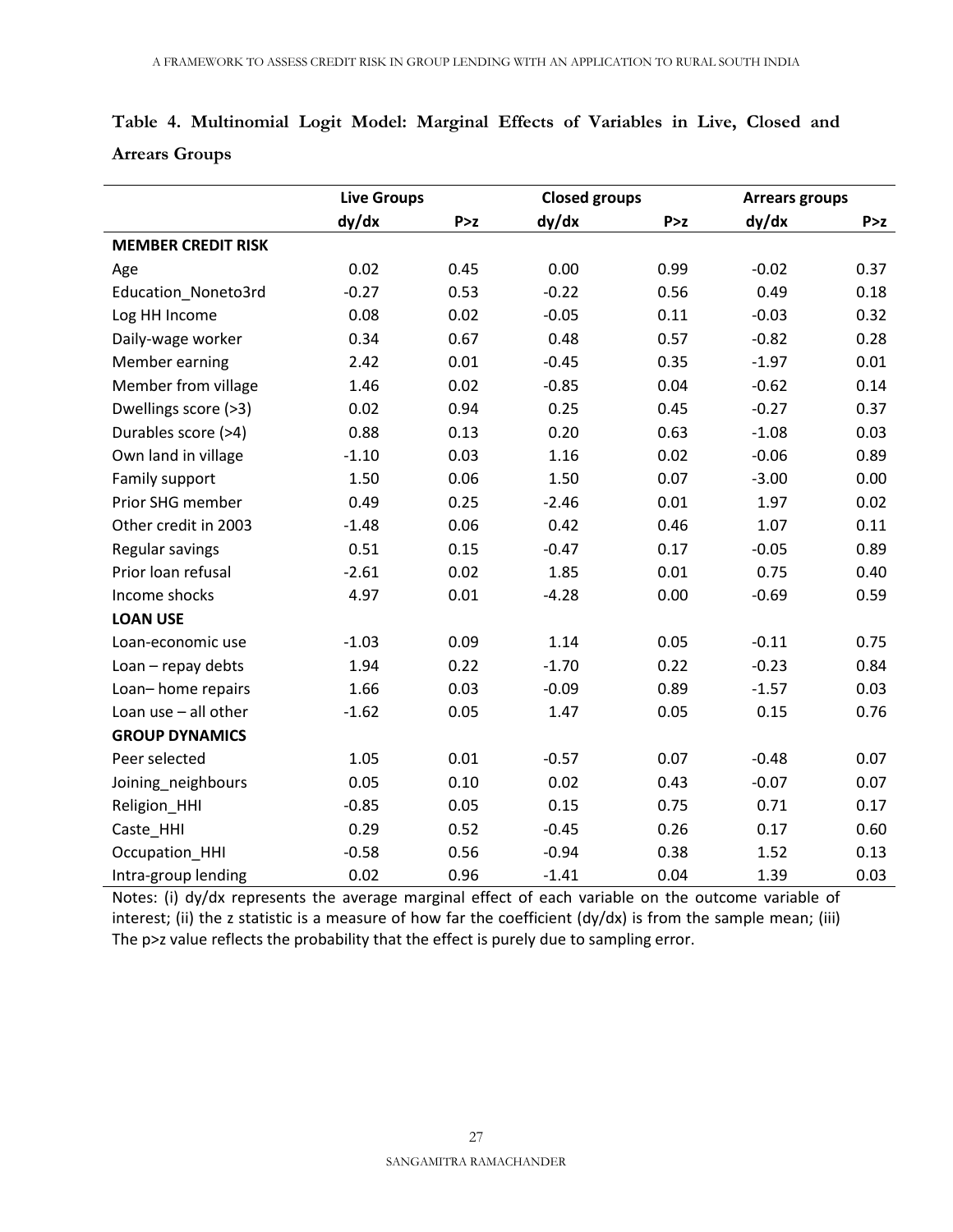Most of the proxies employed to measure 'socio-economic status' have strong associations with the three group outcomes in the directions hypothesized. The variables that have significant associations with a 'live' outcome are levels of household income, the number of durables owned, and the earning status and village of origin of members. Specifically, a log point increase in the average household income within a group increases the likelihood of a live outcome by 8 percentage points; an increase in the share of earning members in a group by 5% (or, an additional earning member in a group of size twenty) increases the probability of a live outcome by 0.4 percentage points; similarly, an additional member within a group who is originally from the village raises the likelihood of a live outcome by 7.3 percentage points; and an additional member with more than 4 durables owned leads to a higher probability of a live outcome by 4.4 percentage points.

In contrast, higher average household incomes and a greater share of members from within the village have a significant negative association with group closure. Specifically, a percentage increase in average household incomes in a group decreases the likelihood of closure by 5 percentage points and every additional person in the group who is a native of the village reduces the probability of closure by 4.3 percentage points.

Similarly, most of the proxies of socio-economic status are also found to be significantly associated with an arrears outcome in the direction expected: education, working status of the woman, the village of origin of the member and the number of durables owned. Specifically, for every additional member within a group with low levels of education (ranging from no schooling to  $3<sup>rd</sup>$  grade levels) the likelihood of an 'arrears' outcome increases by 2.5 percentage points. On the other hand, each additional earning member within a group decreases the likelihood of an arrears outcome by 9.9 percentage points. An additional member whose origin is from the village reduces the probability of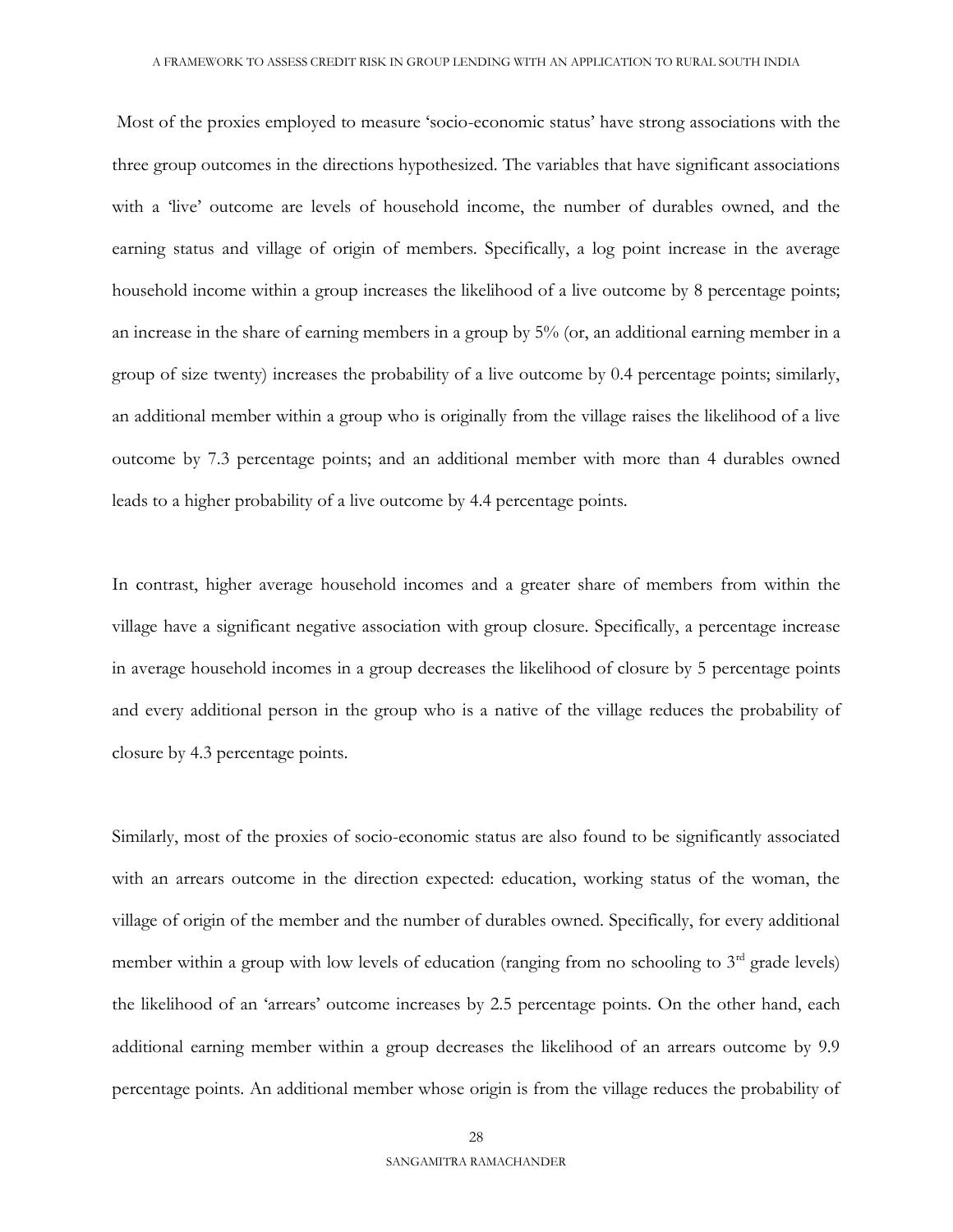arrears by 3.1 percentage points and an additional member with a durables score above 4 reduces the likelihood of arrears by 5.4 percentage points $XIV$ .

The second set of measures at the individual member level, which relates to the financial history of members, also shows significant associations with live, closed and arrears outcomes as expected. A higher incidence of regular savings among members has a significant positive association with live groups and a significant negative association with closed groups (albeit with relatively high standard errors): Specifically with every additional member that saves in a group, the likelihood of a live outcome increases by 2.5 percentage points and that of closure falls by 2.4 percentage points. Further an adverse credit history among members (unsuccessful attempts at prior loans) has a significant negative association with a live outcome and a significant positive association with closure: For each additional person in a group who had been denied a loan in the past, the likelihood of a live outcome falls by 13 percentage points and that of closure rises by 9.3 percentage points.

A higher incidence of prior SHG membership among members is found to have a significant positive association with an arrears outcome and a significant negative association with closure. Specifically, for each additional person who had been a member of another SHG in the past, the likelihood of arrears rises by 4 percentage points and that of closure falls by 12.3 percentage points. While we have no evidence to conclude that members who had moved from a previous MFI into a Madura SHG had defaulted on a prior loan, the present analysis highlights the potential value of information sharing amongst MFIs regarding group membership and repayment history.

The final variable in the set of financial history measures relates to the liquidity constraints of members at the point of taking the Madura loan. We find that groups where a greater number of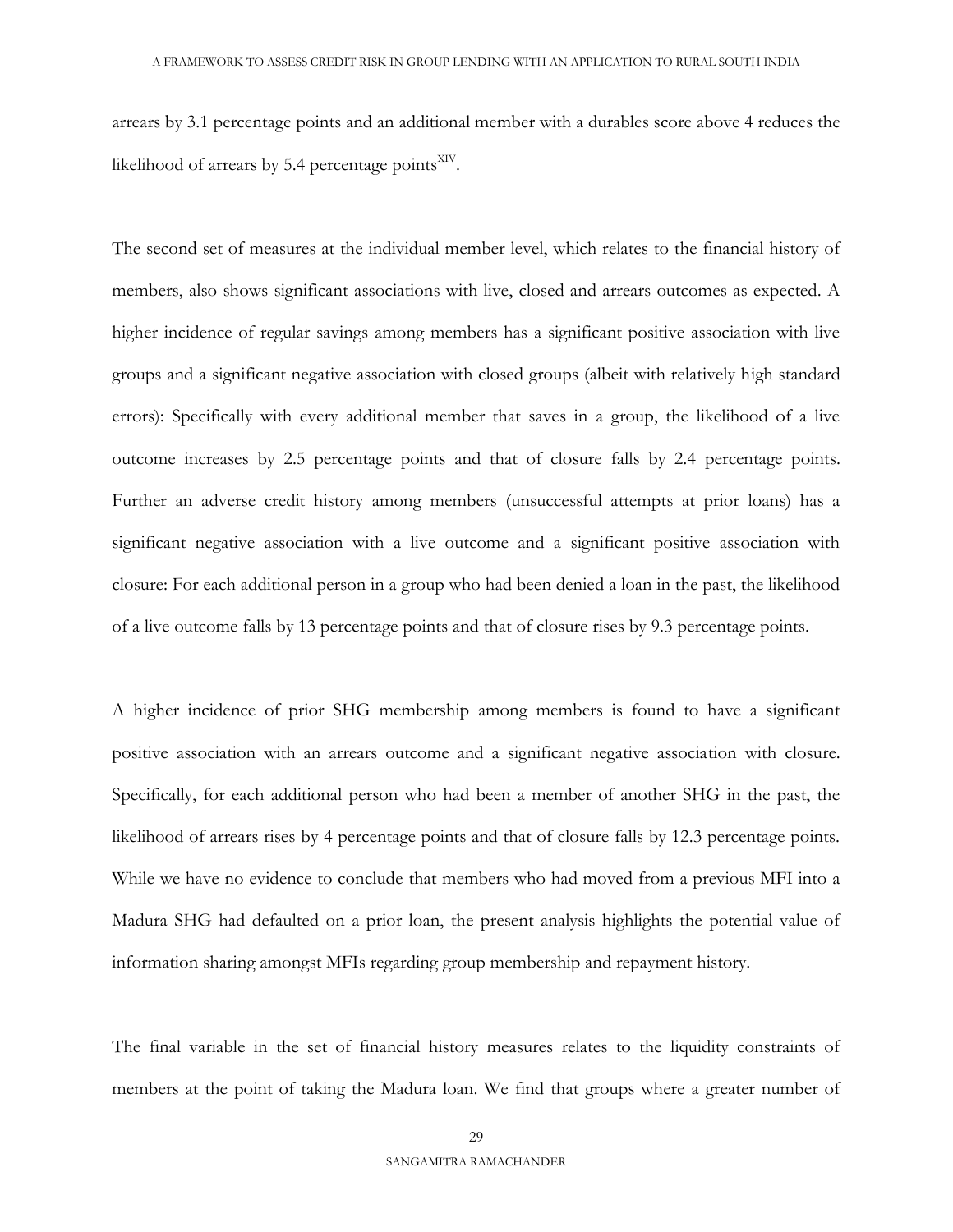members reported that they had "other sources of borrowing" at the baseline period have a significantly lower likelihood of a live outcome and a higher likelihood of an arrears outcome. Specifically with each additional member within a group who has other sources of borrowing, the likelihood of a live outcome falls by 7.4 percentage points and that of group arrears increases by 2.3 percentage points.

The findings with regard to the financial history of borrowers provides an interesting and perhaps counter-intuitive contrast to our earlier findings on socio-economic status: While groups that default are characterized by members with lower incomes, fewer assets, less education and a greater share of non-earning women on average, these groups appear to have been significantly less creditconstrained in the base year. Specifically, a much larger share in these groups reported having access to other sources of credit in the base year if they had needed the money. The lack of credit constraints is particularly surprising given that members of arrears groups appear to fare poorly on financial history, demonstrated by the lack of regular savings and past loan refusals. The implication of a lack of credit constraints is that the threat of sanctions on future loans – or the dynamic incentives of the group lending contract - would matter less to these groups.

The final measure in the category of individual member level credit risk is discussion with the family regarding the decision to join the SHG. We find that the variable has a significant positive association with a live and closed outcome and a significant negative association with an arrears outcome: With every additional member that discusses their decision to join the SHG with the family, the likelihood of a live and closed outcome both increase by 8 percentage points and that of an arrears outcome falls by 15 percentage points.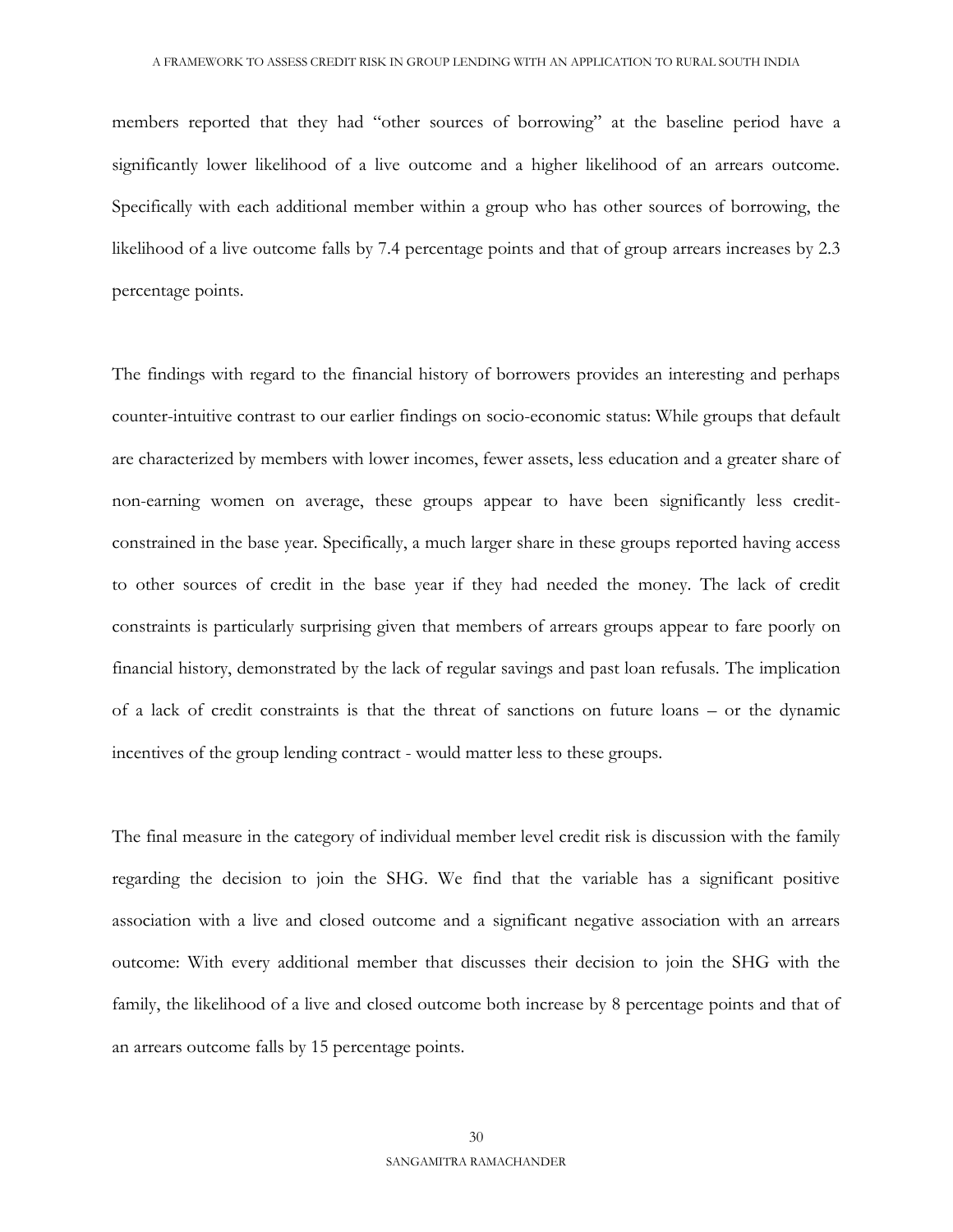The variable measuring shocks to income over the period of loan repayment shows a strong positive association with a live outcome and a strong negative association with a closed outcome. Specifically, for every additional person in a group reporting an income shock, the likelihood of a live outcome increases by 25 percentage points and that of a closed outcome falls by 21.4 percentage points. This result is intuitive as it suggests that income shocks might drive the need for a further loan within live groups.

Our second category of variables in the framework pertains to loan utilization. Specifically, we examine whether there are significant associations with particular types of loan use and the likelihood of a live, closed or arrears outcome. In order to do this, the use of loans for consumption is taken as the base category in the model and compared with loan use for all other purposes such as productive economic activities, the repayment of other loans, home renovation (including renovation and repair) and "all other purposes". For arrears groups, the use of loans for consumption has a higher associated probability than loan use for all other purposes, whereas for live groups, there is a greater likelihood of loan use for home renovation and the repayment of other loans than consumption. Interestingly, for live groups, loan use for economic purposes has a lower probability than the use of loans for consumption. In contrast, for closed groups, the use of loans for economic activities has a greater likelihood than the use of loans for consumption.

Within our third and final category of measures – pertaining to group dynamics - peer selection is found to have an important positive association with a live outcome and a significant negative association with both a closed and arrears outcome. Specifically, for each additional member who is peer-selected within a group, the likelihood of a live outcome increases by 5 percentage points and a closed outcome and arrears outcome falls by 3 and 2 percentage points respectively.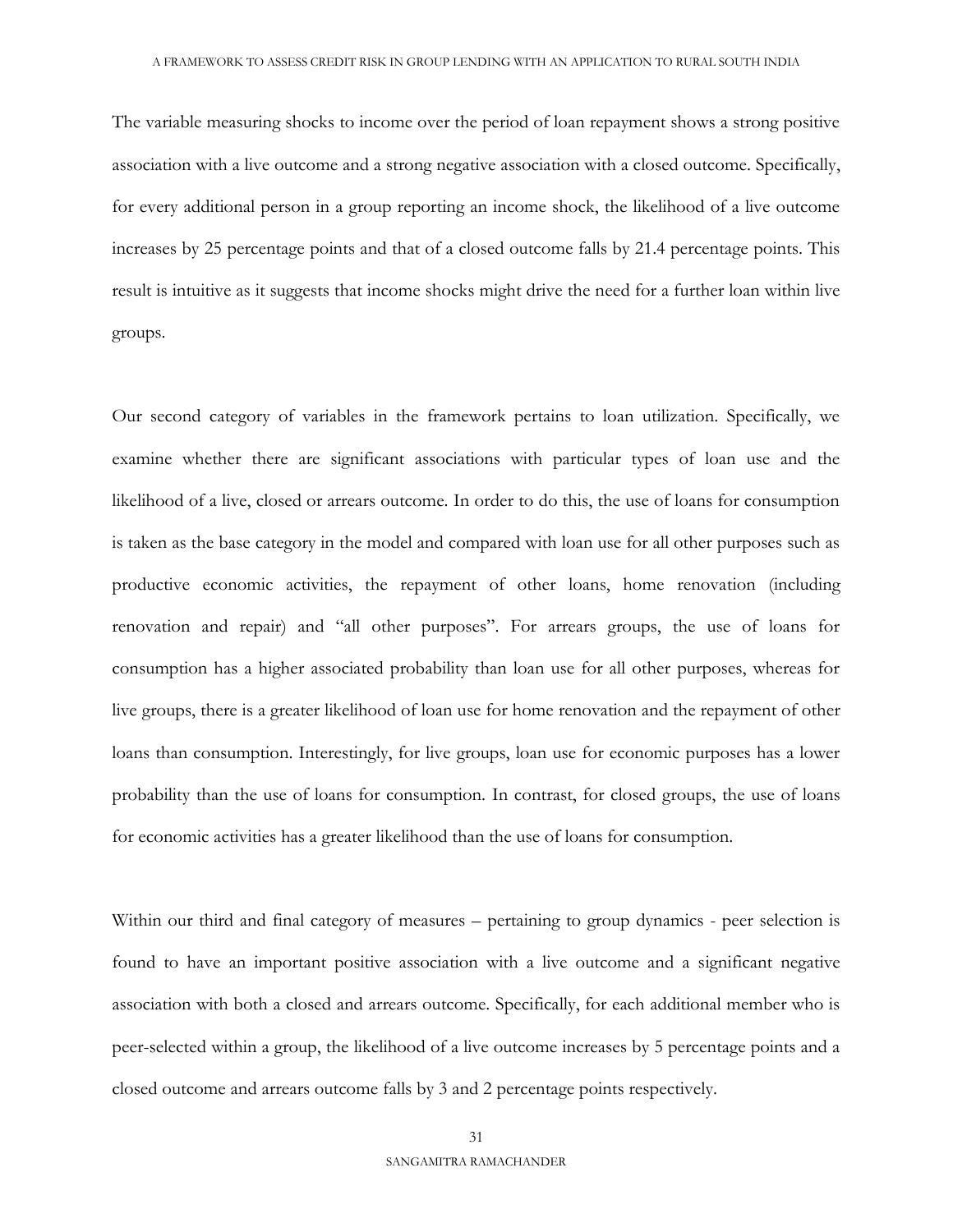Among the variables that capture social capital within a group, for every additional member who was a 'neighbour' of another SHG member at the time of group formation, the likelihood of a live outcome increases by 0.2 percentage points and that of an arrears outcome falls by 0.3 percentage points, suggesting that proximity of members' residence might enhance peer monitoring and enforcement. Contrary to expectation, however, groups that are more concentrated in terms of the religious affiliation of members are found to be less likely to yield a live outcome and are in fact associated with a higher likelihood of an arrears outcome, albeit at a low level of significance.

Of particular interest is the variable occupational concentration, which is found to have a significant positive association with an arrears outcome and is negatively associated with both live and closed outcomes, although not significantly so. The latter suggests that occupational concentration tends to raise levels of risk – either due to a greater incidence of low and unstable incomes or greater covariance in incomes. Given the lower average incomes in arrears groups and a significantly larger share of agricultural labour in these groups compared to live and closed groups, both are likely explanations. The share of agricultural labour in arrears groups is 23% against 3% in live and 13% in closed groups (see Table 5) and these differences are statistically significant by a t-test.

Finally, internal lending is found to have an adverse effect on repayments as expected: With every additional person in a group that engages in internal lending, the likelihood of arrears increases by 7 percentage points and that of a closed outcome falls by a similar amount (7 percentage points).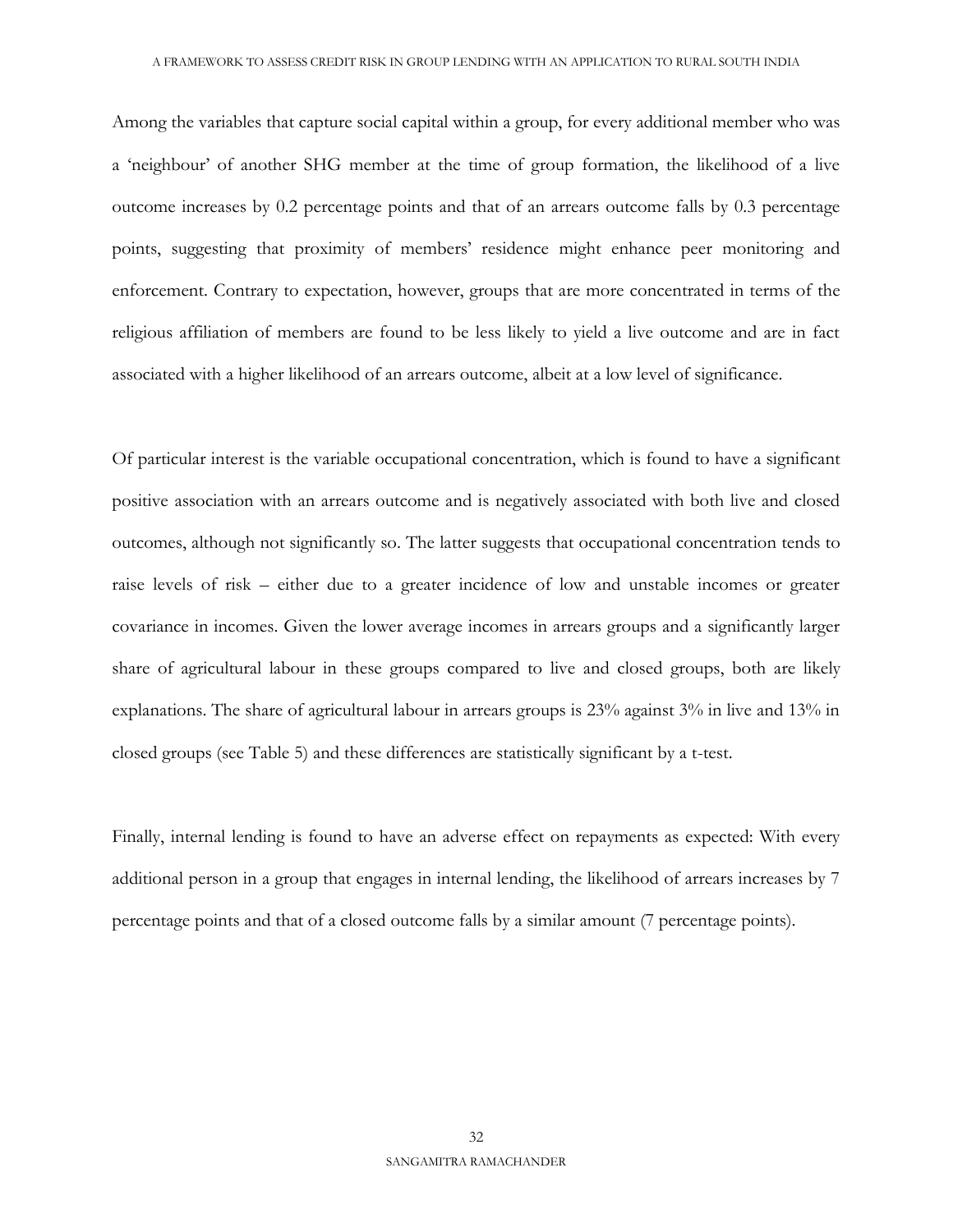| <b>Categories of occupation</b> | Live    | <b>Closed</b> | <b>Arrears</b> |
|---------------------------------|---------|---------------|----------------|
| Agriculture using own land      | 3.85%   | 4.85%         | 3.39%          |
| Agricultural labour             | 2.88%   | 12.62%        | 22.88%         |
| <b>Fishing</b>                  | 0.00%   | 0.00%         | 0.00%          |
| Daily wage worker               | 22.12%  | 17.48%        | 32.20%         |
| Government employee             | 3.85%   | 2.91%         | 0.85%          |
| Private sector employee         | 8.65%   | 5.83%         | 7.63%          |
| Employment guarantee scheme     | 0.00%   | 0.00%         | 0.85%          |
| Own business                    | 17.31%  | 10.68%        | 7.63%          |
| Unemployed                      | 0.00%   | 0.00%         | 0.00%          |
| Retired                         | 0.00%   | 0.00%         | 0.00%          |
| Other                           | 41.34%  | 45.63%        | 24.57%         |
| Total                           | 100.00% | 100.00%       | 100.00%        |

**Table 5. Summary Statistics for Occupational Variables: Live, Closed and Arrears** 

The results from the MLM analysis suggest overall that the framework for credit risk is effective in explaining the three group trajectories and that "high risk" ('arrears') groups in particular are distinguishable fairly easily by these measures.

The characterization of arrears groups suggests a *cumulative disadvantage* occurring at low levels of socio-economic status in terms of ability to repay, incentives for repayment and propensity to enter into a state of over-indebtedness: Apart from low and unstable incomes – derived to a large extent from agricultural and manual labour – lower levels of education and fewer assets owned among members in these groups, the women also appear to have poor financial habits in terms of a lack of regular savings. Lower economic status also appears to be accompanied by a greater likelihood of family problems – evidenced by the lack of discussion with the family prior to taking the loan<sup>XV</sup> – and weaker social capital within the groups – borne out by the lack of peer selection and fewer 'neighbours' within the group. In the latter regard, it is likely that the immediate need for liquidity was the overriding motivation for members to join, without due diligence in judging the repayment capacity of their peers.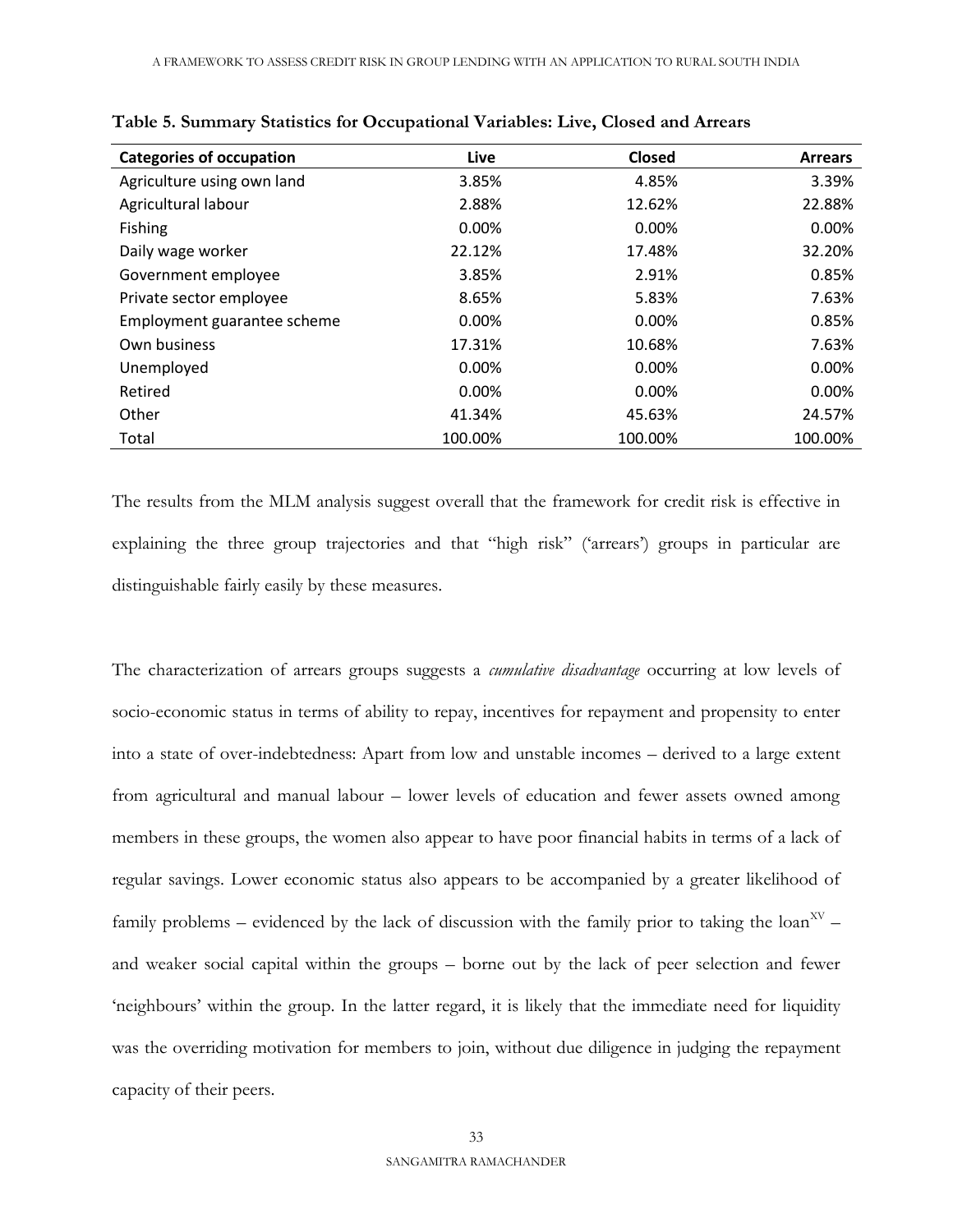The lack of peer selection and family discussion prior to taking the loan also points to a potentially myopic approach to borrowing, further supported by the evidence regarding a history of loan refusals. Simultaneously the lack of credit constraints appears particularly pronounced for this category of groups, indicating a counter-incentive to repayment since credit is easily available and the threat of sanctions to further loans from the MFI carries little value. Further, the lack of credit constraints implies that members in these groups are more likely to enter into a state of overindebtedness due to borrowing from multiple sources, which would worsen their chances of prompt repayment. While we do not have information on pre-existing debt levels at the point of taking the loan, we see that a greater number in arrears groups borrowed further from other sources during the term of repayment of their Madura loan. The average incidence of further borrowings between 2003 and 2008 in arrears groups is 24%; closed groups 18% and live groups 14%.

For arrears groups, the likelihood of loan use for consumption is higher than for all other purposes, besides the 'other' category. Insofar as loans are used for consumption and repayment derives solely from household income and savings, the socio-economic status and financial history of members suggests weak chances. At the group level, the occupational concentration of agricultural and dailywage labour appears to further exert a countervailing influence on repayment – either due to the concentration of low and unstable incomes within the group or due to covariant incomes. Given that we find the largest concentration of agricultural labour in arrears groups (Table 5), covariant income is a plausible explanation.

We further note that the use of loans for economically productive activities appears lower in arrears groups (42.7%) relative to live (61.2%) and closed groups (65.9%), and the differences are significant by a t-test (see Table 6).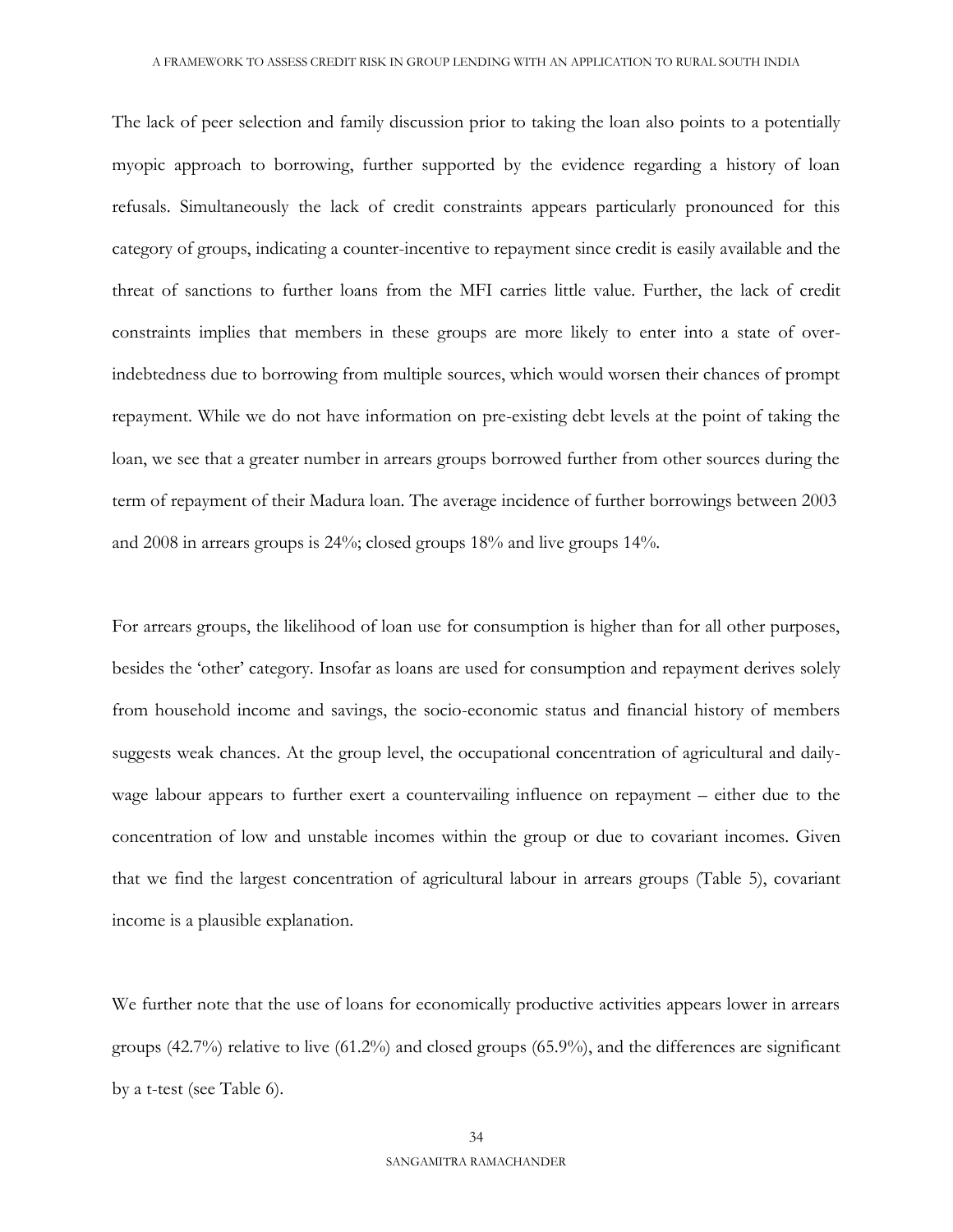| <b>Variables</b>                        |      | Live      | <b>Closed</b> |      | <b>Arrears</b> |      |
|-----------------------------------------|------|-----------|---------------|------|----------------|------|
|                                         | Mean | <b>SD</b> | Mean          | SD   | Mean           | SD   |
| Loan use for a productive activity      |      |           |               |      |                |      |
| (share)                                 | 0.62 | 0.34      | 0.67          | 0.31 | 0.44           | 0.36 |
| Provided details about business (share) | 0.27 | 0.28      | 0.25          | 0.27 | 0.19           | 0.26 |
| Was a further amount borrowed for the   |      |           |               |      |                |      |
| business? (share)                       | 0.07 | 0.21      | 0.02          | 0.08 | 0.01           | 0.05 |
| Number employed in the business full-   |      |           |               |      |                |      |
| time at start                           | 2.52 | 3.26      | 1.22          | 0.34 | 1.93           | 2.37 |
| Number employed in the business part-   |      |           |               |      |                |      |
| time at start                           | 1.92 | 2.78      | 1.39          | 0.70 | 0.96           | 0.50 |
| Use of family-assistance in running the | 0.28 | 0.40      | 0.30          | 0.37 | 0.25           | 0.29 |
| business (share)                        |      |           |               |      |                |      |
| Does the business exist today? (share)  | 0.76 | 0.22      | 0.44          | 0.33 | 0.46           | 0.32 |
| If the business still exists:           |      |           |               |      |                |      |
| Were there profits last year? (share)   | 0.91 | 0.17      | 0.98          | 0.05 | 0.76           | 0.34 |
| Do you face cash shortages in the       |      |           |               |      |                |      |
| business? (share)                       | 0.47 | 0.44      | 0.64          | 0.45 | 0.45           | 0.44 |
| Are your earnings sufficient to meet    |      |           |               |      |                |      |
| business expenses? (share)              | 0.71 | 0.33      | 0.51          | 0.32 | 0.43           | 0.40 |
| After meeting business expenses, is     |      |           |               |      |                |      |
| there enough to repay loans? (share)    | 0.62 | 0.34      | 0.39          | 0.39 | 0.37           | 0.41 |

**Table 6. Group-Wise Summary Statistics for Economic Activity/Business Indicators**

Moreover, while 40% of members in arrears groups on average reported using the loan for an existing or new economic activity, only 19% were able to provide further details of the activity for which the loan was used. Of the 19%, 54% reported that their business was no longer in existence at the end of the loan repayment period<sup>XVI</sup>. Of those with surviving businesses, however,  $76\%$ reported having made a profit in the previous year. A closer look at the nature of these businesses reveals that most are two-person enterprises (the average number of full-time workers is 1.93 and part-time 0.93), and virtually no further funds had been secured for the business subsequent to the Madura loan. In contrast, the performance in live groups is clearly superior: While 62% in live groups reported using the loan for an economic activity, 27% were able to provide details. Based on the responses of those who provided details, the survival rate of enterprises is found to be 76%,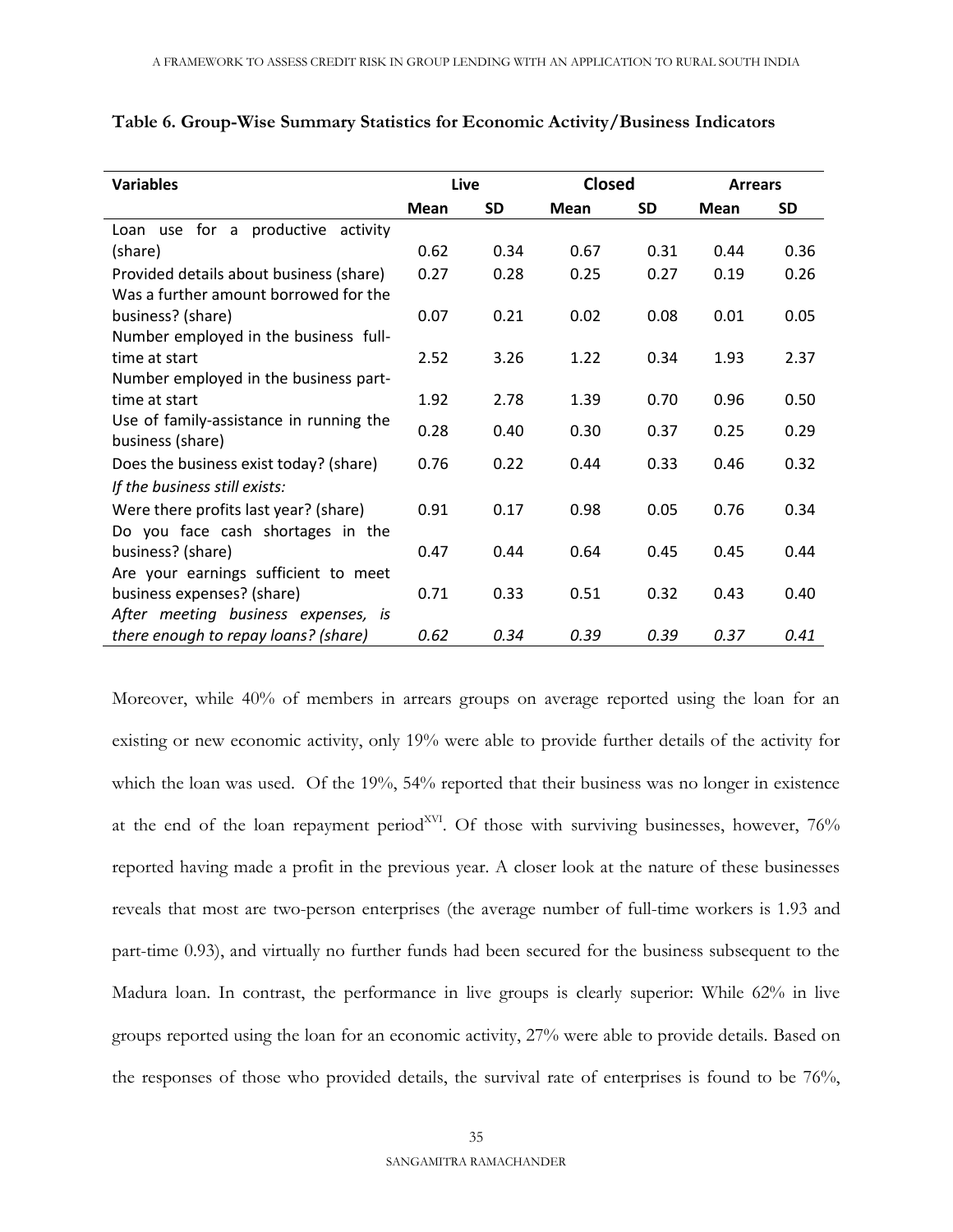with 91% of the surviving businesses reporting a profit in the previous year. Businesses in this category are slightly larger – with 2.52 full-time and 1.92 part-time employees on average - and 7% had made further investments over the term of the Madura loan. The differences in means of the business data between live and arrears groups are statistically different in terms of the aggregate loan use for economic activities, survival rates of businesses and the number of firms reporting profits.

The break-down of the various types of economic activities or businesses towards which the loans were used is presented in Table 7. As can be seen, the use of loans for agriculture is relatively low within the arrears groups despite the high occupational concentration of agricultural labourers in this category. The types of economic activities for which loans are used in this category are largely to set up small shops (30%) and to start a milk-retail business (22%).

In contrast, agriculture forms the largest share of loan use among the various types of economic activities in live groups (26%), despite a much smaller share in these groups that has agriculture as the primary household occupation - 7% versus 32% in arrears groups in the categories of agriculture with own land and agricultural labour combined (see Table 7). This might be explained by the differing size of land holdings in the village between the two categories on average – 3 acres in live groups versus 1.8 acres in arrears groups. Agriculturalists in live groups are therefore more likely to utilize the credit for investment in better seeds or other farm inputs and implements given that they have the benefit of scale economies.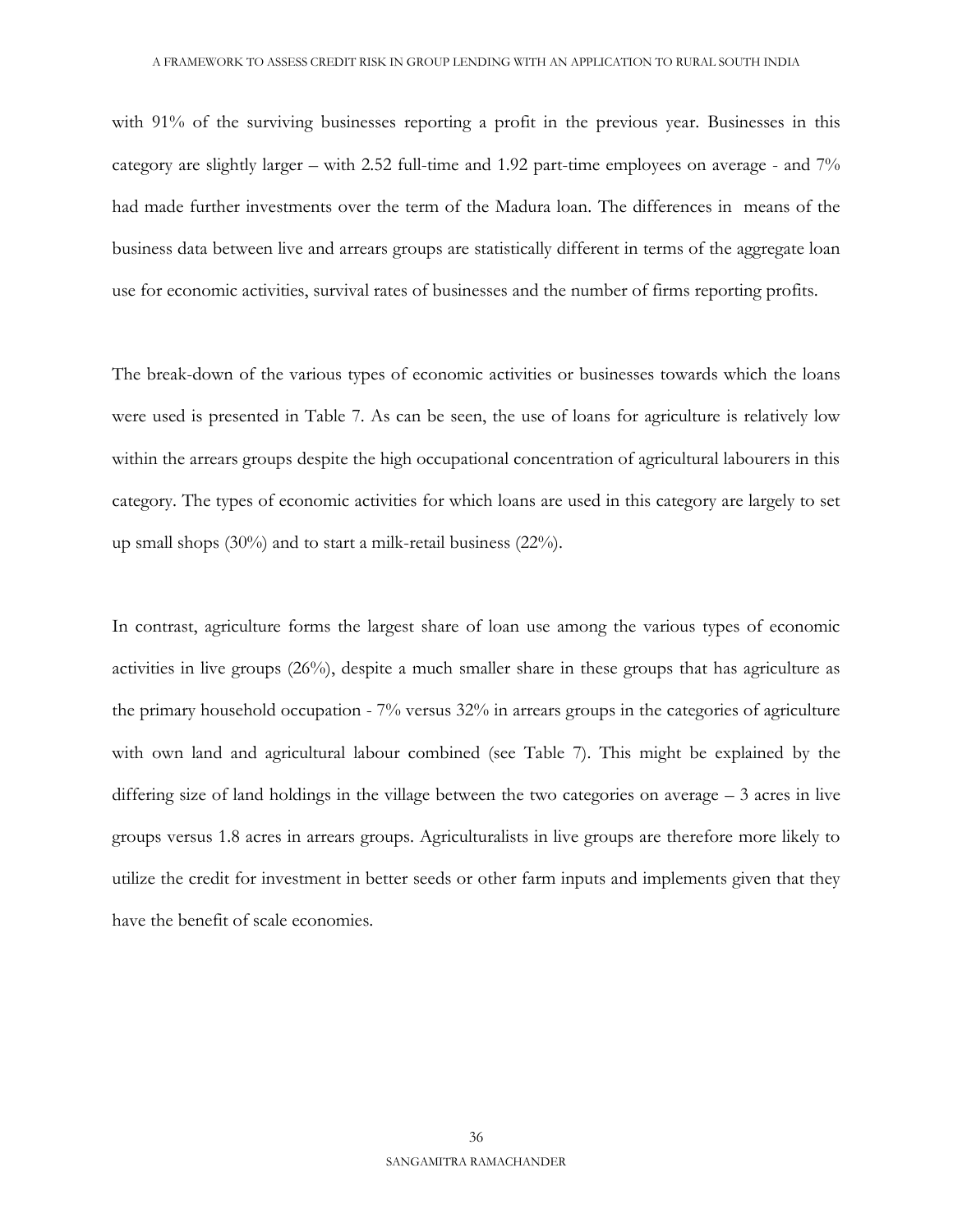| <b>Economic Activities</b> | Live          |              | Closed        |              | <b>Arrears</b> |              |  |
|----------------------------|---------------|--------------|---------------|--------------|----------------|--------------|--|
|                            | <b>Number</b> | <b>Share</b> | <b>Number</b> | <b>Share</b> | <b>Number</b>  | <b>Share</b> |  |
| Shop                       | 28            | 0.22         | 29            | 0.29         | 42             | 0.30         |  |
| <b>Trading</b>             | 7             | 0.05         | 9             | 0.09         | 2              | 0.01         |  |
| Agriculture                | 34            | 0.26         | 1             | 0.01         | 10             | 0.07         |  |
| Milk                       | 26            | 0.20         | 15            | 0.15         | 40             | 0.29         |  |
| Livestock                  | 5             | 0.04         | 5             | 0.05         | 3              | 0.02         |  |
| Food                       | 9             | 0.07         | 18            | 0.18         | 17             | 0.12         |  |
| <b>Textile</b>             | 11            | 0.09         | 19            | 0.19         | 15             | 0.11         |  |
| Handicrafts                | 0             | 0.00         | 0             | 0.00         | 1              | 0.01         |  |
| Transport                  | 0             | 0.00         | $\mathbf 0$   | 0.00         | 0              | 0.00         |  |
| Miscellaneous              | 9             | 0.07         | 5             | 0.05         | 8              | 0.06         |  |
| Total                      | 129           | 1.00         | 101           | 1.00         | 138            | 1.00         |  |

**Table 7: Breakdown of Business Activities by Type (Loan Use)**

Note: This table shows the number and share in each category against each type of business.

While the above analytical framework for credit risk is able to distinguish the three categories of outcomes effectively, it includes two variables – 'income shocks' and 'intra-group lending' - that do not correspond to the baseline period. In order to build a model that can "predict" outcomes with baseline data alone, we would need to re-run the model without these two variables, as a second iteration.

A further shortcoming of the analysis is that loan use data are based on self-reported information provided by borrowers at the point of taking the loan and no subsequent verification was done to check whether loans were in fact applied toward the stated use. Given that Madura, like many other SHG initiatives, encourages loan use for entrepreneurial activities, it is possible that borrowers stated this as their intended use in order to please the company. Borrowers might have also used the loans for purposes other than those originally intended. For these reasons, the loan use data is potentially noisy. As a third iteration, we therefore re-run the model by further dropping the loan use variables and check whether the results vary significantly.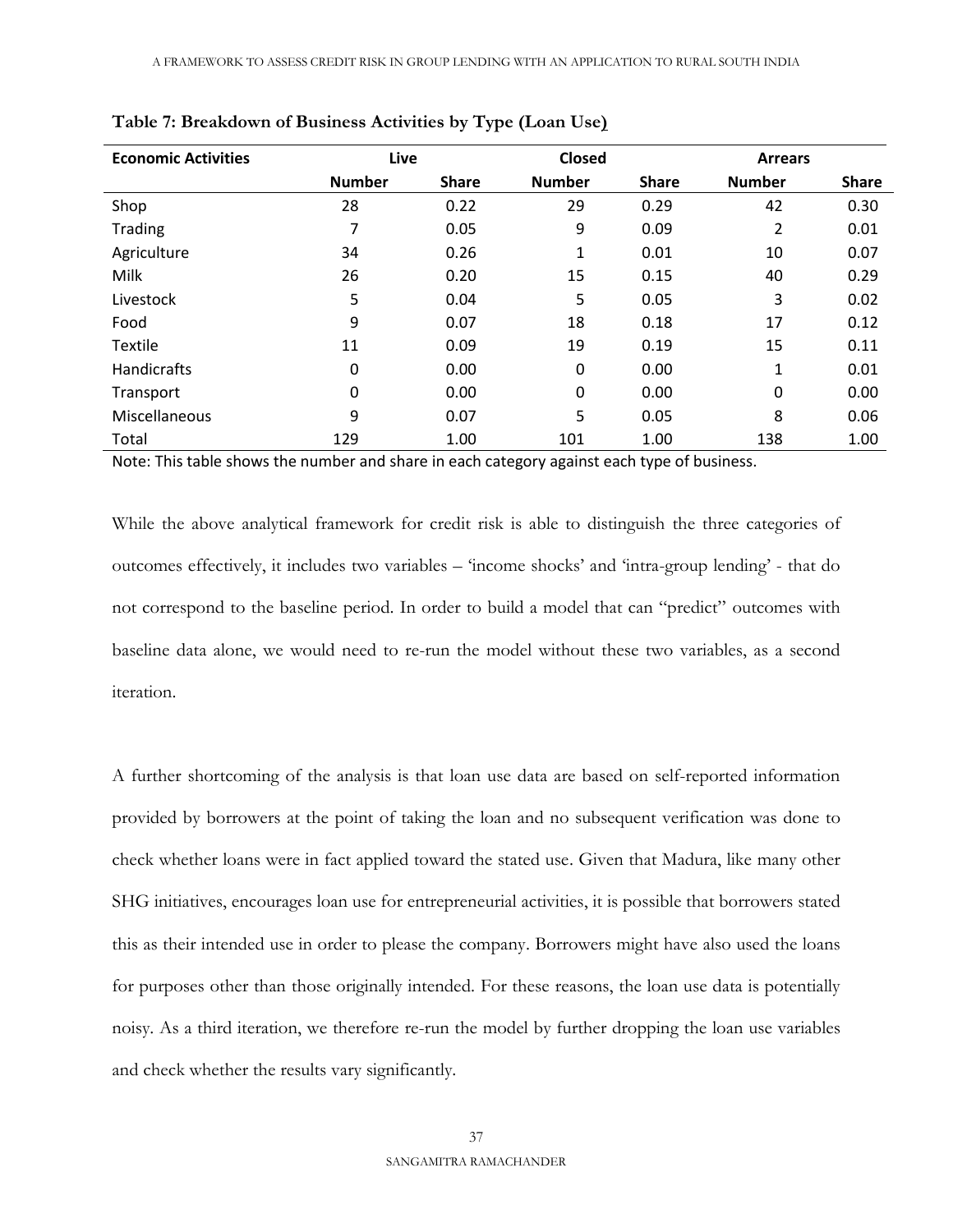Tables A1, A2 and A3 in the appendix compare the results from the three iterations, for live, closed and arrears groups, respectively. The results for live and closed groups, under each of the iterations, produce broadly similar results. However, the consistency in results is particularly striking for the arrears category across the three scenarios, suggesting that the framework is as effective in predicting default, even with the reduced set of variables.

In terms of predictive power, we find that in the first iteration, the model overall "predicts" outcomes correctly in nearly 90% (89.4%) of cases (See Table 8). Category-wise, predictions are correct for 84.6% of live groups, 90.5% of closed groups and 92.1% of arrears groups. However, as noted, the model cannot claim to "predict" outcomes but rather only explains them. In the second iterations, with two variables removed, the overall predictive power of the model falls to 78.8%. Category-wise, predictions are correct for 80.8% of live groups, 61.9% of closed groups and 86.8% of arrears groups. Clearly, the loss in predictive power is the greatest for the closed group. In the third scenario, where loan use variables are also removed, the model's predictive power falls only slightly further to 76.5%, with outcomes correctly predicted for 80.8% of live groups, 47.6% of closed groups and 89.5% of arrears groups. Once again, the predictive power falls to the greatest extent for closed groups and to the least extent for arrears groups.

**Table 8. Number & Percentage of Correctly Predicted Group Outcomes under Three Scenarios** 

| Categories        |    | Scenario 1 |    | Scenario 2 |    | Scenario 3 |
|-------------------|----|------------|----|------------|----|------------|
| Live (26)         | 22 | 84.6%      | 21 | 80.8%      | 21 | 80.8%      |
| Closed (21)       | 19 | 90.5%      | 13 | 61.9%      | 10 | 47.6%      |
| Arrears (38)      | 35 | 92.1%      | 33 | 86.8%      | 34 | 89.5%      |
| Total groups (85) | 76 | 89.4%      | 67 | 78.8%      | 65 | 76.5%      |

Note: Scenario 1 is the comprehensive model with all explanatory variables included; Scenario 2 excludes 'income shocks' and 'intra-group lending'; Scenario 3 further excludes all loan use variables.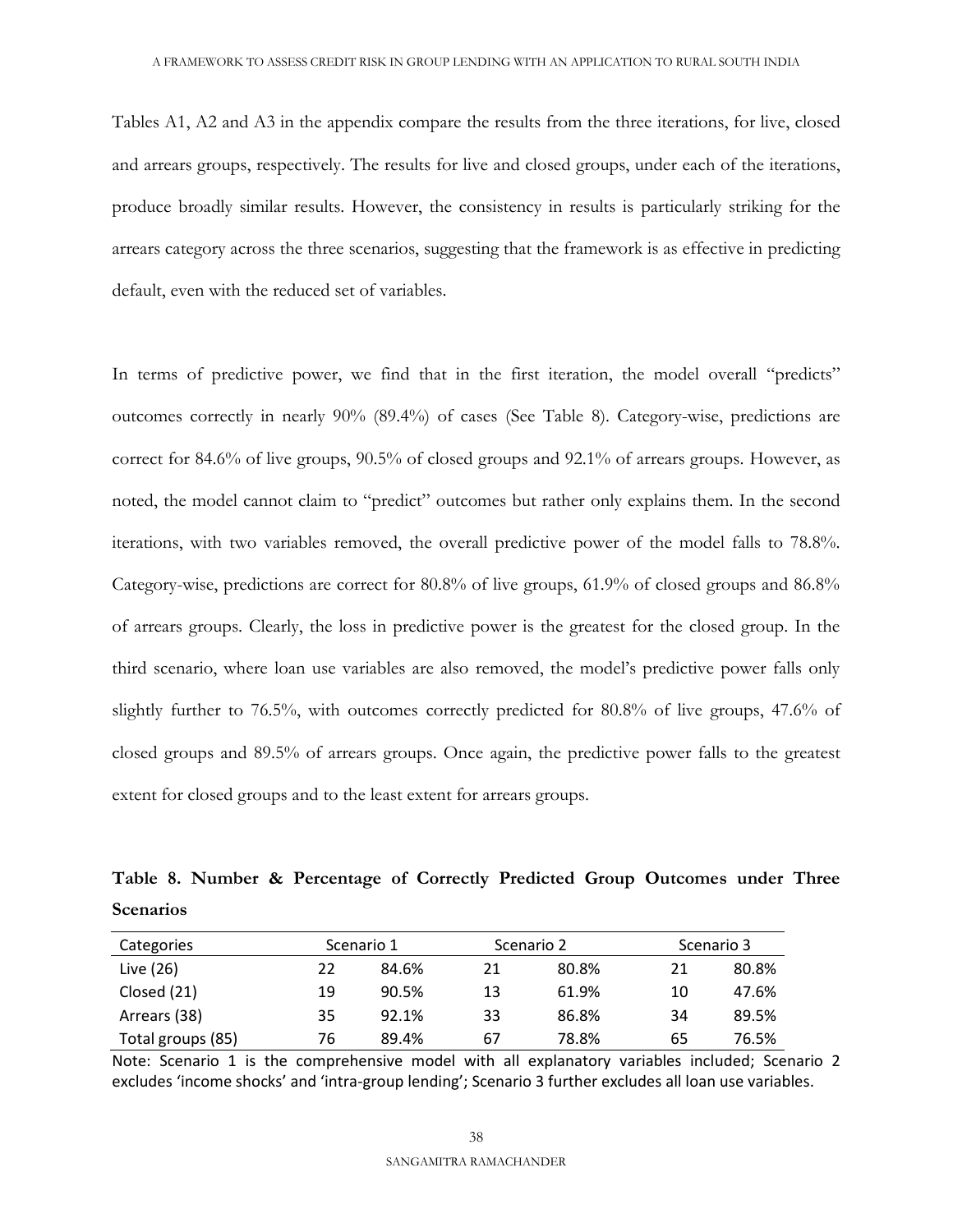The high and consistent results in prediction for the arrears category (nearly 90%) is very encouraging as MFIs are likely to be most concerned about default, followed by attrition. The fact that the predictive power for closed groups suffers the most in the second and third iterations should not be surprising given that the variables that were successively removed were highly significant in explaining closure in the prior iterations. Specifically, income shocks and intra-group lending were highly significant in explaining closure in the first iteration, and loan use variables – particularly for entrepreneurial and "other" purposes (a miscellaneous category) – were significant in explaining closure in both prior iterations.

The next section summarizes the findings, with a discussion of the practical applications of the study.

#### **7. Summary of Findings and Practical Implications**

The present study develops a conceptual framework for the analysis of credit risk in group lending based on the existing theoretical and empirical literature in the field. Specifically, three major sources of credit risk are defined pertaining to individual socio-economic status, loan utilization and group dynamics. The model is applied to a cohort of 85 SHGs that received loans in 2003 to empirically examine the efficacy of the proxies employed in predicting repayment and attrition. The purpose is to be able to predict group outcomes at the end of the term of the loan (in 2008) in three categories: 'live' (groups that were able to repay their loan and chose to take a further loan); 'closed' (groups that were able to repay their loan and chose not to take a further loan); and 'arrears' (groups that had an outstanding amount to settle as on the due date).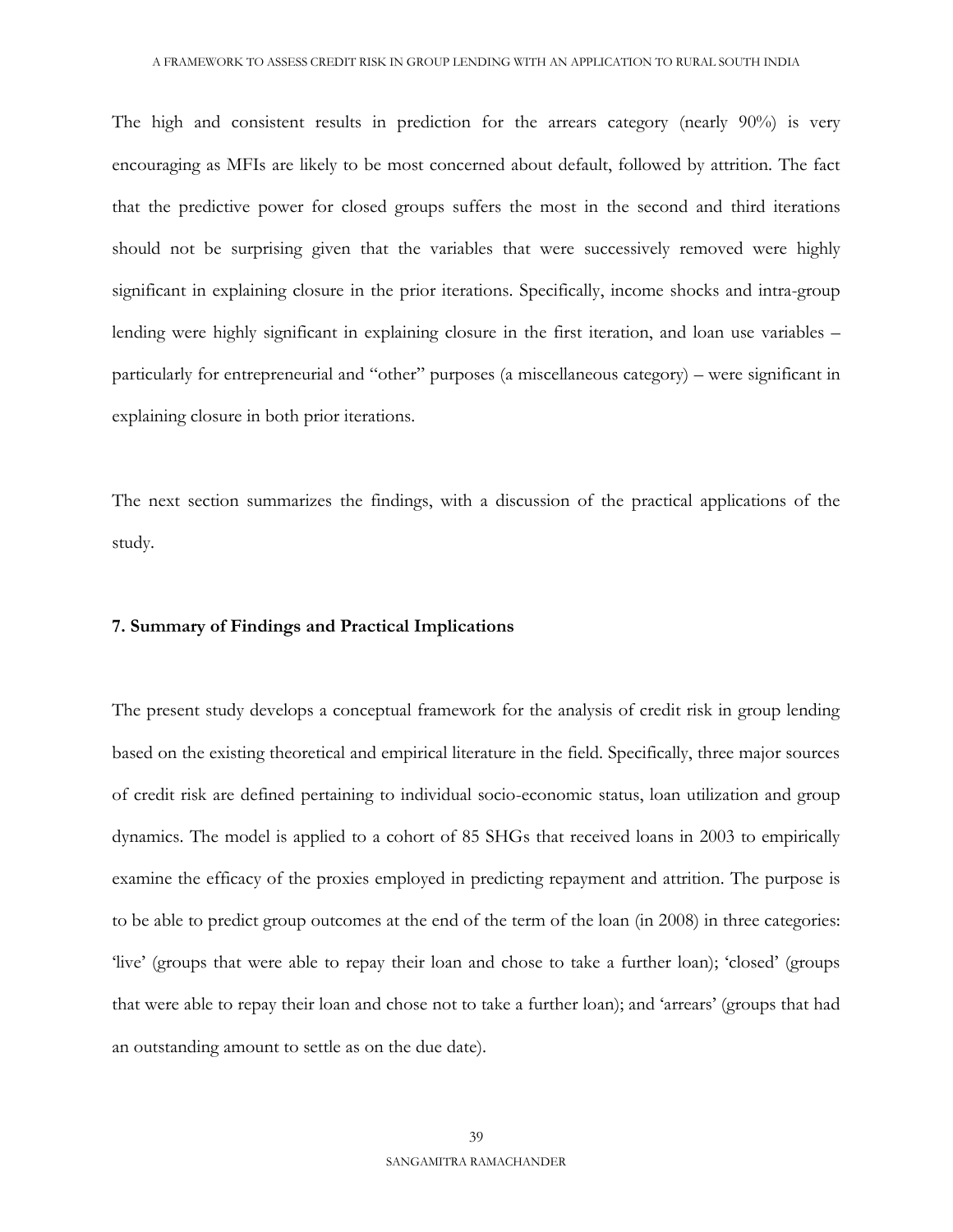Overall the framework and proxies employed provide an effective way to predict the three outcomes. Default in particular is correctly predicted 9 out of 10 times, even with a reduced set of variables that excludes loan use, suggesting that there is considerable scope for MFIs to effectively assess credit risk, despite rural areas being information-constrained environments. An effective means to appraise borrower repayment capacity is a fundamental requirement for the sustainable delivery of credit by MFIs. The use of standardized frameworks to collect information on borrowers would also facilitate easier sharing of information between MFIs in the context of recent moves toward industry self-regulation in India.

Through better screening procedures, the extent of information asymmetry and adverse selection of borrower groups by MFIs would also be reduced. The latter raises the cost of borrowing for all groups, including those that are better able and inclined to repay, and ultimately produces the inefficient outcome of sub-optimal levels of investment and output in the rural economy. Through effective credit risk assessments, the cost of credit can be better aligned with ability to repay, with well-performing groups being able to access credit at progressively more attractive terms.

The results of the present study are timely as the microcredit sector in India came under severe scrutiny in the year 2010 after a crisis unfolded in the southern state of Andhra Pradesh, on account of allegedly irresponsible lending practices by MFIs. Specifically, the debates in policy and media circles can be summed up in the following five inter-related themes:

- (i) Market saturation Are there too many lenders competing for clients in the same region?
- (ii) Organizational sustainability Is increasing competition leading to multiple borrowing by clients and poor repayments, with implications for the sustainability of MFIs?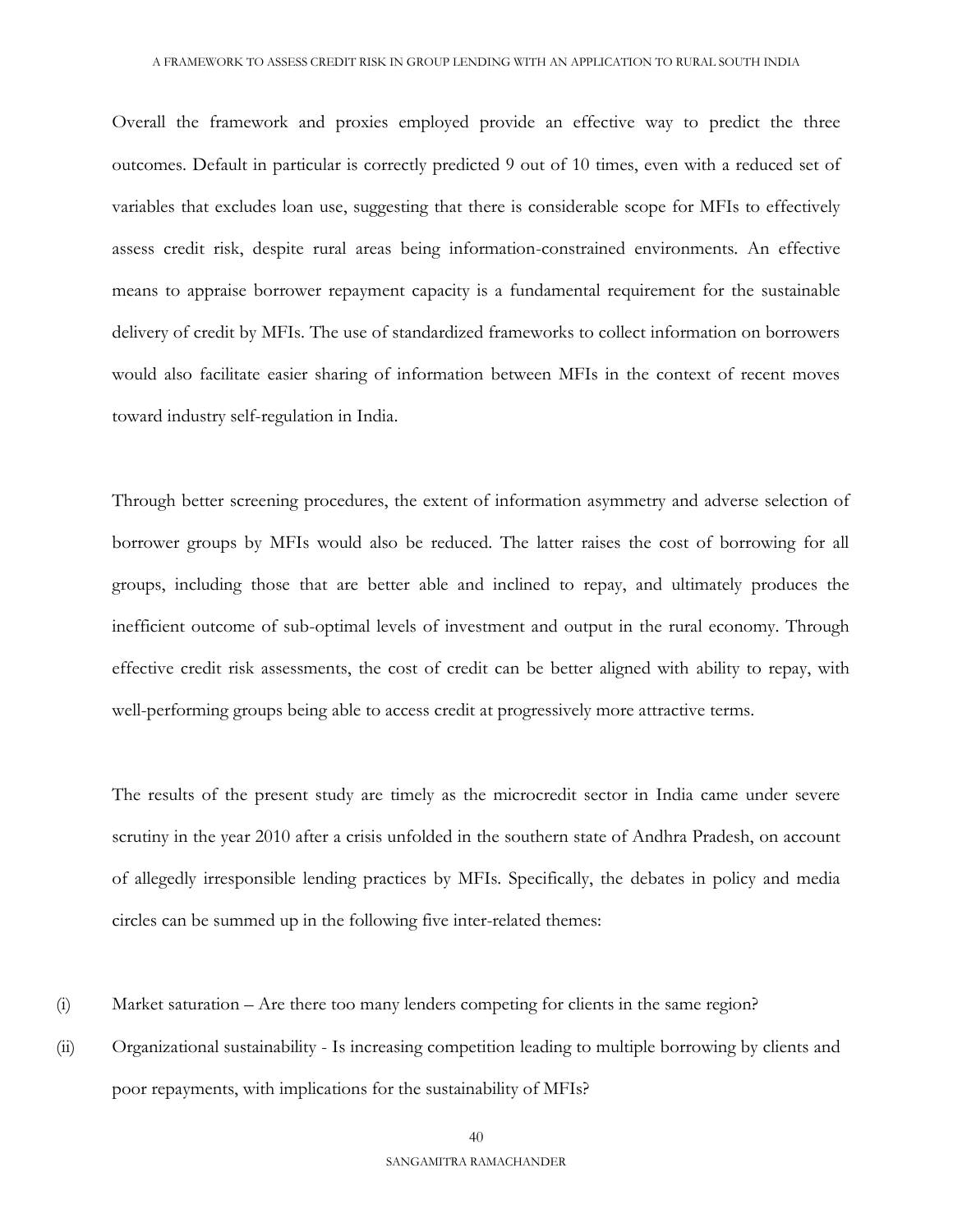- (iii) Consequences to the borrower Is there rising over indebtedness among rural borrowers due to borrowing from multiple MFIs?
- (iv) Sector regulation Should mechanisms be put in place that prevent over-lending, such as credit bureaus for information sharing between MFIs on levels of debt among borrowers and repayment history? Should there be caps on interest rates charged by MFIs?
- (v) Economy-wide implications Is lending to poor borrowers in excess of their repayment capacity likely to have adverse impacts in the wider economy given the large infusions of capital into the sector both from within the country and abroad?

Andhra Pradesh accounts for more than one-third of all microcredit borrowing in the country. Lenders in the state were accused of using aggressive strategies for client acquisition in the face of intense competition, charging high interest rates and using coercive means to enforce repayments. Several media reports asserted that MFIs had advanced loans not in keeping with the repayment capacity of clients and without checks on pre-existing debt levels, leading to over-indebtedness and, at the extreme, debt-related suicides. This resulted in political and activist intervention to protect borrowers, which in turn led to mass defaults and a drying up of bank lending to MFIs in the state.

A newspaper report authored by several academic economists noted, however, that several of the claims have not been systematically investigated and that the negative publicity could seriously harm an industry with much positive potential: "In 2007, there were about 8 million borrowers and around Rs 40 billion in microcredit in the country. Today there are over 25 million borrowers and around Rs 225 billion. This expansion has been accompanied by anecdotal evidence of overindebtedness of clients due to careless lending practices, largely rooted in the inability of MFIs to verify clients' amount of outstanding debt with other institutions. There have been rumours of debt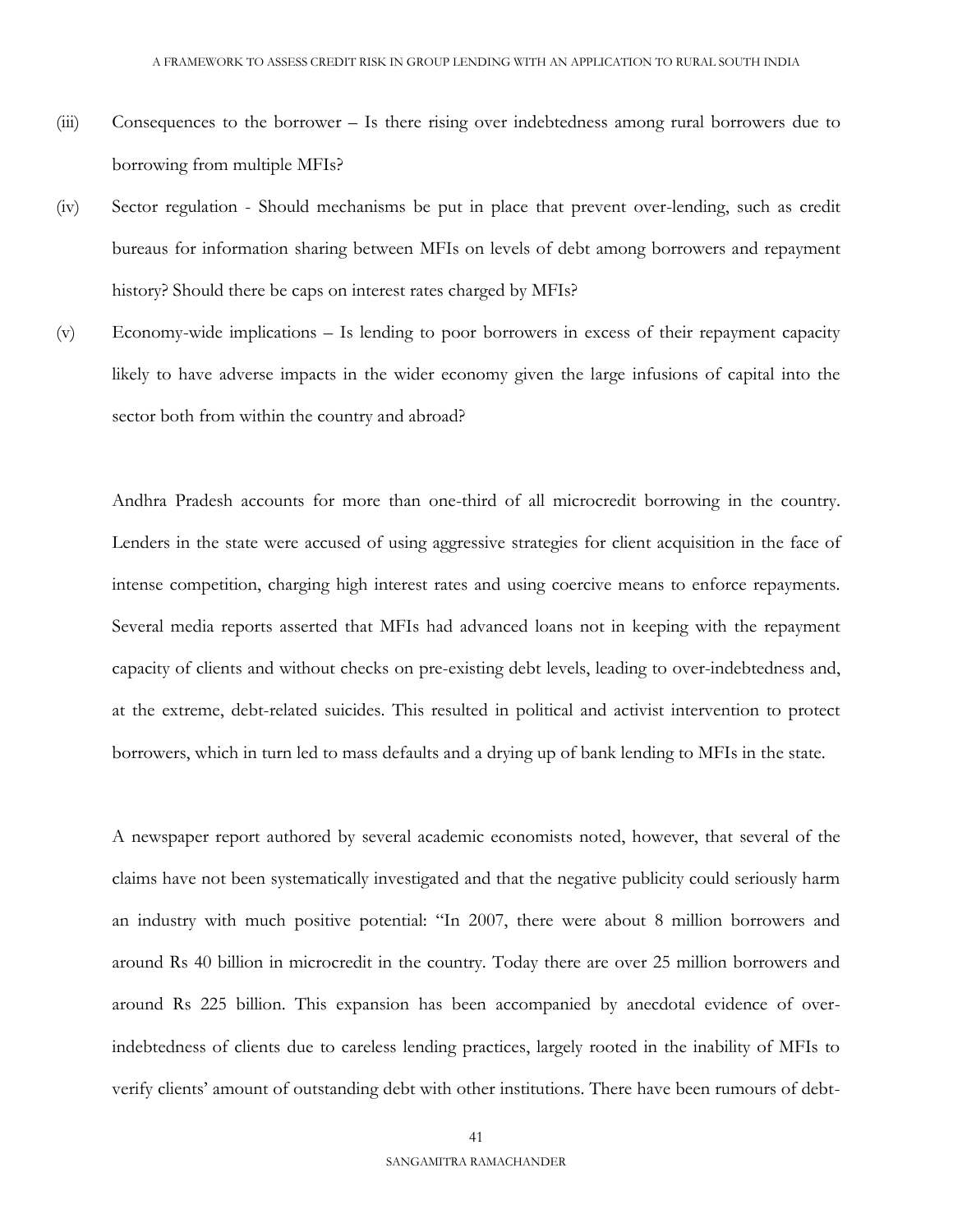related suicide, though no systematic investigation into the claims" (Banerjee et al., November 2010).

The present study sheds some empirical light on the debates, albeit within the context of a single MFI in a particular state. With regard to the implications of the rising number of MFIs for repayments, we find that prior SHG membership is associated with a greater likelihood of subsequent arrears. However, the incidence of prior membership in the base year – 2003 - was relatively low: 3% for arrears groups, 1% for closed groups and 4% for live groups. The incidence of membership of other SHGs at the end of the term of the loan, in 2008, appears higher (Table 9). The highest share is found in closed groups –  $10\%$  - followed by arrears groups (6%) and live groups (1%). While membership of other SHGs in the closed groups is not as much a concern given that these groups had repaid their Madura loan in 2008, the incidence of membership of other SHGs in arrears groups signals the need for information sharing between MFIs.

| <b>Source of Borrowing</b>         | <b>Closed</b> | Live | <b>Arrears</b> |
|------------------------------------|---------------|------|----------------|
| Cooperative Bank                   | 0.02          | 0.00 | 0.02           |
| Other SHG                          | 0.00          | 0.01 | 0.01           |
| Relatives/friends                  | 0.04          | 0.02 | 0.04           |
| Village money lender               | 0.07          | 0.07 | 0.05           |
| Pawn shop                          | 0.01          | 0.00 | 0.00           |
| Other source                       | 0.01          | 0.01 | 0.00           |
| Membership of other SHG as on 2008 | 0.01          | 0.10 | 0.07           |

**Table 9. Other Sources of Borrowing over the Term of the Madura Loan**

Note: This table shows the average share in each category who had taken a loan from each source.

The analysis in the present study also finds that the absence of credit constraints among borrowers is associated with an 'arrears' outcome, and therefore poses a greater risk to MFIs. Given the lack of credit constraints for members in these groups, it is not surprising that the largest incidence of subsequent borrowing over the term of the Madura loan occurs in arrears groups, suggesting a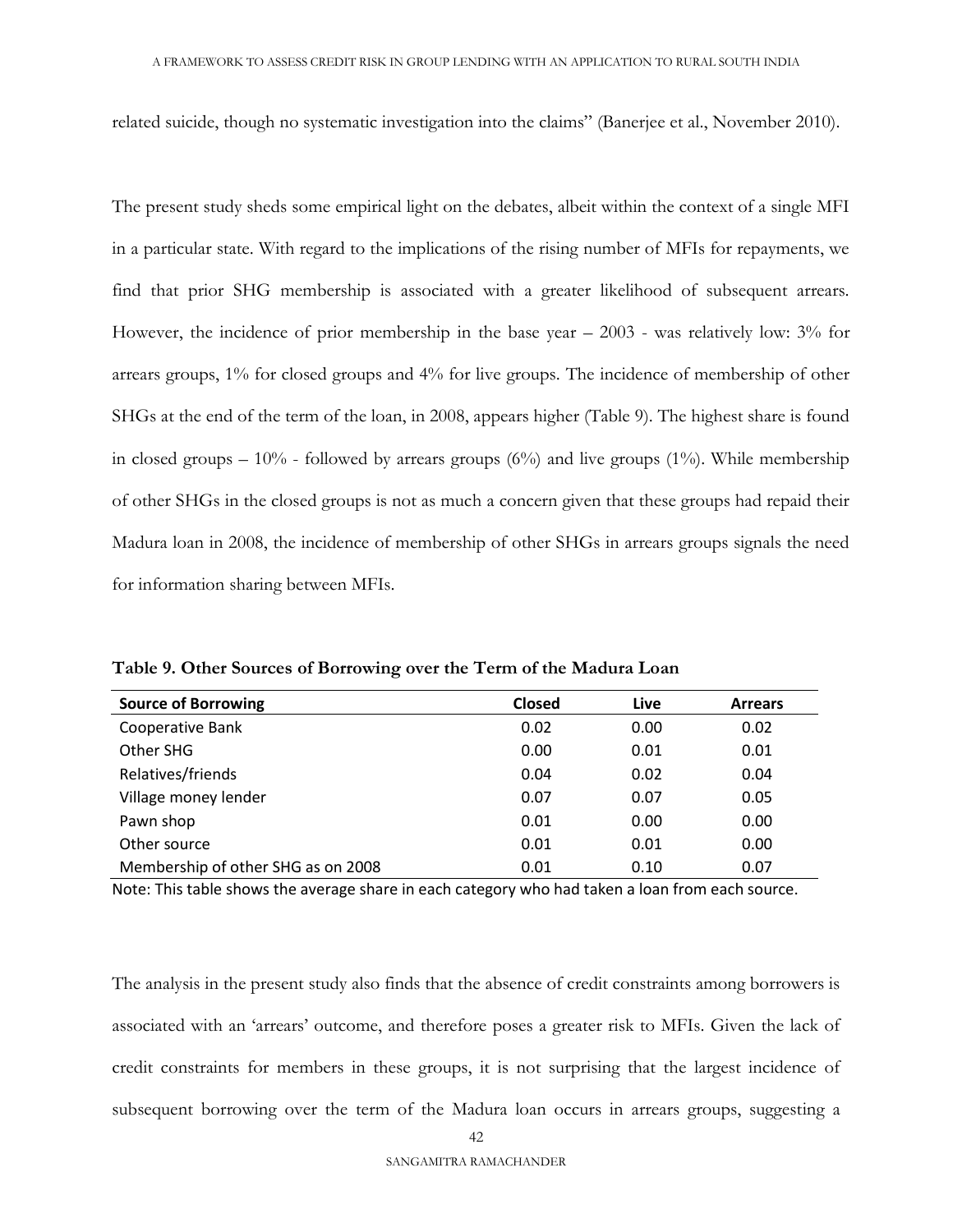greater propensity to enter into a state of over-indebtedness. However, we find that such borrowing occurs largely through the village money lender and from friends and relatives rather than through other MFIs (Table 9), with the caveat that there is likely to be under-reporting of borrowing from other MFIs over the term of the Madura loan as this is prohibited as per Madura rules. On the basis of this data, however, we cannot conclude that debt levels among borrowers are largely attributable to the MFI sector.

It is also worth mentioning in this regard that the use of loans for repaying other debts is not associated with poor repayment by MFIs. This is consistent with the findings of a previous study that has shown, using a dataset of clients from seven Indian MFIs, that multiple borrowing is associated with equal or better repayment than single borrowing (Krishnaswamy, 2007). Instead, our study suggests that the use of loans for consumption appears to be associated with a greater likelihood of an arrears outcome.

Overall therefore our findings suggest that there is a case for information sharing between MFIs, particularly regarding repayment history of borrowers. Levels of borrower debt, however, appear to exist regardless of the MFI sector and are likely have deep roots in the traditional village money lending systems. Insofar as loans from MFIs would allow members to repay their existing debts, the MFI sector might be able to help release them from debt burdens at high rates of interest.

Those of a very low economic status who use the loans for consumption smoothing, however, appear at risk of an arrears outcome. As long as there is no information sharing between lenders, these borrowers might be able to obtain loans from successive MFIs and persist with nonrepayment. However, once these sources have been exhausted they are likely to drop out of the MFI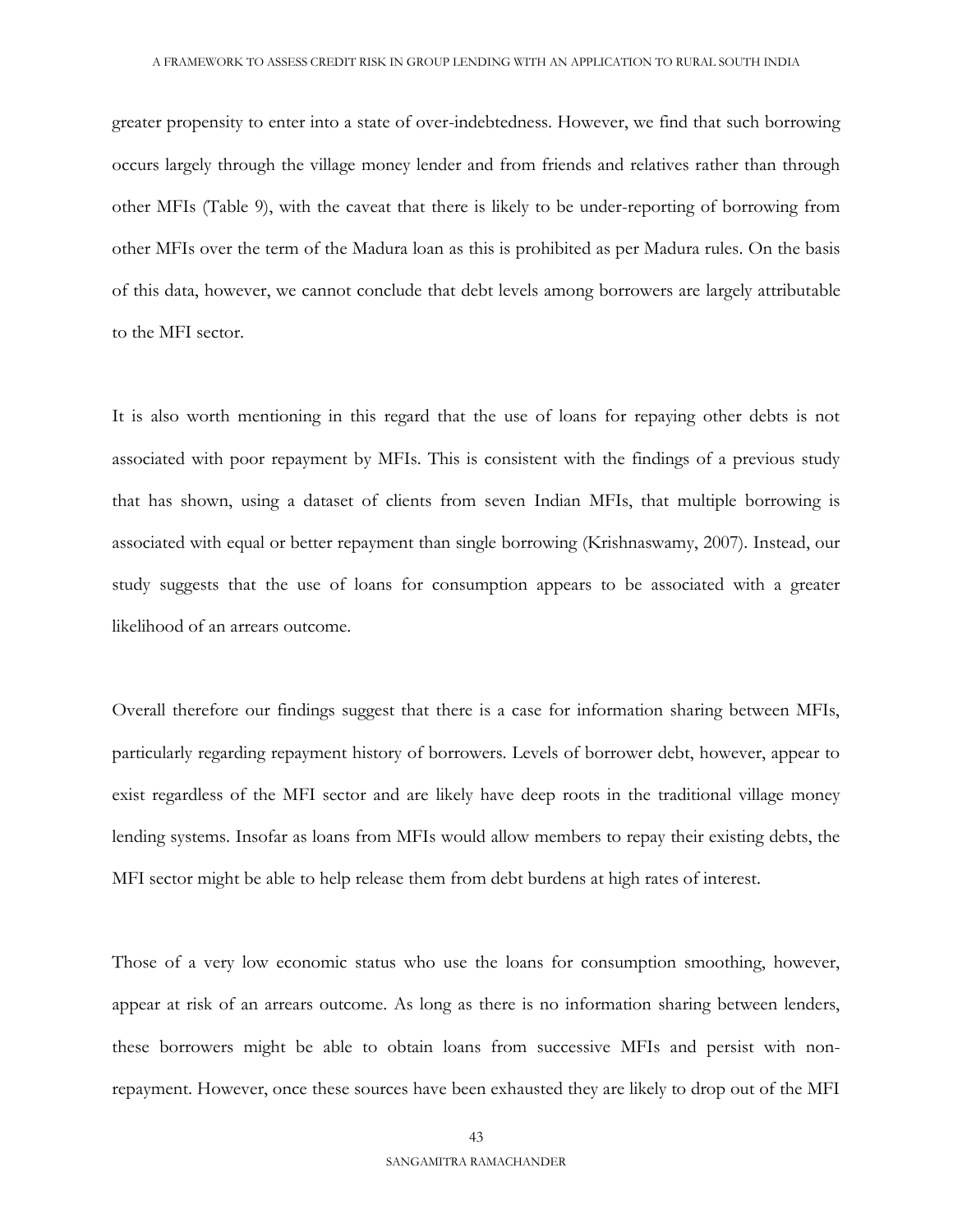sector and rely on traditional sources of credit once again. It might be reasonable to conjecture that the volume of credit extended to these borrowers by the MFI sector is not sufficient for them to meet consumption requirements and find productive avenues for investment, given their very low socio-economic status. However, given their poor financial habits, weak business performance and disincentives for repayment, more credit might not lead to improved outcomes and is also unlikely to be financially viable for lenders. This suggests that measures beyond credit that aim to build human capital (through basic education and skills training that improve employability in sectors beyond manual and agricultural labour), augment incomes, and inculcate financial discipline are essential for poverty alleviation in the long run, particularly for those of the lowest socio-economic status. In the short run, however, it is possible that microcredit, albeit with poor repayment rates in this segment, has a welfare-enhancing impact.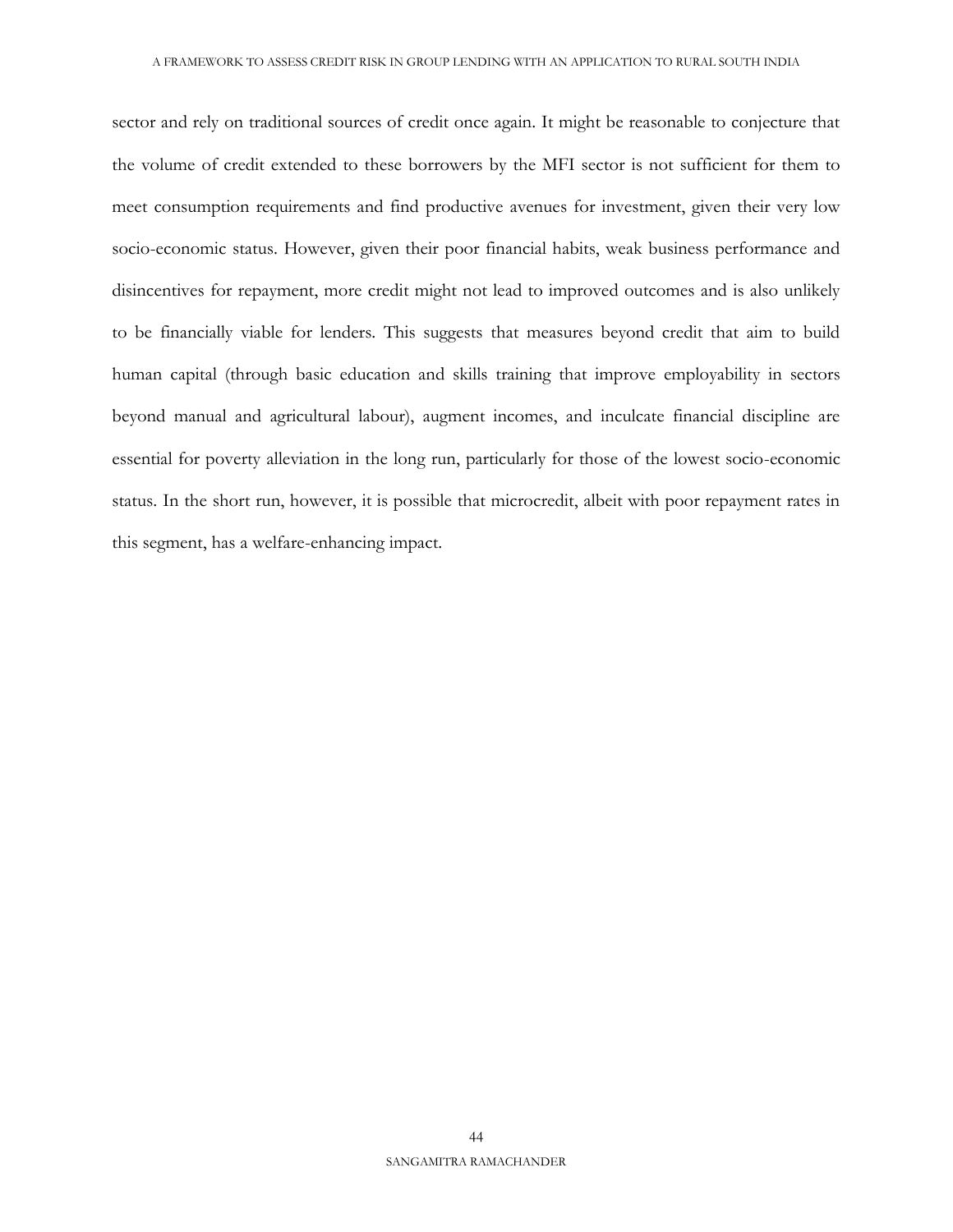#### **References**

Ahlin, Christian, and Robert Townsend. 2007. Using repayment data to test across models of joint liability lending. *Economic Journal* 117: F11–F51.

Armendariz de Aghion B., and Jonathan Murdoch. 2000. Microfinance beyond group lending. *Economics of Transition* 8 (2): 401-420

Baird, Sarah, Joan Hamory and Edward Miguel. 2008. Tracking, attrition and data quality in the Kenyan Life Panel Survey Round 1 (KLPS-1). Centre for International and Development Economics Research Working Paper Series No. 564971, Centre for International and Development Economics Research, UC Berkeley, USA.

Baland, Jean-Marie, Rohini Somanathan and Lore Wandewalle. 2009. Microfinance lifespans: A study of attrition and exclusion in Self Help Groups in India. In *India Policy Forum 2008/2009 (Volume 5)*, edited by Suman Bery, Barry Bosworth and Arvind Panagariya*.* New Delhi: Sage Publications.

Banerjee, Abhijeet, and Esther Duflo. 2008. Impact evaluation of Spandana's microcredit program. Project description, survey documents and baseline data: <http://www.ifmr.ac.in/cmf/research/ieumc.html> (Accessed: November 02, 2008)

Banerjee, Abhijit, Pranab Bardhan, Esther Duflo, Erica Field, Dean Karlan, Asim Khwaja, Dilip Mookherjee, Rohini Pande and Raghuram Rajan. 2010. Help microfinance, don't kill it*. The Indian*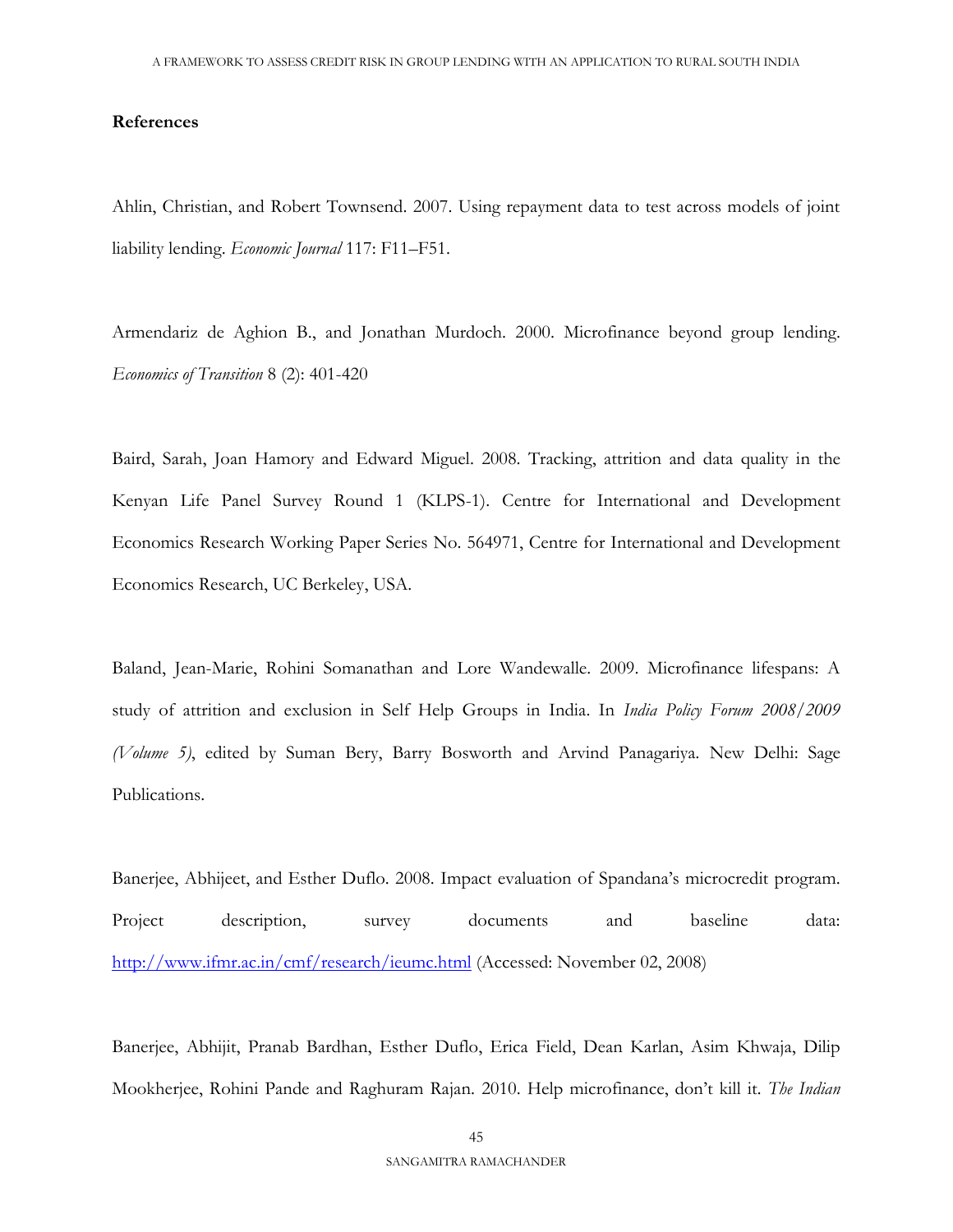*Express.* 26 November.

Berhane, Guush, Cornelis Gardebroek, and Henk A. J. Moll. 2009. Risk-matching behaviour in microcredit group formation: evidence from northern Ethiopia. *Agricultural Economics* (40): 409–419.

Besley, Timothy, and Maithreesh Ghatak. 2007. Reforming public service delivery. *Journal of African Economies* 16(1): 127-156.

Boucher, Stephen R., Catherine Guirkinger and Carolina Trivelli. 2009. Direct elicitation of credit constraints: Conceptual and practical issues with an application to Peruvian agriculture. *Economic Development and Cultural Change* 57 (4): 609-640.

Buncombe, Andrew. 2010. Suicides and pressure tactics tarnish image of micro-finance lending. *The Independent.* 22 November.

Cassar, Alessandra, Lucas Crowley and Bruce Wydick. 2007. The effect of social capital on group loan repayment: evidence from field experiments. *Economic Journal* (117): F85–F106.

Chelliah Raja J., and K. R Shanmugam. 2000. Some aspects of inter-district disparities in Tamil Nadu. Madras School of Economics Working Paper No.1. Madras School of Economics, Chennai, India.

Cramer Jan S., and Geert Ridder. 1991. Pooling States in the Multinomial Logit Model. *Journal of Econometrics* 47 (2): 267-272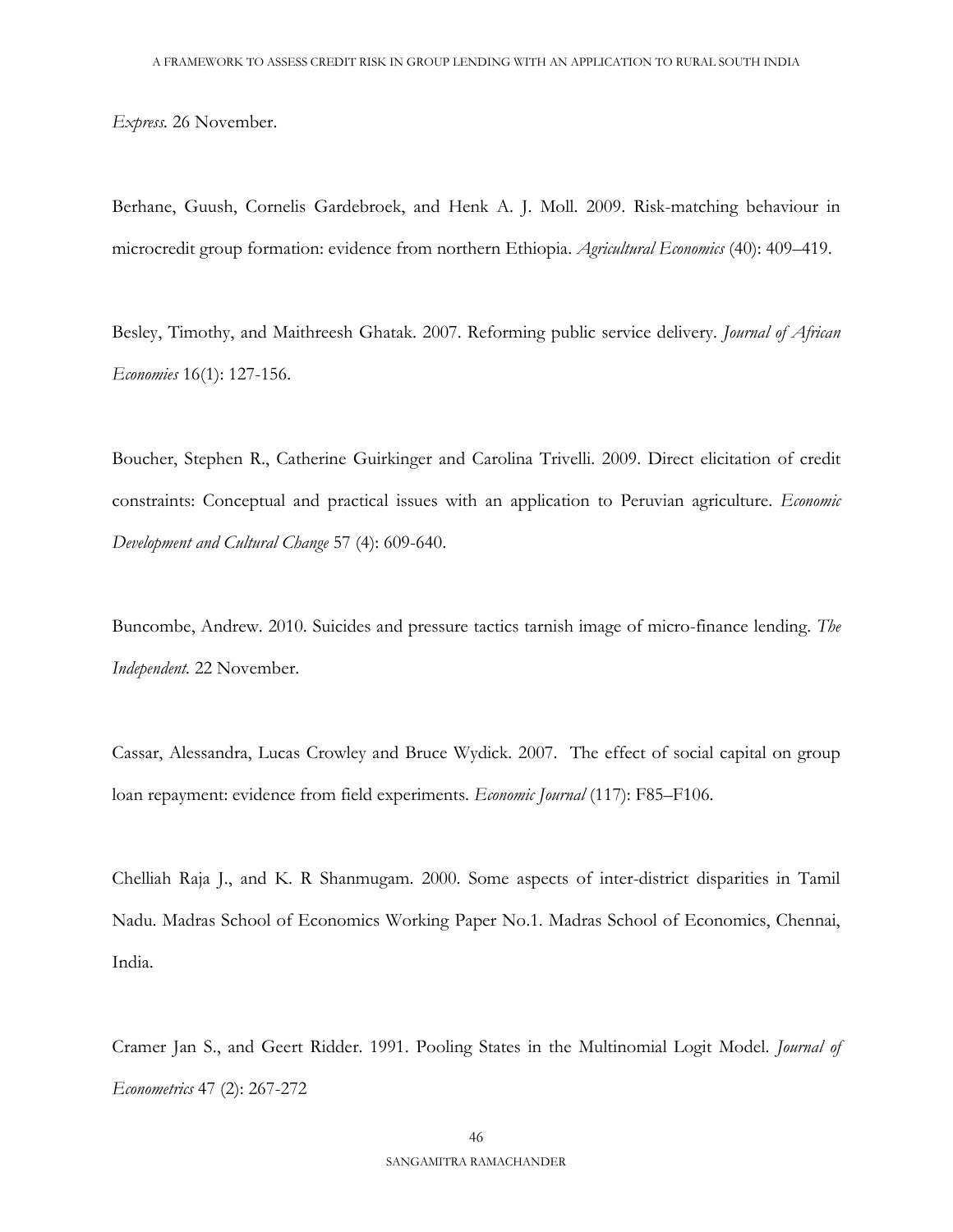Demographic and Health Surveys. URL:<http://www.measuredhs.com/>

Deshpande, Ashwini. 2000. Does caste still define disparity? A look at inequality in Kerala, India. *The American Economic Review* 90 (2): 322-25.

Filmer, Deon, and Lant H. Pritchett. 2001. Estimating wealth effects without expenditure data - or tears: An application to educational enrollments in states of India. *Demography* 38 (1): 115-132.

Gadenne, Lucie, and Veena Vasudevan. 2007. How do women in mature SHGs save and invest their money? Centre for Microfinance (CMF) Working Paper No.18. Institute for Financial Management and Research (IFMR), Chennai, India.

Ghatak, Maitreesh. 1999. Group lending, local information and peer selection. *Journal of Development Economics*. 60:27–50.

Government of Tamil Nadu in association with Social Science Press. 2003. *Tamil Nadu State Human Development Report*. New Delhi, India: Social Science Press.

Guha, Samapti. 2007. Impact of competition on microfinance beneficiaries: evidence from India. Asia Research Centre Working Paper No. 21. London School of Economics and Political Science, London, UK.

Herfindahl, Orris C. 1950. Concentration in the US Steel Industry. Unpublished doctoral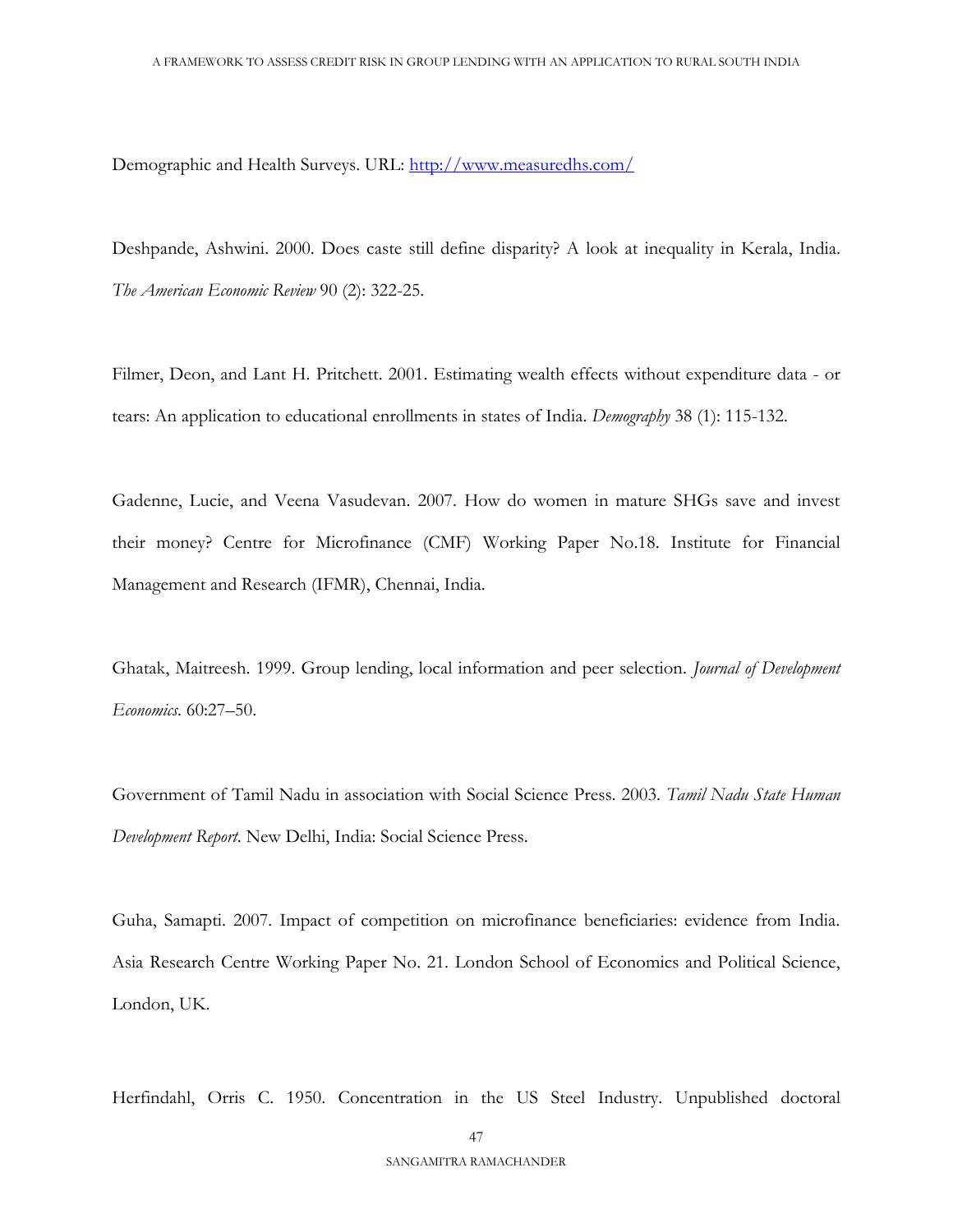dissertation. Columbia University, New York, USA.

Hermes, Niels, and Robert Lensink. 2007. The empirics of microfinance: what do we know? *The Economic Journal*, 117 (2): F1‐F10.

Hirschman, Albert O. 1945. National power and the structure of foreign trade. 1980 expanded edition. Berkeley : University of California Press.

Hirschman, Albert O. 1964. The paternity of an index. *The American Economic Review* 54: 761-2.

Hoff, Karla, and Joesph E. Stiglitz. 1998. Moneylenders and bankers: price-increasing subsidies in a monopolistically competitive market. *Journal of Development Economics* 55(2): 485-518.

International Financial Corporation (IFC) and KfW Bankengruppe. 2009. *Microfinance and Financial Sector Diagnostics Study.* Washington DC: International Financial Corporation.

Karlan, Dean S. 2007. Social connections and group banking. *The Economic Journal*. 117: F52–F84.

Karlan, Dean S., and Nathanael Goldberg. 2007. The impact of microfinance: A review of methodological issues. World Bank Doing Impact Evaluation Series No. 7. World Bank, Washington DC, USA.

Krishnaswamy, Karuna. 2007. Competition and Multiple Borrowing in the Indian Microfinance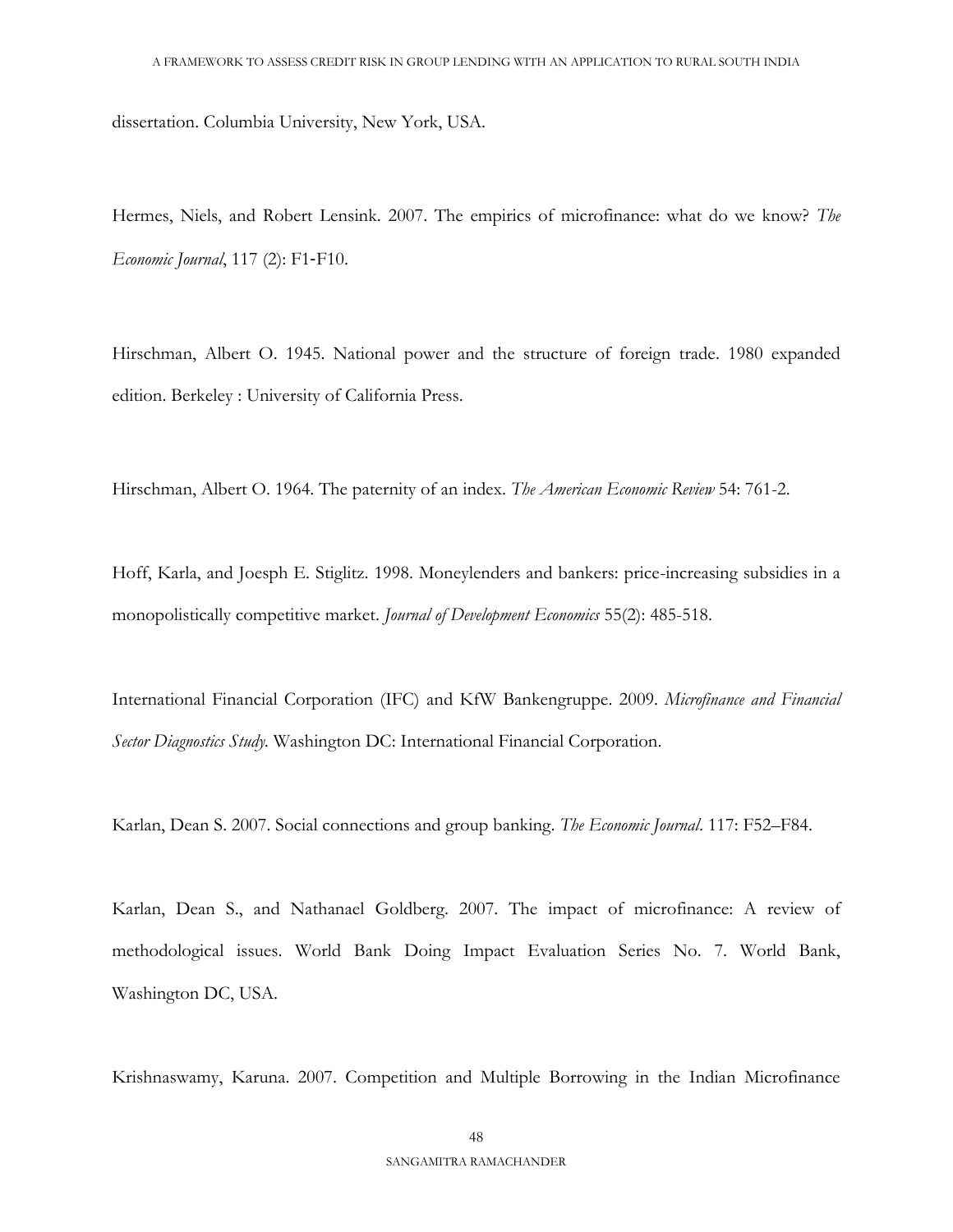Sector. Centre for Microfinance (CMF) Working Paper. Institute for Financial Management and Research (IFMR), Chennai, India.

Madura Micro Finance Limited: <http://www.maduramicrofinance.com/> (Accessed: November, 2010)

McIntoch, Craig, Alain de Janvry and Elisabeth Sadoulet. 2005. How rising competition among microfinance institutions affects incumbent lenders. *The Economic Journal* 115(506): 987-1004.

McIntosh, Craig, and Bruce Wydick. 2005. Competition and microfinance. *Journal of Development Economics* (78): 271-298*.*

Paxton, Julia, Douglas Graham and Cameron Thraen. 2000. Modeling group loan repayment behaviour: new insights from Burkina Faso. *Economic Development and Cultural Change* 48(3): 639–55.

Quisumbing, Agnes, and Steve Boucher. 2006. The Need for Financial Innovation: Short and Long Term Impacts of Credit Constraints. Conference Presentation, BASIS Conference: Impact Evaluations of Innovations in Rural Finance, Washington DC, USA.

Reserve Bank of India. Lending to Priority Sector.

URL:<http://rbidocs.rbi.org.in/rdocs/PublicationReport/Pdfs/73748.pdf> (Accessed: November 30, 2010).

Roy, Anup. 2010. Cibil to start microfinance credit info bureau. *The Wall Street Journal Live Mint.*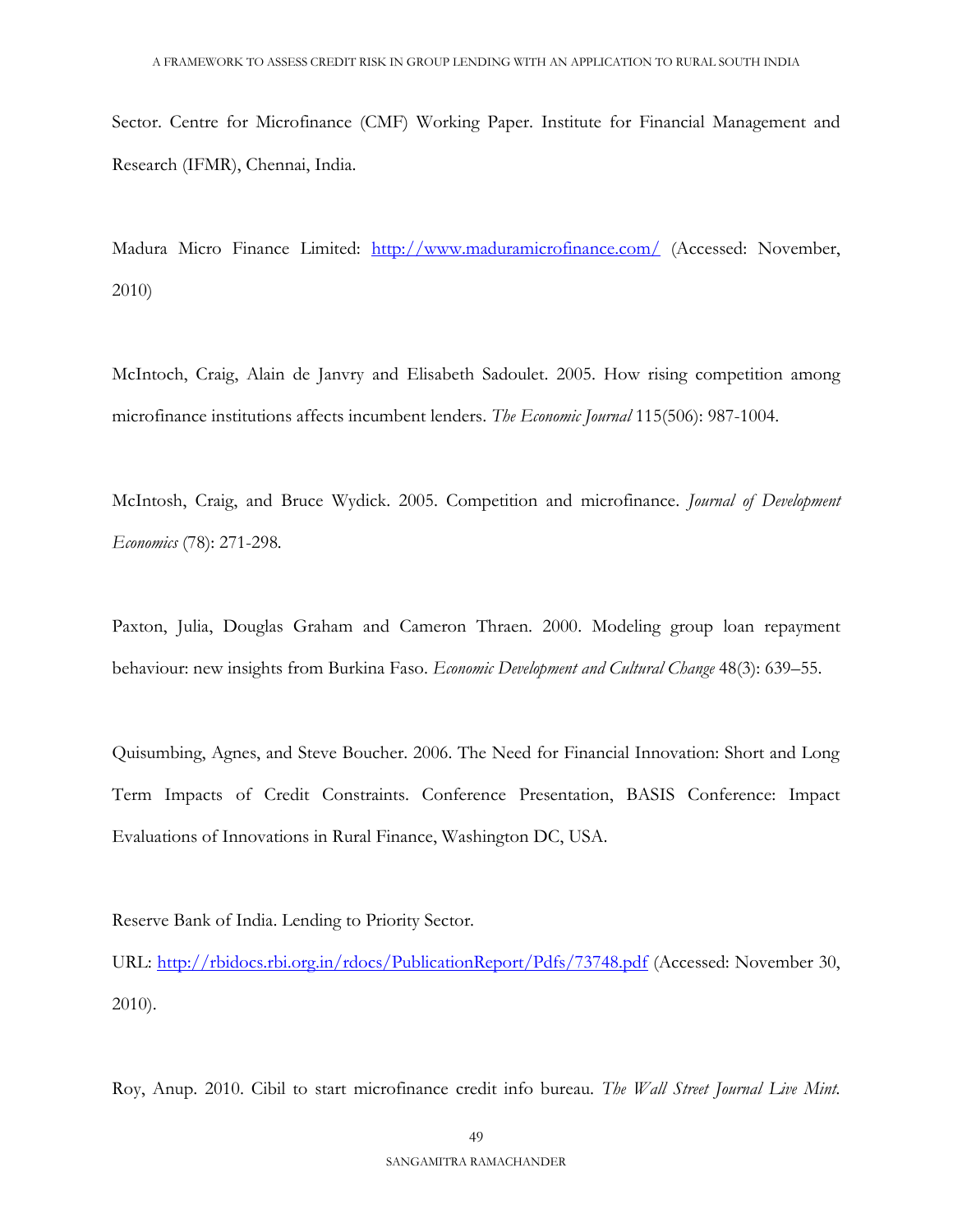March 18.

Rutstein, Shea O., and Kiersten Johnson. 2004. DHS comparative reports no. 6: The DHS wealth index. Calverton, MD: ORC Macro.

Sharma, Manohar, and Manfred Zeller. 1997. Repayment performance in group-based credit programs in Bangladesh: an empirical analysis. *World Development* 25(10): 1731–42.

Stiglitz, Joseph. 1990. Peer monitoring and credit markets. *The World Bank Economic Review* 4: 351- 366.

Varian, Hal. 1990. Monitoring agents with other agents. *Journal of Institutional and Theoretical Economics* 146: 153–74.

Wydick, Bruce. 1999. Can social cohesion be harnessed to repair market failures? Evidence from group-based lending in Guatemala. *Economic Journal* 109(457): 463–75.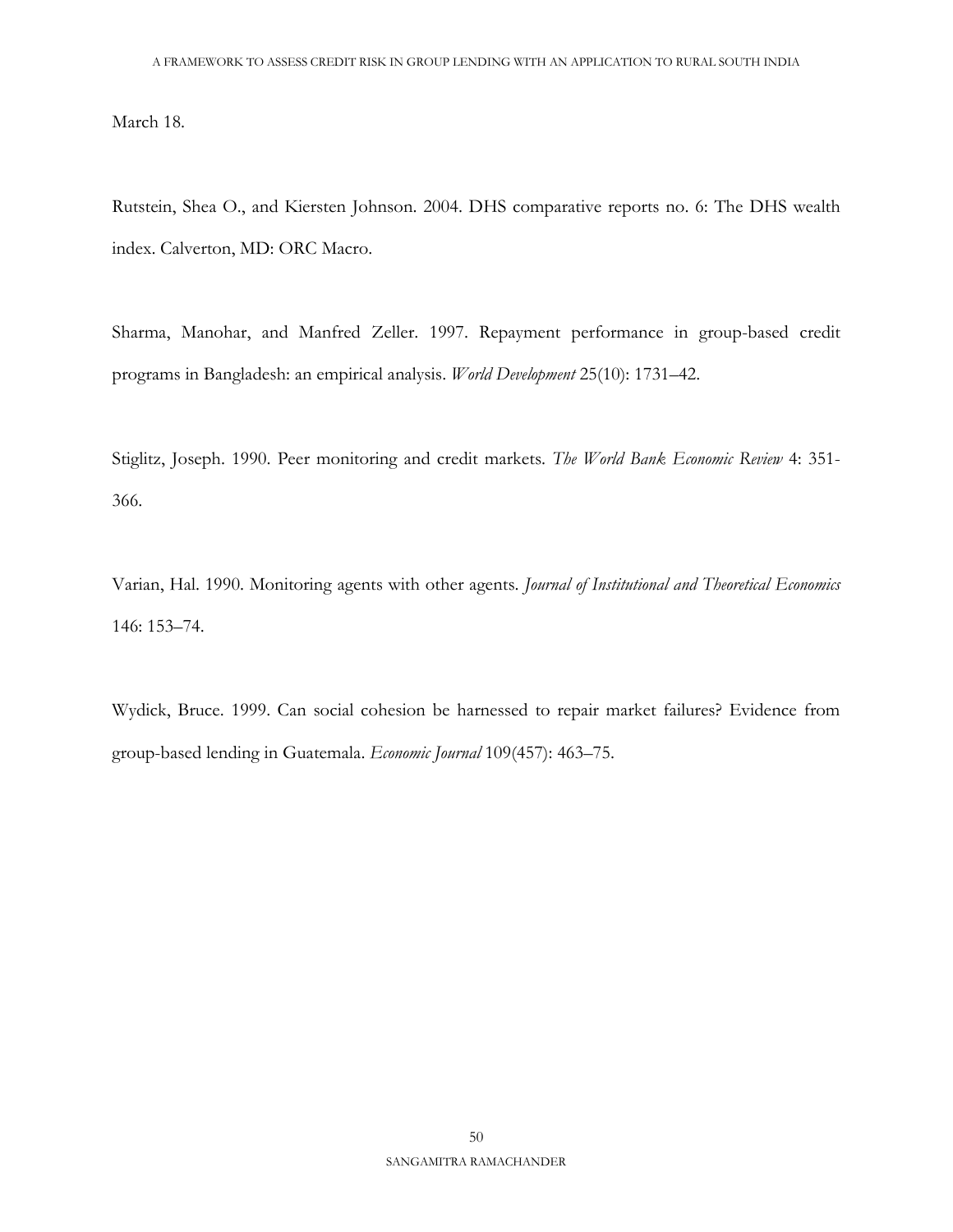#### **Endnotes**

 $\overline{a}$ 

I In December 2011, the RBI explicitly created a separate category of NBFCs known as NBFC-MFIs defined as follows: An NBFC-MFI is a non-deposit taking NBFC having not less than 85% of its assets in the nature of qualifying assets which satisfy the following criteria: (a) loan disbursed by an NBFC-MFI to a borrower with a rural household annual income not exceeding Rs. 60,000 or urban and semi-urban household income not exceeding Rs. 1,20,000; (b) loan amount does not exceed Rs. 35,000 in the first cycle and Rs. 50,000 in subsequent cycles; (c) total indebtedness of the borrower does not exceed Rs. 50,000; (d) tenure of the loan not to be less than 24 months for loan amount in excess of Rs. 15,000 with prepayment without penalty; (e) loan to be extended without collateral; (f) aggregate amount of loans, given for income generation, is not less than 75 per cent of the total loans given by the MFIs; (g) loan is repayable on weekly, fortnightly or monthly instalments at the choice of the borrower. Source: RBI circular titled "Introduction of New Category of NBFCs - 'Non-Banking Financial Company-Micro Finance Institutions' (NBFC-MFIs) – Directions". II Specifically, two *contiguous* districts were purposively sampled, with a view to maximizing the "similarity" of population

characteristics within the zone and maximizing inter-zonal differences.

III The zones are 'Chennai' (North), 'Coastal' (East), 'Coimbatore' (West), and 'Madurai' (Centre and South). (Please note: Madurai and Coimbatore are the names of two districts in the state of Tamil Nadu and also the names given to two of the geographical 'zones' of the state in the Tamil Nadu Human Development Report (2003)).

IV The largest zone is 'Madurai', which covers the central and southern parts of the state.

<sup>V</sup> Specifically, the coastal district of Kanyakumari had to be dropped since most members were untraceable following the 2004 Indian Ocean Tsunami, and there was a further shortfall in two other districts.

VI The principal amount and interest owed in a group loan is typically divided by the number of weeks until the end of the term of the loan and repayments are scheduled at regular intervals (such as weekly, bi-monthly, etc), to begin soon after loan disbursal.

VII A rare example is Gadenne and Vasudevan (2007) who examine loan use patterns in "mature SHGs" (at least five years old or more) in the southern states of Karnataka and Tamil Nadu in India and find that 60% of all loan money is used economic activities, followed by 16% for consumption. The authors note, however, these results cannot be assumed to reflect loan use patterns of all SHGs given the specific age and location of the SHGs and the fact that the groups were promoted by two high quality NGOs.

VIII For an updated list of the various activities and current targets of priority sector lending, see: http://www.rbi.org.in/scripts/FAQView.aspx?Id=8

IX We have omitted the 'ownership of dwellings' variable as an indicator of standard of living as qualitative interviews indicated that households often move to rented accommodation of a better standard at higher levels of income. The correlation matrix of dwellings attributes provides some evidence in support of this, since owned dwellings are associated with poorer quality of roofing, flooring, and a lack of toilet facilities. Therefore home ownership cannot be interpreted as a sign of greater wealth as might be assumed in an urban scenario.

<sup>X</sup> Therefore an agent can be credit constrained both due to supply-side factors that result in an inability to access credit (lack of credit granting institutions or unwillingness on the part of institutions to lend) and demand-side factors that lead to unwillingness to access credit (such as risk aversion and the high transaction costs in obtaining credit).

XI Quisumbing and Boucher (2006) note that those with 'credit constraints' include those who are unable to borrow entirely and those who are unable to borrow as much as they need. Therefore, our definition of those who are unconstrained could, in principle, include those who faced partial constraints.

XII Marginal effects are calculated using STATA 11 and represent the 'average marginal effect' of each independent variable, which is the average of the marginal effect of the variable, calculated at every observation in the sample.

XIII We could consider defining group trajectories in terms of two outcomes rather than three, based on a single dimension: repayment. That is, we would need to combine live and closed groups into a single category (as both repaid) and compare with the arrears groups. To check whether pooling live and closed groups is possible, we use the Cramer-Ridder test, which examines whether the coefficients across the various categories in an MLM analysis are significantly different from one another (Cramer and Ridder, 1991). We find by the test that all three categories are significantly different from one another, suggesting that a multinomial analysis in terms of three outcomes is necessary.

XIV Perhaps the only variable in this category that produces a counter-intuitive result is the average incidence of 'land ownership' within a group, where the presence of a larger number of land owners on average has a negative association with a live outcome and a positive association with group closure. Specifically, with every additional member within a group who owns land the likelihood of a live outcome falls by 6 percentage points and the likelihood of closure increases by a similar amount (6 percentage points). An inspection of the acreage data reveals, however, that while the average incidence of land ownership within groups is in fact the highest in the arrears category (24%) compared to closed groups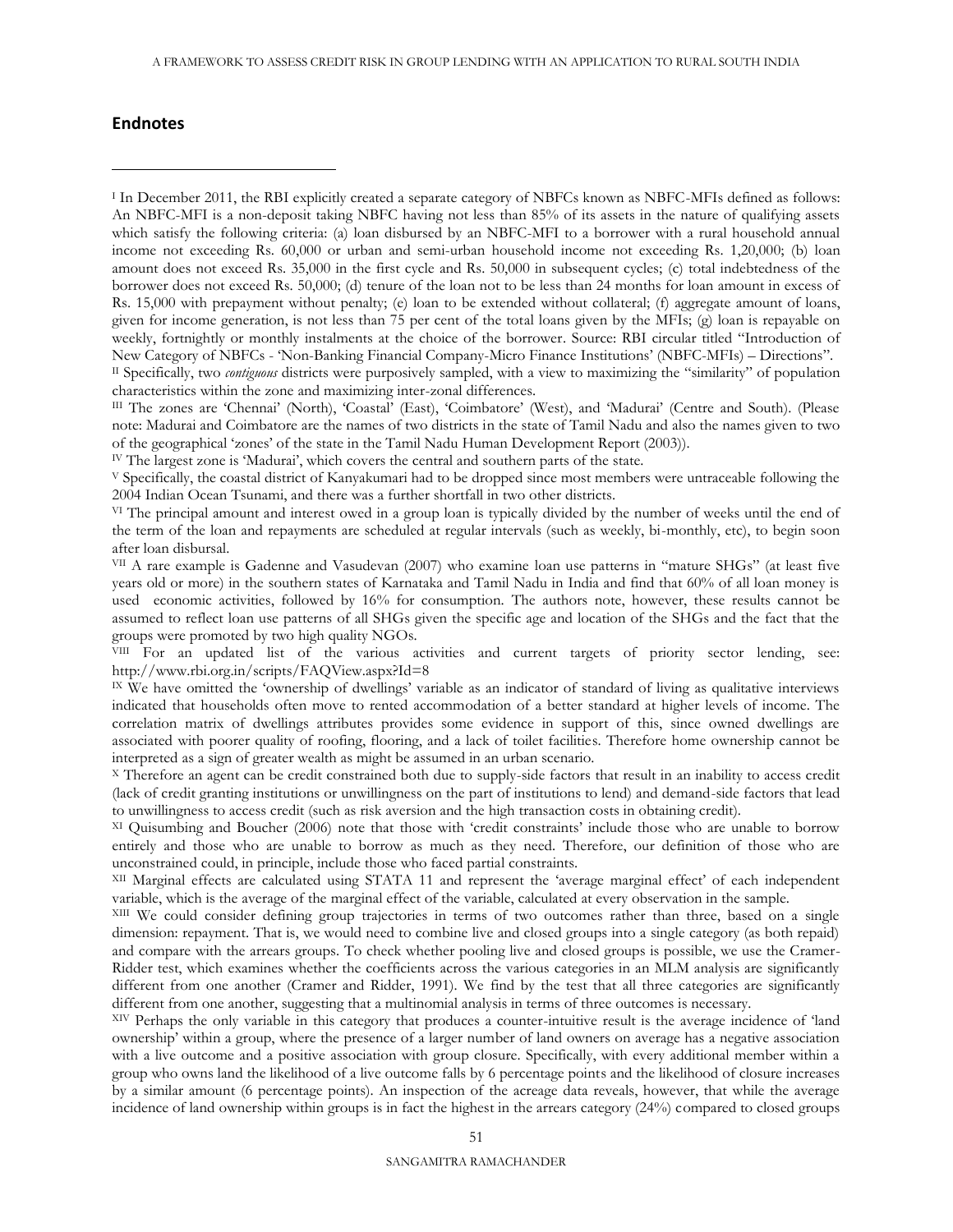(17%) and live groups (15%), the average size of landholdings is significantly higher in live groups (3 acres) compared to closed and arrears groups (approximately 1.8 acres each). Therefore a binary measure of ownership without taking into account the size of holdings could produce misleading inferences at first sight.

 $\overline{a}$ 

XV Qualitative discussions, particularly in arrears groups, showed for instance that several women had husbands who were alcoholics and this appeared to hinder the woman's ability to successfully control her finances and repay the loan. XVI In interpreting these figures, it is necessary to bear in mind that there is a likelihood of over-reporting of the usage of loans for economic activities (which would also explain the inability to provide details among a large share of members who report the use of loans for economic activities), given the emphasis by Madura and several other SHG initiatives on the use of loans for productive activities. At the same time, members might also plead that their businesses had failed in order to justify non repayment and the estimates on closures could also suffer from a similar upward bias. Nevertheless, on the basis of the self-reported estimates, it appears that the use of loans for economic activities lies anywhere between 19% and 40% in these groups and based on the conservative estimate – 19% - nearly half the businesses are reported to have failed or been abandoned.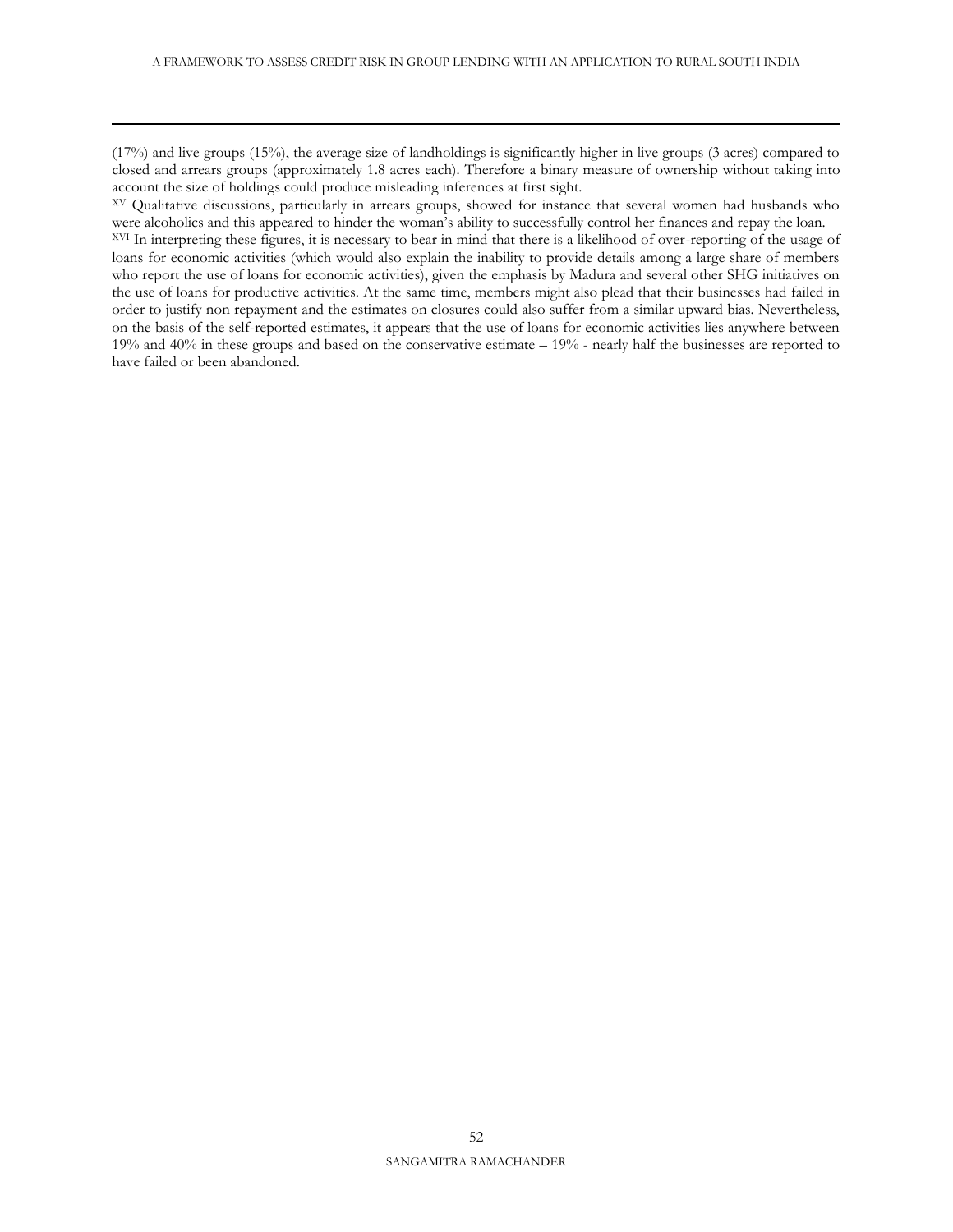# **APPENDIX**

 $\overline{a}$ 

**Table A1. A Comparison of Results (Marginal Effects of Variables) for Live Groups under Three Scenarios**

| <b>VARIABLES</b>          | Scenario 1 |       | <b>Scenario 2</b> |       | <b>Scenario 3</b> |       |
|---------------------------|------------|-------|-------------------|-------|-------------------|-------|
|                           | dy/dx      | P > z | dy/dx             | P > z | dy/dx             | P > z |
| <b>MEMBER CREDIT RISK</b> |            |       |                   |       |                   |       |
| Age                       | 0.02       | 0.45  | 0.00              | 0.96  | 0.00              | 0.80  |
| Education_Noneto3rd       | $-0.27$    | 0.53  | $-0.27$           | 0.40  | $-0.36$           | 0.18  |
| Log HH Income             | 0.08       | 0.02  | 0.01              | 0.51  | 0.00              | 0.97  |
| Daily-wage worker         | 0.34       | 0.67  | 0.02              | 0.96  | $-0.26$           | 0.50  |
| Member earning            | 2.42       | 0.01  | 0.89              | 0.02  | 0.64              | 0.01  |
| Member from village       | 1.46       | 0.02  | 0.63              | 0.03  | 0.41              | 0.07  |
| Dwellings score (>3)      | 0.02       | 0.94  | 0.51              | 0.12  | 0.39              | 0.14  |
| Durables score (>4)       | 0.88       | 0.13  | 0.18              | 0.53  | $-0.04$           | 0.83  |
| Own land in village       | $-1.1$     | 0.03  | 0.41              | 0.13  | 0.38              | 0.09  |
| Family support            | 1.5        | 0.06  | 0.82              | 0.05  | 0.54              | 0.06  |
| Prior SHG member          | 0.49       | 0.25  | 0.46              | 0.65  | 0.21              | 0.77  |
| Other credit in 2003      | $-1.48$    | 0.06  | $-0.36$           | 0.43  | $-0.19$           | 0.59  |
| Regular savings           | 0.51       | 0.15  | 0.33              | 0.19  | 0.33              | 0.11  |
| Prior loan refusal        | $-2.61$    | 0.02  | $-0.73$           | 0.22  | $-0.32$           | 0.46  |
| Income shocks             | 4.97       | 0.01  |                   |       |                   |       |
| <b>LOAN USE</b>           |            |       |                   |       |                   |       |
| Loan-economic use         | $-1.03$    | 0.09  | $-0.27$           | 0.52  |                   |       |
| Loan - repay debts        | 1.94       | 0.22  | 0.13              | 0.89  |                   |       |
| Loan-home repairs         | 1.66       | 0.03  | 0.48              | 0.44  |                   |       |
| Loan use $-$ all other    | $-1.62$    | 0.05  | $-0.38$           | 0.43  |                   |       |
| <b>GROUP DYNAMICS</b>     |            |       |                   |       |                   |       |
| Peer selected             | 1.05       | 0.01  | 0.30              | 0.07  | 0.27              | 0.08  |
| Joining_neighbours        | 0.05       | 0.1   | 0.02              | 0.25  | 0.03              | 0.14  |
| Religion_HHI              | $-0.85$    | 0.05  | $-0.02$           | 0.95  | 0.15              | 0.62  |
| Caste HHI                 | 0.29       | 0.52  | $-0.07$           | 0.80  | $-0.12$           | 0.66  |
| Occupation_HHI            | $-0.58$    | 0.56  | $-0.11$           | 0.84  | 0.25              | 0.61  |
| Intra-group lending       | 0.02       | 0.96  |                   |       |                   |       |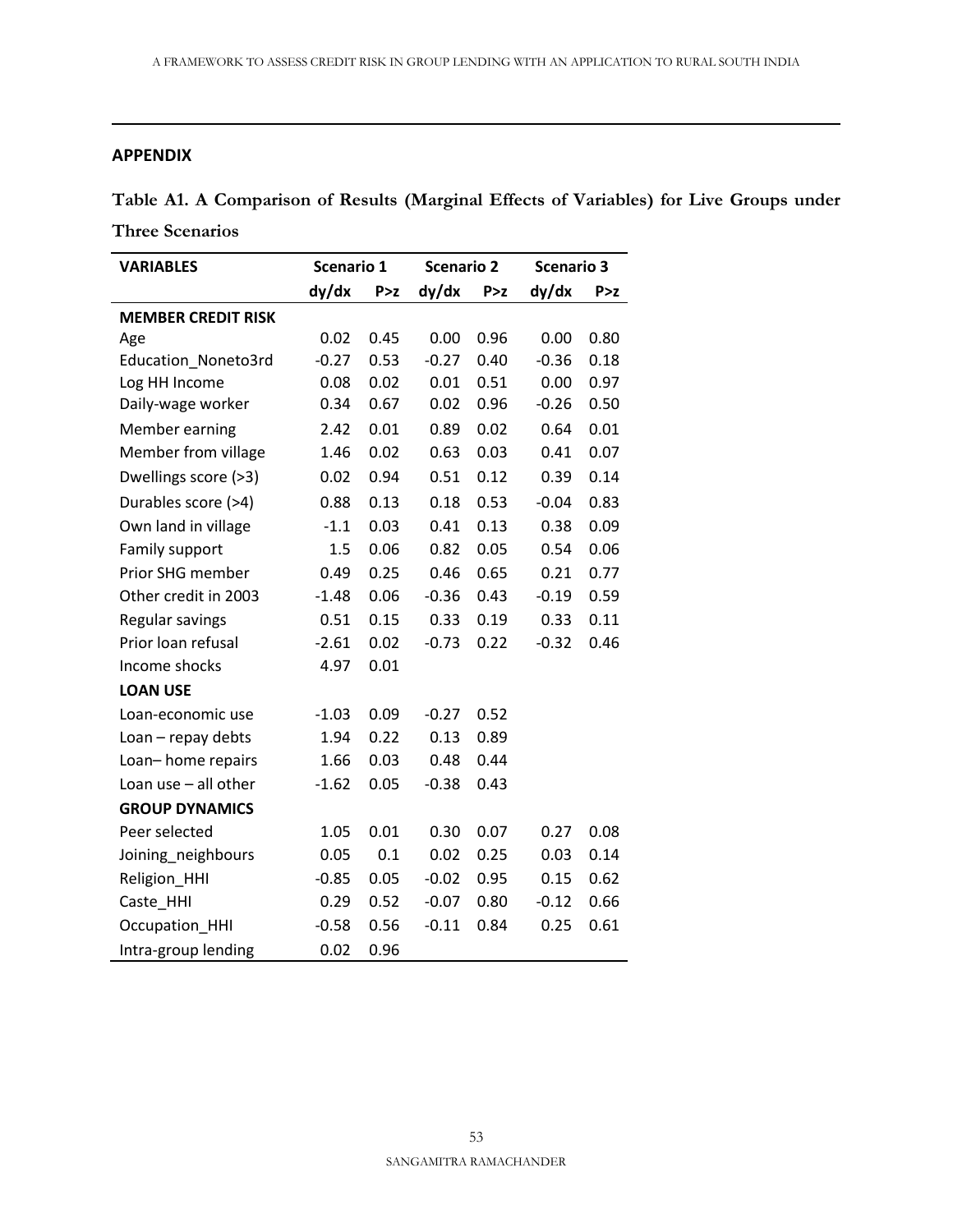| Table A2. A Comparison of Results (Marginal Effects of Variables) for Closed Groups under |  |
|-------------------------------------------------------------------------------------------|--|
| <b>Three Scenarios</b>                                                                    |  |

| <b>VARIABLES</b>          | Scenario 1 |       |         | <b>Scenario 2</b> |         | <b>Scenario 3</b> |
|---------------------------|------------|-------|---------|-------------------|---------|-------------------|
|                           | dy/dx      | P > z | dy/dx   | P > z             | dy/dx   | P > z             |
| <b>MEMBER CREDIT RISK</b> |            |       |         |                   |         |                   |
| Age                       | 0          | 0.99  | 0.00    | 0.97              | 0.01    | 0.68              |
| Education_Noneto3rd       | $-0.22$    | 0.56  | $-0.02$ | 0.95              | $-0.04$ | 0.88              |
| Log HH Income             | $-0.05$    | 0.11  | 0.00    | 0.84              | 0.02    | 0.31              |
| Daily-wage worker         | 0.48       | 0.57  | 0.21    | 0.72              | 0.30    | 0.57              |
| Member earning            | $-0.45$    | 0.35  | $-0.16$ | 0.63              | 0.14    | 0.59              |
| Member from village       | $-0.85$    | 0.04  | $-0.34$ | 0.29              | $-0.16$ | 0.55              |
| Dwellings score (>3)      | 0.25       | 0.45  | $-0.30$ | 0.32              | $-0.26$ | 0.32              |
| Durables score (>4)       | 0.2        | 0.63  | 0.30    | 0.29              | 0.49    | 0.04              |
| Own land in village       | 1.16       | 0.02  | $-0.18$ | 0.55              | $-0.06$ | 0.83              |
| Family support            | 1.5        | 0.07  | $-0.02$ | 0.96              | 0.24    | 0.45              |
| Prior SHG member          | $-2.46$    | 0.01  | $-1.93$ | 0.32              | $-1.61$ | 0.24              |
| Other credit in 2003      | 0.42       | 0.46  | $-0.20$ | 0.67              | $-0.38$ | 0.27              |
| Regular savings           | $-0.47$    | 0.17  | $-0.29$ | 0.26              | $-0.30$ | 0.17              |
| Prior loan refusal        | 1.85       | 0.01  | 0.80    | 0.15              | 0.20    | 0.69              |
| Income shocks             | $-4.28$    | 0     |         |                   |         |                   |
| <b>LOAN USE</b>           |            |       |         |                   |         |                   |
| Loan-economic use         | 1.14       | 0.05  | 0.60    | 0.15              |         |                   |
| Loan - repay debts        | $-1.7$     | 0.22  | 0.10    | 0.93              |         |                   |
| Loan-home repairs         | $-0.09$    | 0.89  | 0.33    | 0.64              |         |                   |
| Loan use $-$ all other    | 1.47       | 0.05  | 0.55    | 0.25              |         |                   |
| <b>GROUP DYNAMICS</b>     |            |       |         |                   |         |                   |
| Peer selected             | $-0.57$    | 0.07  | $-0.14$ | 0.41              | $-0.08$ | 0.59              |
| Joining_neighbours        | 0.02       | 0.43  | 0.01    | 0.66              | 0.01    | 0.63              |
| Religion_HHI              | 0.15       | 0.75  | 0.03    | 0.92              | $-0.07$ | 0.83              |
| Caste_HHI                 | $-0.45$    | 0.26  | $-0.12$ | 0.68              | $-0.10$ | 0.72              |
| Occupation_HHI            | $-0.94$    | 0.38  | $-0.53$ | 0.46              | $-0.66$ | 0.30              |
| Intra-group lending       | $-1.41$    | 0.04  |         |                   |         |                   |

 $\overline{a}$